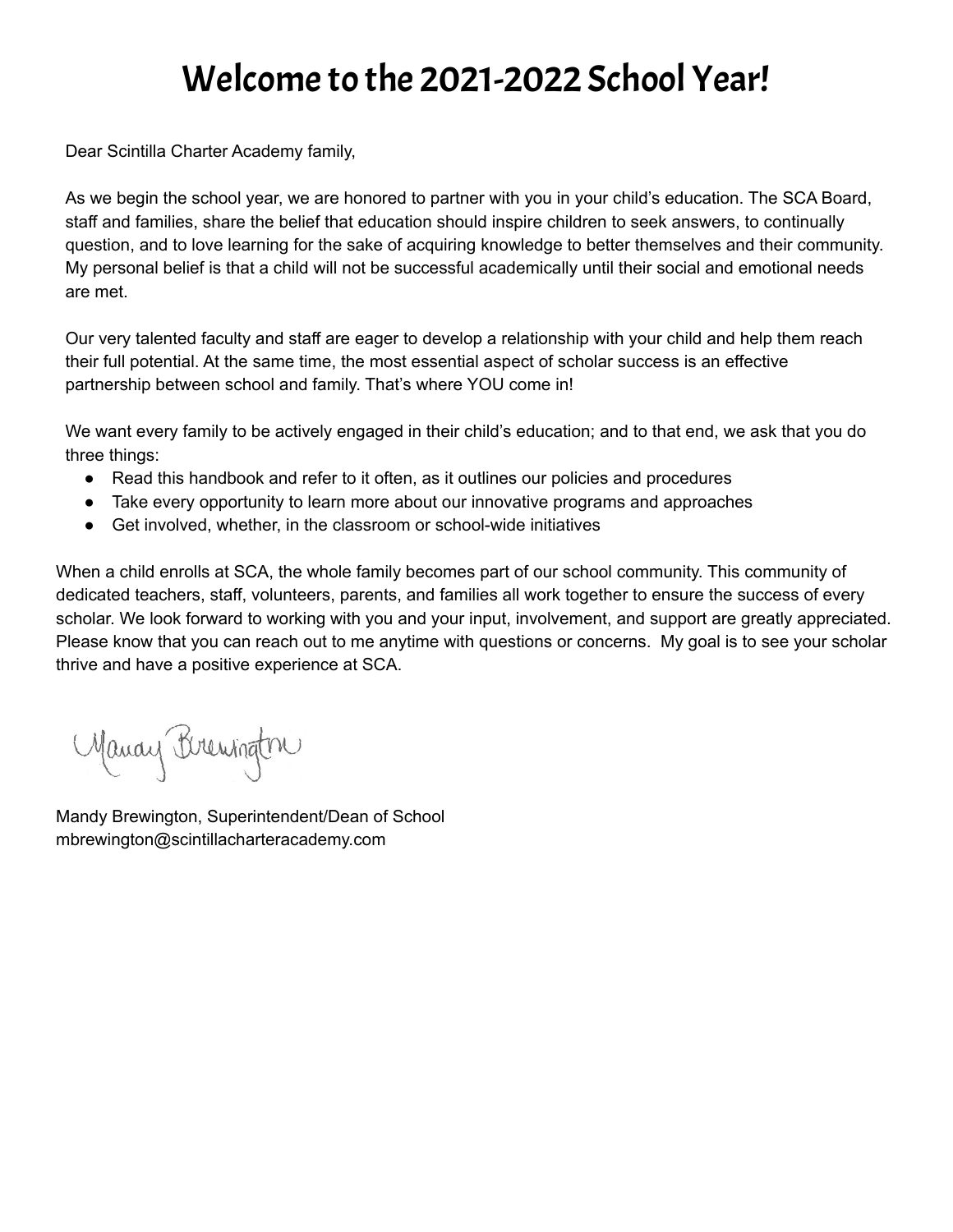## Table of Contents

| <b>School Background</b>                            | Page 3  |
|-----------------------------------------------------|---------|
| <b>Faculty/Staff Directory</b>                      | Page 3  |
| <b>Calendar</b>                                     | Page 3  |
| <b>Admissions &amp; Enrollment</b>                  | Page 3  |
| <b>Attendance</b>                                   | Page 5  |
| <b>General Information</b>                          | Page 8  |
| <b>Interviewing, Photographing, and Videotaping</b> | Page 13 |
| <b>Health, Medicine &amp; School Nurse</b>          | Page 13 |
| <b>Dress Code and Uniform Policy</b>                | Page 15 |
| <b>Our Educational Approach</b>                     | Page 16 |
| <b>Student Support Services</b>                     | Page 19 |
| <b>Family Engagement</b>                            | Page 20 |
| <b>Behavior Expectations/Code of Conduct</b>        | Page 22 |
| <b>Notification of Student Rights</b>               | Page 30 |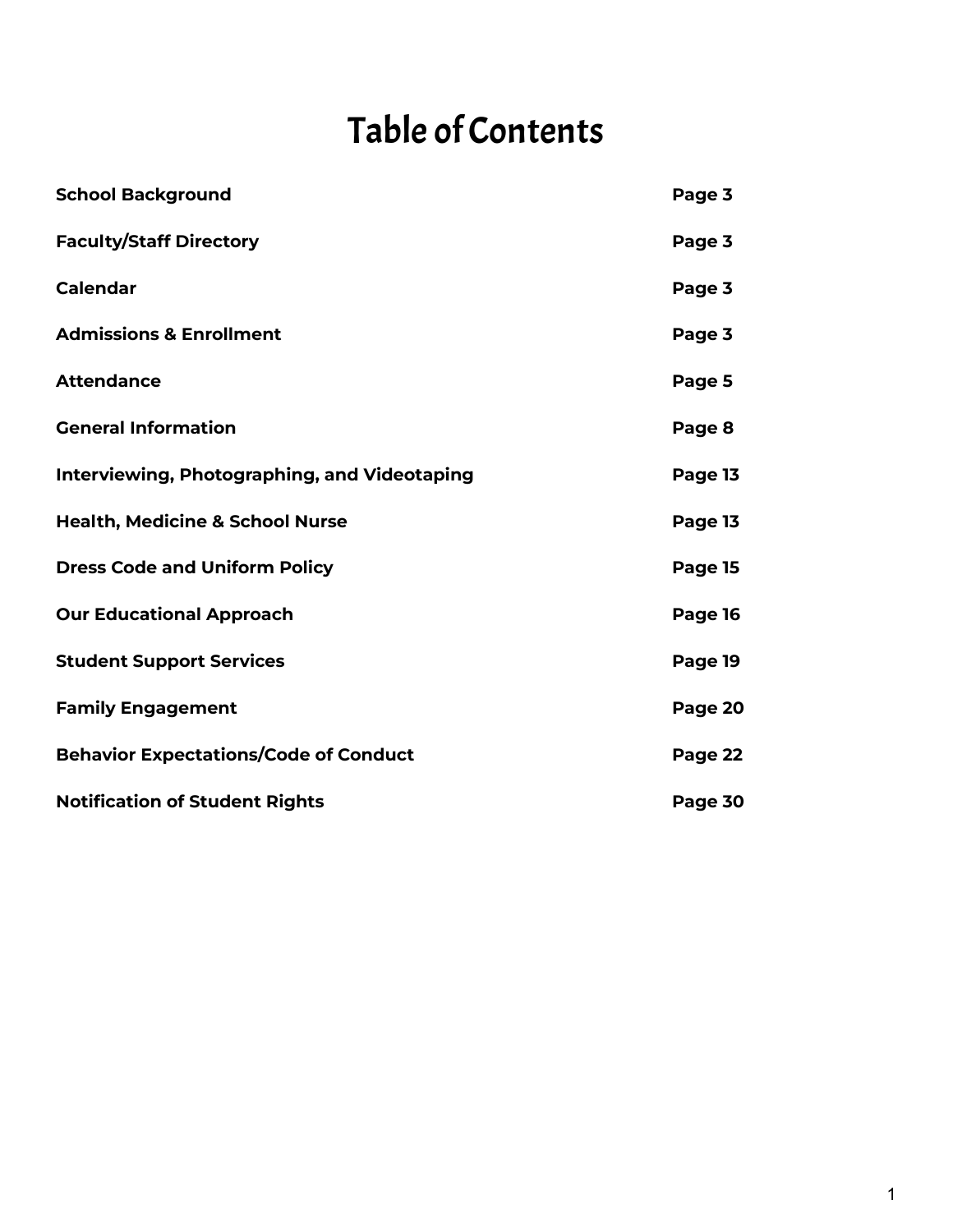## School Background

#### **Mission**

The mission of SCA is to increase scholar achievement and develop social responsibility through educational innovations in a safe community of involved families and educators.

#### **Vision**

SCA will guide all scholars, with special attention for locally underserved and underperforming scholars, to reach their full potential through social, emotional, and academic growth in an engaging and innovative learning environment.

#### **Scintilla Beliefs**

At SCA we believe every child should be encouraged, motivated, and challenged daily. Our unique mixture of innovations will provide challenges while also providing intensive support to all scholars. As scholars experience success, a passion for learning will develop. School-wide character development goals and cultural practices will prepare our scholars to be successful both at SCA and in future school settings. We know that given the right environment, children can achieve at high levels but we also know the development and implementation of an innovative and blended curriculum that will enable these results must be focused and strategic. Our curriculum will facilitate scholars in their learning because it is developmentally appropriate at all levels and seeks to meet the naturally inquisitive nature that all children possess.

#### **What is a Charter School?**

Charter schools are public schools of choice that have greater flexibility in implementing different teaching methods and philosophies. A charter school operates according to the terms of a charter, or contract, that have been approved by, in SCA's case, Georgia's State Charter Schools Commission. The charter school may request waivers from certain provisions of Georgia state law and any state or local rule, regulation, policy, or procedure relating to schools in the school district. In exchange for this flexibility, the charter school is bound by contract to be held accountable for meeting the performance-based objectives specified in the charter. Please visit our website at www.scinitllacharteracademy.com to view the complete charter agreement.

## **SCA Governing Board**

The SCA Governing Board of Directors is charged with the oversight of the affairs of SCA and shall pursue such policies and principles as shall be in accordance with law and any written charter entered into by the Board. The Board is responsible for carrying out the following duties and obligations:

- The Board shall uphold SCA's mission and vision and ensure effective organizational planning on the part of the school through an annual strategic planning and review process that will review and update SCA's short-term, mid-term, and long-range goals, and evaluate the effectiveness of the implementation of the mission and plans.
- The Board shall ensure the financial stability of SCA through regular monthly review of financial statements and reports and direct oversight of major financial commitments and decisions.
- The Board shall take an active role, either directly or through a Board committee, in resolving grievances and conflicts which may arise within the school community involving scholars, parents, staff, administration, and Board members.
- Board Members will confirm annually that they have no inappropriate conflicts that would preclude them from serving SCA with fidelity.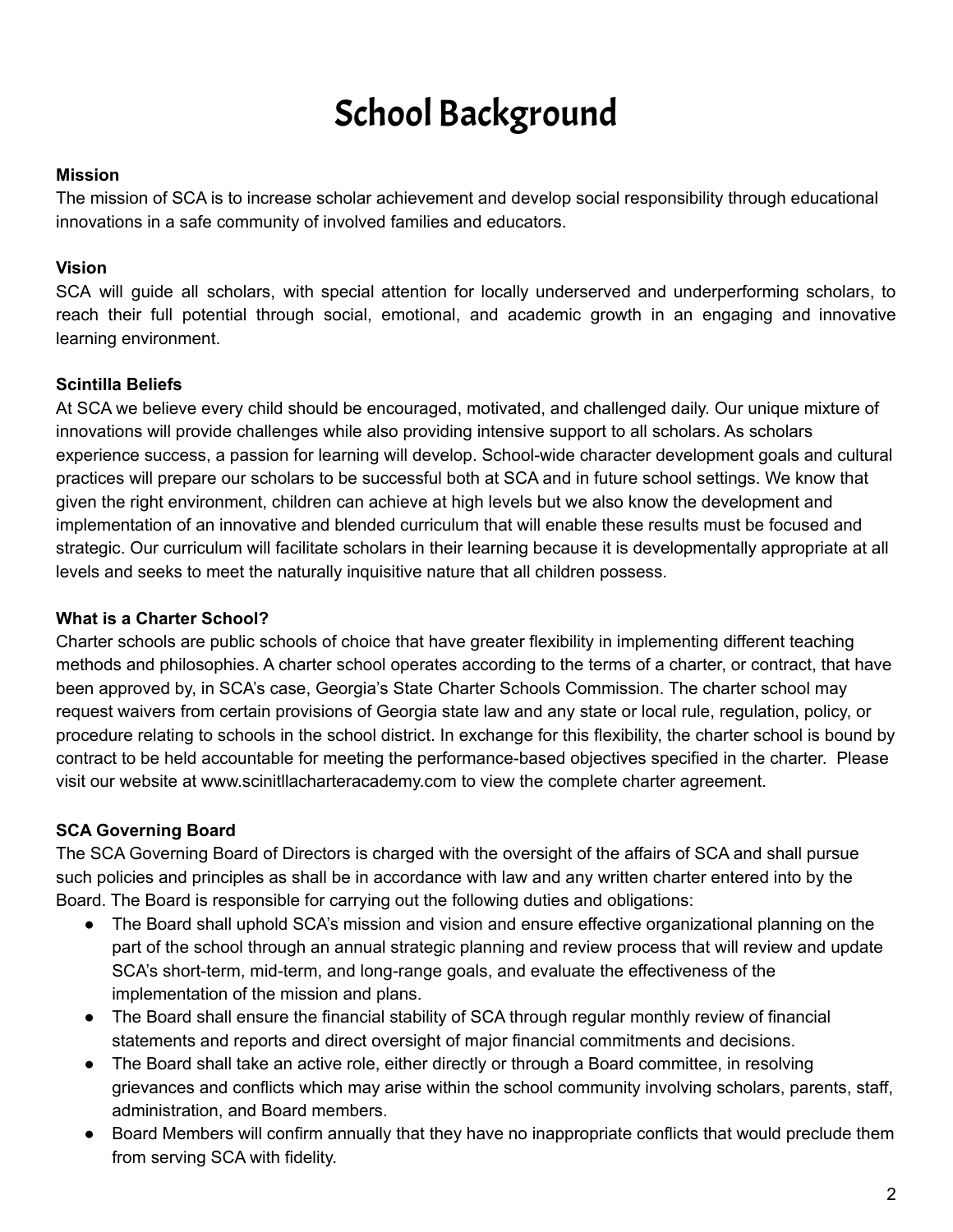• The Board will adhere to the Georgia Open Meetings Act based on the current requirements of this law.

## **SCA Board Members**

**Chairman Zachary R. Cowart** - Zachary R. Cowart was born in Valdosta and attended Valdosta City Schools graduating from Valdosta High School in 1996. He attended the University of Georgia for undergraduate and law school. He is a partner at Cowart and Perry, LLP law firm and wants the parents in our community to have public school options for their children.

**Vice-Chairman Jeremy Baker** - Jeremy Baker is a native of Lowndes County. Jeremy graduated from Valdosta State University and St. Mary's School of Law. He is an attorney and an advocate for school choice in Valdosta/Lowndes County.

**Secretary Enid Santana** - Enid Santana has been a resident of Valdosta for 30 years. She is a licensed real estate agent and is employed as a Marketing/ Leasing Manager at Valdosta Mall. As the mother of two boys, she has become a passionate advocate for school choice.

**Treasurer Eric Tillman** - Eric Tillman was born and raised in Valdosta, Georgia. Eric graduated from Valdosta High School and Valdosta State University. Eric is a third-generation CPA and is a partner of Tillman & Tillman, LLP.

**Jerry Jennett** - Jerry Jennett came to Valdosta 40 years ago to run a small subsidiary of an agricultural chemical firm. He bought the subsidiary and eventually added three other companies. He currently is the president and Chief Executive Officer at Georgia Gulf Sulfur Corporation. Thanks to the generosity of Jerry and his partners at Georgia Gulf Sulfur, many significant gifts have been made to Valdosta State University including Langdale College of Business Administration and several athletic programs.

**Garrett Copeland** - Garrett Copeland was born and raised in Valdosta and is a graduate of Lowndes High School and Valdosta State University. Garrett is the Valdosta Market President for The Citizens Bank.

## Faculty & Staff Directory

**An alphabetical list of SCA's faculty and staff is located here: <https://scintillacharteracademy.com/faculty-staff-2/>**

## Calendar

**SCA's 2021-2022 Academic Calendar can be found here: <https://scintillacharteracademy.com/calendar>**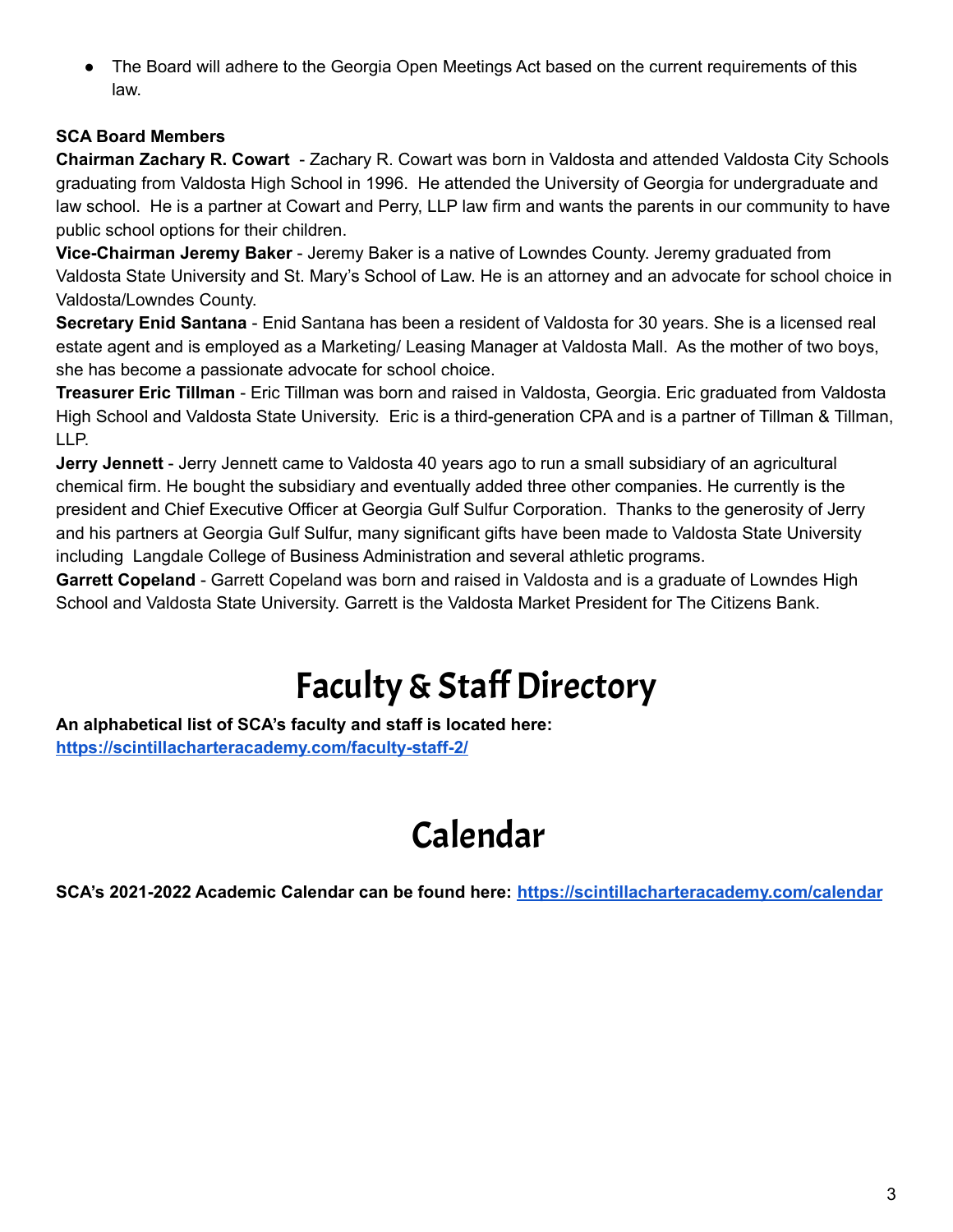# Admissions&Enrollment

## **Attendance Zone:** Valdosta, Lowndes County & Brooks County, Georgia

**Admissions and Enrollment:** In accordance with O.C.G.A. 20-2-2066 (1)(A), SCA will admit scholars of any race, color, nationality and ethnic origin, religion, sexual orientation, or gender. SCA shall enroll an eligible scholar, as defined by GADOE, who resides within the attendance zone and submits a timely application unless the number of applications exceeds the capacity of a program, class, grade level or building. In such cases, all applicants shall have an equal chance of being admitted through a random lottery process. Scholars who live outside of SCA's attendance zone may apply/enter SCA's lottery, so long as they are residents of Lowndes County at the time of enrollment.

To be eligible for enrollment at SCA, scholars residing in the attendance zone must submit a timely application to SCA in accordance with the deadline set by the school. SCA may not use admissions criteria or applications that would not otherwise be used at a traditional public school, including requests for letters of recommendation, essays, resumes, or information regarding a scholar's school or community activities, grades, test scores, attendance record, or disciplinary history. SCA may gather relevant information from scholars after enrollment is determined.

In order to enroll a scholar at SCA, parents/guardians must provide the following documentation:

- Mortgage or lease statement
- Two additional current proofs of residency
- Copy of original birth certificate
- Immunization certificate (or religious exemption)
- Certificate of vision, hearing, and dental exam
- Social security card or waiver form (provided by SCA)
- Copy of parent/guardian driver's license
- Proof of legal guardianship (if applicable)
- Proof of legal custody (if applicable)

If the number of timely applicants received by SCA exceeds the capacity of a program, class, grade level or building, SCA shall ensure that such applicants have an equal chance of being admitted through a random lottery.

SCA shall hold a registration period (for the following school year) in January of each year. Parents seeking to enroll their children who do not currently attend SCA must register during the registration period. Parents of existing scholars must sign and return the Intent to Return & Sibling Enrollment letter each year. Registered scholars shall be enrolled for the following school year subject to the following process and in the following priority:

- Scholars who attended SCA during the previous school year;
- Statutory Priority includes: Siblings of scholars who attended SCA during the previous school year; scholars of teachers and staff at SCA; and
- Scholars of Governing Board Members;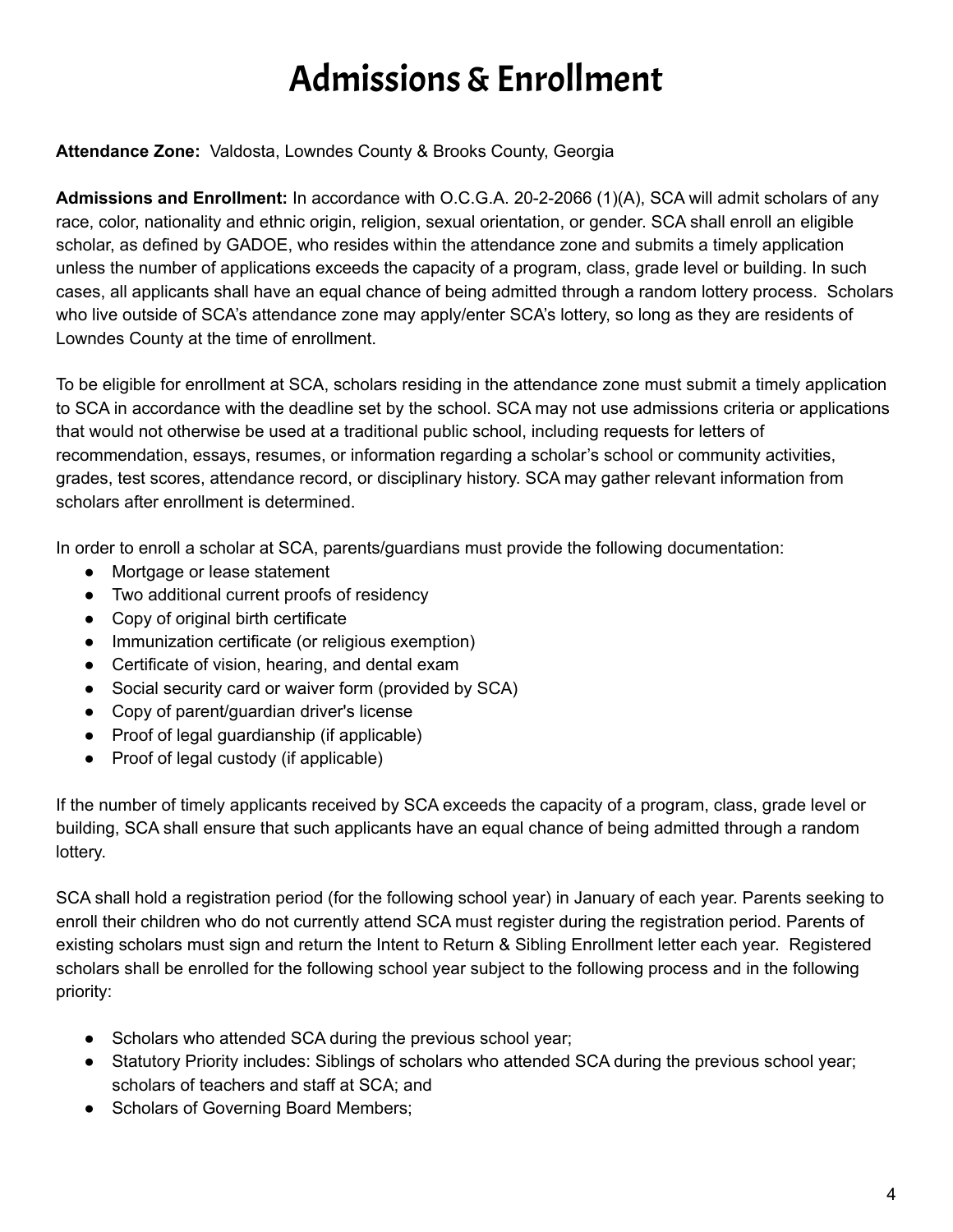Within each category listed above, if the number of registered scholars exceeds the available space, then the school shall hold a lottery to determine which scholars shall be enrolled in the school.

The school shall maintain a waiting list of registered scholars who were not enrolled in the school due to lack of space. The school may accept new applications for the waiting list outside of the enrollment period. The school shall follow the same preferences stated above for placing on the waiting list those applications received outside of the enrollment period. Openings created during the school year shall be filled from the waiting list.

Scholars who are offered the opportunity to enroll according to the above-stated procedures must complete all enrollment paperwork and provide all required documentation by the date given. Failure to enroll by the date and time provided will forfeit the child's spot and that spot will be offered to the next scholar on the waiting list.

## Attendance

Attendance is an essential component of a child's academic success. When a scholar is absent or arrives late, they lose important opportunities to learn. Excessive tardies and absences can significantly affect a child's ability to succeed academically and socially.

## **Instructional Day**

School Hours: K-5th Grade - 8:05 am - 3:05 pm Middle School - 7:45 am - 3:30 pm Office Hours: 7:30 am - 4:30 pm

The instructional day for scholars in kindergarten through fifth grade is from 8:05 am to 3:05 pm. The instructional day for middle school scholars will be from 7:45 am - 3:30 pm. SCA attendance policy stipulates any scholar who arrives at SCA after 8:05 am (K-5th) or 7:50 am (6th & 7th) will be considered tardy and must be escorted into the building and signed in by an adult at the main desk. All scholars must arrive at school on time and be picked up promptly at the end of the school day.

The regular school day ends at 3:05 pm (K-5th) and 3:30 pm (6th & 7th). Scholars are expected to be picked up on time, between 3:05 pm and 3:45 pm (K-5th) and 3:30 pm and 3:45 pm (6th &7th). We encourage parents to enroll their child in the after-school program if they cannot make the 3:45 pm deadline. If your child has not been picked up by 3:45 pm/4:00 pm you will be charged \$1 per minute to allow your child to participate in the after-school program until you arrive.

## **IGNITE - Before & After School Program**

SCA offers an in-house before and after school program, IGNITE, that is run by the school Monday-Thursday from 7:00-8:05 am & 3:30-6:00 pm and 3:30-5:00 pm on Fridays. The goal of IGNITE is to build on the school's focus on interactive, hands-on projects that spark curiosity, promote active learning, encourage teamwork, build character, and capitalize on children's innate spirit of exploration.

The cost per scholar is \$40.00 per week (aftercare) & \$15.00 per week (before care), with discounts available for multiple children and monthly prepayment. A Friday-only option is also available for \$18 per week. Visit [www.scintillacharteracademy.com](http://www.scintillacharteracademy.com) for more information and to sign up.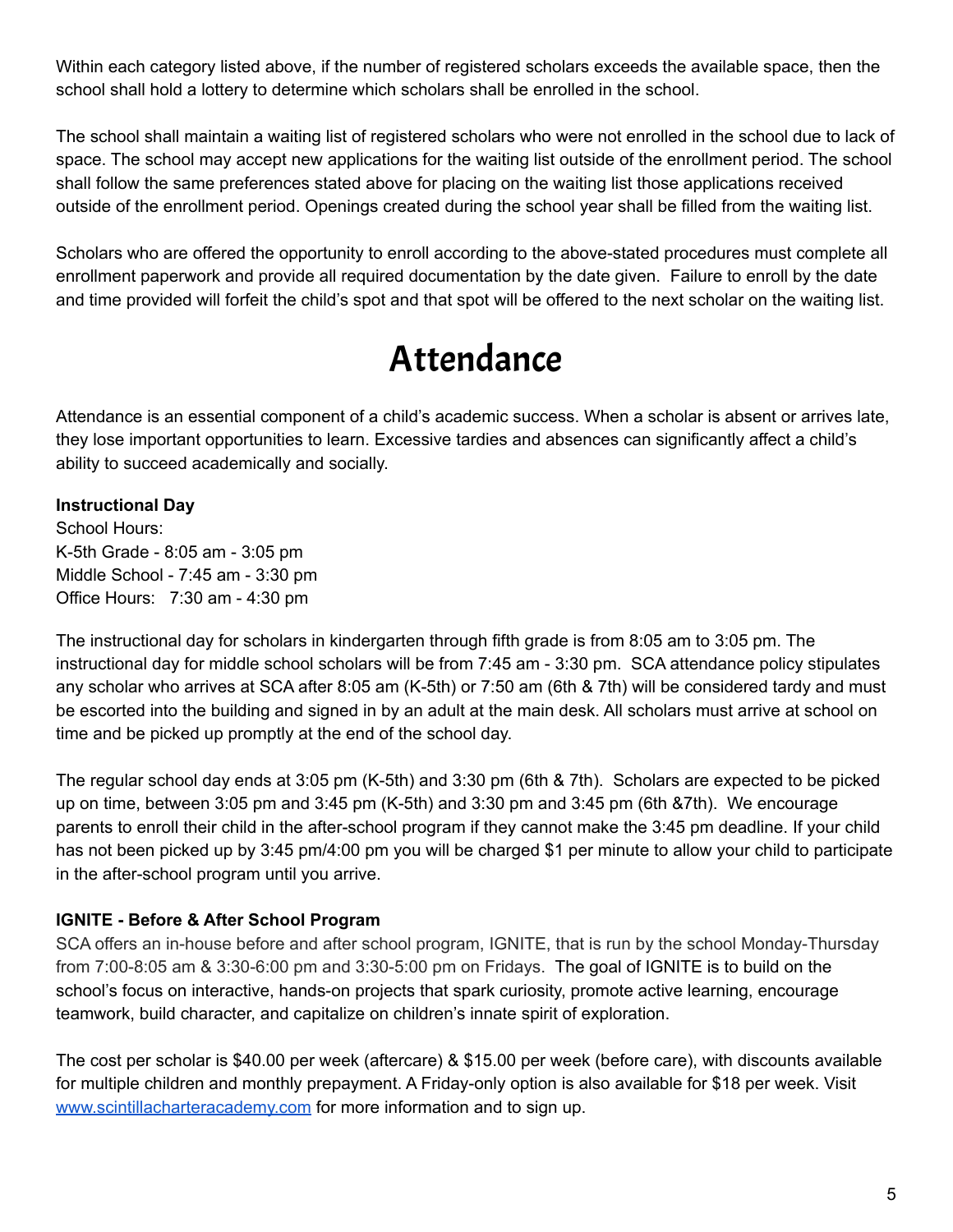For parents who choose to enroll their children in the after-school program, please note that the after-school program ends at 6:00 pm Monday-Thursday and 5:00 pm on Fridays. The after-school program will make every effort to contact you should your child not be picked up on time. *Late pick-ups will be subject to the terms of the IGNITE program.* In order to ensure the safety of your child, please note that the school will contact the local authorities should a pattern of late pick-ups occur.

## **Attendance**

Your child(ren) must be in school every day as mandated by state law. Parents/ guardians have one week to provide a written or emailed excuse for an absence, failure to do so will result in the absence being unexcused. Scholars must be in school unless the absence has been permitted or excused for one of the following reasons:

- Illness of scholar
- Illness of immediate family member
- Death in the family
- Religious holidays of the scholar's own faith
- Required court appearance or subpoena by a law enforcement agency
- Scheduled medical or dental appointments
- Utilizing the Georgia Military Family Act

## 1. **After 3 unexcused absences:**

A letter will be sent home to the scholar's parent or guardian regarding the scholar's unexcused absences. This letter will require the parent or guardian to contact the school's designee regarding the scholar's unexcused absences. Possible home visit.

#### **2. After 5 unexcused absences:**

SCA's school resource officer will contact the parent/guardian regarding excessive absences, tardies, or early dismissals and schedule a conference with the administration. According to S.B.O.E. 160-5-1-.10, a child is truant and subject to compulsory attendance who during the school calendar year has more than five days of unexcused absences. Possible referral to the Truancy Intervention Program.

## **3. After 7 unexcused absences:**

A school social work referral will be generated by the Dean or Dean's designee listing specific school-based interventions (telephone calls, letters, conferences, etc.) that have occurred prior to making the referral.

## **4. After 10 unexcused absences:**

Scholars and/or parents will be subject to a referral(s) to juvenile court, magistrate court, and/or Department of Family and Children Services for truancy and/or educational neglect. Detailed information pertaining to the scholar, local school, and school social work interventions will be necessary when filing a complaint with DFCS, juvenile, and/or magistrate court.

## 5. **After 15 or more unexcused absences:**

Grade level retention will be considered \*See Promotion/Retention Policy.

## **After 10 consecutive absences, scholars are subject to administrative withdrawal.**

See the chart below for specific actions: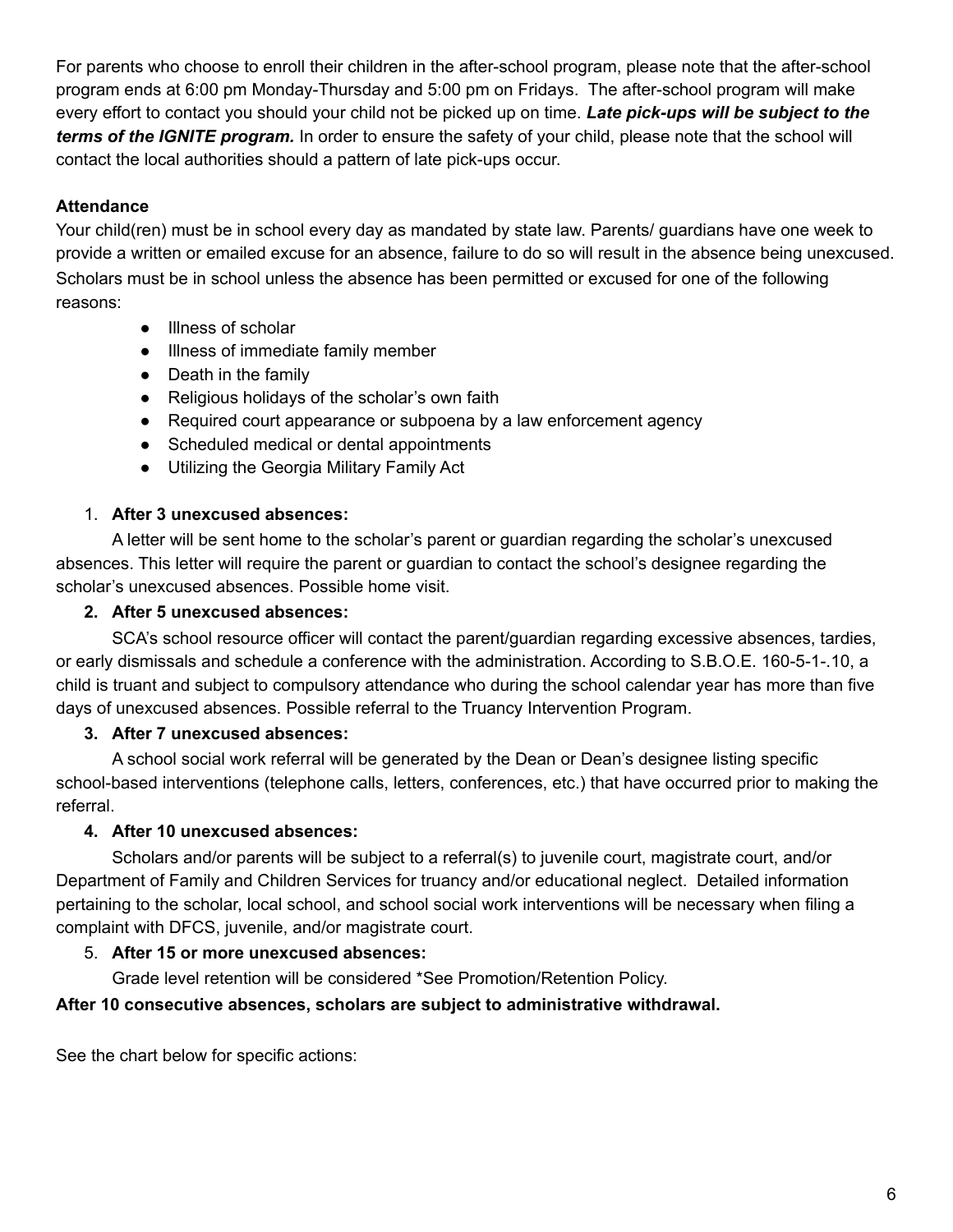| <b>ATTENDANCE</b>                                                             | STEP <sub>1</sub>                                                                                                                                          | <b>STEP 2</b>                                                                                                                                                                                                                                                        | STEP <sub>3</sub>                                                                                                                                                                                                                                                                                           | <b>Failure to Comply</b>                                                                                                             |
|-------------------------------------------------------------------------------|------------------------------------------------------------------------------------------------------------------------------------------------------------|----------------------------------------------------------------------------------------------------------------------------------------------------------------------------------------------------------------------------------------------------------------------|-------------------------------------------------------------------------------------------------------------------------------------------------------------------------------------------------------------------------------------------------------------------------------------------------------------|--------------------------------------------------------------------------------------------------------------------------------------|
| <b>UNEXCUSED</b><br><b>ABSENCES</b><br><b>NO NOTE IN 3</b><br>$DAYS =$        | <b>3 UNEXCUSED</b><br>*Letter to<br>Parent/Guardian<br>*Parent/Guardian<br>must contact school                                                             | <b>5 UNEXCUSED</b><br>*Parent Conference<br>(Phone/School)<br>*Resource Officer or<br>Designee - Possible<br>home visit                                                                                                                                              | <b>ANY ADDITIONAL</b><br><b>UNEXCUSED</b><br><b>ABSENCES</b><br>*Possible Truancy<br>Intervention Program<br>(TIP) Referral                                                                                                                                                                                 | <b>Failure to comply with</b><br><b>CHINS requirements</b><br>may result in a referral<br>to Juvenile Court for a<br>truancy hearing |
| <b>UNEXCUSED</b><br><b>ABSENCE</b>                                            | *Resource Officer or<br>Designee - Possible<br>home visit                                                                                                  | *Possible Truancy<br>Intervention Program<br>(TIP) Referral<br>*Possible Children In<br><b>Need of Services</b><br>(CHINS) Referral -<br>Failure to comply<br>with committee<br>requirements may<br>result in referral to<br>Juvenile Court for a<br>truancy hearing | *Possible Children In<br><b>Need of Services</b><br>(CHINS) Referral -<br>Failure to comply<br>with committee<br>requirements may<br>result in referral to<br>Juvenile Court for a<br>truancy hearing<br>Automatic Dept. of<br>Family & Children<br>Services (DFACS)<br>referral for<br>elementary students |                                                                                                                                      |
| <b>EXCUSED</b><br><b>ABSENCES</b>                                             | <b>7 EXCUSED</b><br>*Letter to<br>Parent/Guardian<br>*Parent/ Guardian<br>must contact school<br>*Resource Officer or<br>Designee - Possible<br>home visit | <b>10 EXCUSED</b><br>*Parent Conference<br>to determine if a<br>Truancy Intervention<br>is needed<br>*If a Truancy<br>Intervention is<br>needed, a referral will<br>be made to the<br><b>LODAC Truancy</b><br>Intervention Program                                   | <b>15 EXCUSED</b><br>*TIP Referral<br>(Unless extenuating<br><b>Medical conditions</b><br>exist)                                                                                                                                                                                                            | <b>Failure to comply with</b><br><b>CHINS requirements</b><br>may result in a referral<br>to Juvenile Court for a<br>truancy hearing |
| <b>TARDY</b><br>(LATE<br><b>ARRIVALS)</b><br><b>EARLY</b><br><b>CHECKOUTS</b> | 10<br><b>TARDIES/EARLY</b><br><b>CHECKOUTS</b><br>*Parent/Guardian will<br>be contacted by<br>letter.                                                      | 15<br><b>TARDIES/EARLY</b><br><b>CHECKOUTS</b><br>*Parent Conference<br>will be held.                                                                                                                                                                                | 16<br><b>TARDIES/EARLY</b><br><b>CHECKOUTS</b><br>*A referral to the<br>Truancy Intervention<br>Program program,<br>unless extenuating<br>medical conditions<br>exist.                                                                                                                                      | <b>Failure to comply with</b><br><b>CHINS requirements</b><br>may result in a referral<br>to Juvenile Court for a<br>truancy hearing |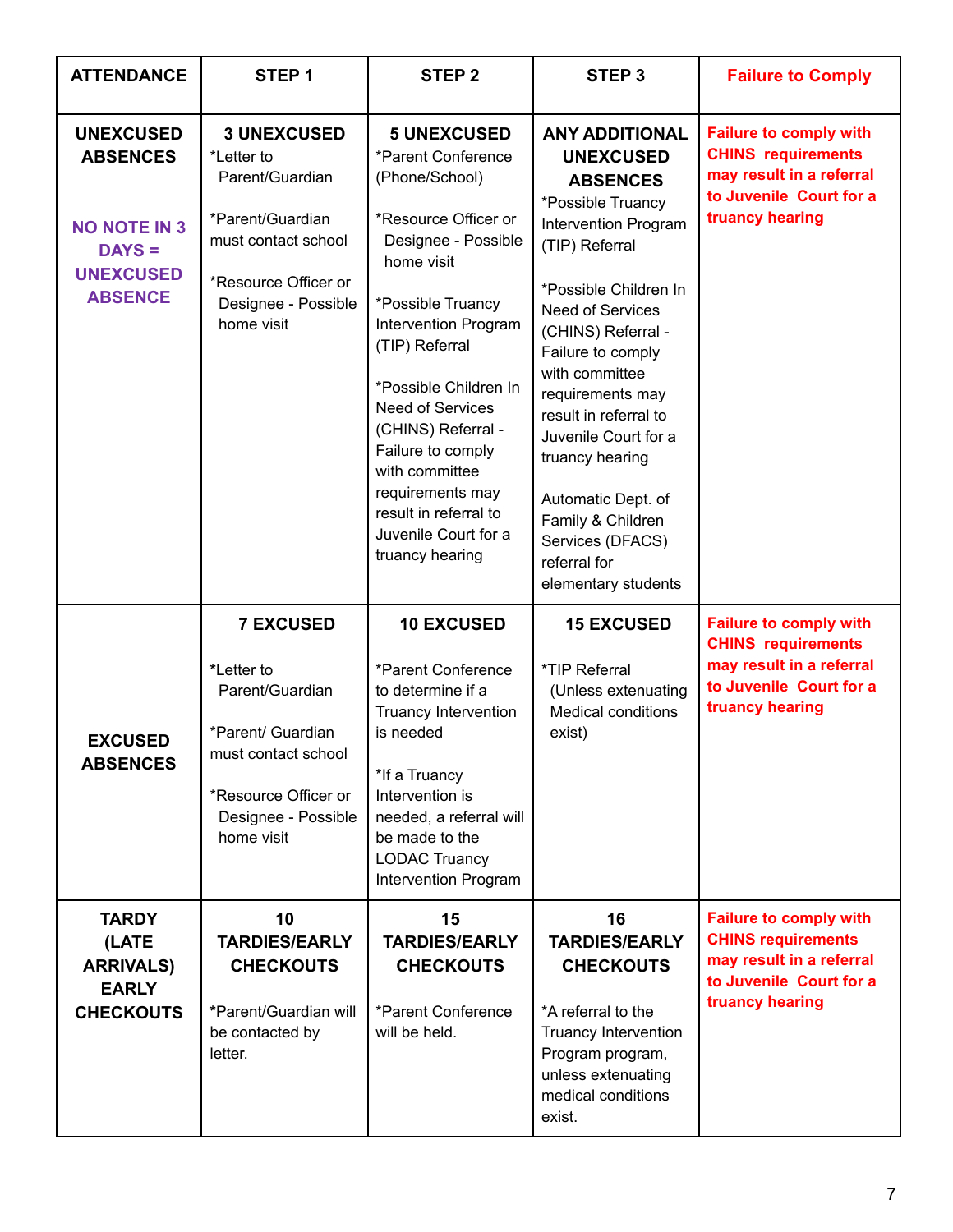## **Tardy Policy**

A scholar in K-5th is tardy when he/she is not in the building at 8:05 am. A scholar in 6th & 7th grade is tardy when he/she is not in the building by 7:50 am. Scholars who arrive at SCA after 7:50 am/8:05 am will be considered tardy and must be escorted into the building and signed in by an adult at the main desk. Excused tardies are given for doctor's appointments with notes from the doctor. A doctor's note must be presented upon arrival in order to receive an excused tardy. Five unexcused tardies equal one unexcused absence. Early check-out (anytime before 2:30 PM) is considered the same as a tardy.

## **Early Checkout**

Parents/guardians may not check scholars out after 2:30 pm, please go through the car line. If the person picking up the child does not go through the car line, they will be required to wait until all scholars are called to the front lobby area at the end of pick-up. **Five unexcused early checkouts equal one unexcused absence. Checkouts prior to 11:30 am will be counted as an all-day absence.**

## **Friday Mandatory Early Dismissal**

Every Friday a Mandatory Early Dismissal will begin at 1:00 pm and all scholars should be picked up by 1:30 pm. Late pick-ups on early dismissal days will be treated the same as a full school day. The \$1.00 per minute fee will apply after 1:45 pm. Ignite (SCA's After School Program) will be available on Friday.

## **Makeup Work**

Scholars who have an excused absence shall have the opportunity to make up work. It is the responsibility of the parent and scholar to contact the teacher(s) involved to determine make-up assignments and establish mutually agreeable terms for daily work and test makeup. Scholars will be granted the amount of time they were absent to make up work. Major projects or assessments missed during suspensions will be made up within the same number of days as the length of the suspension.

## General Information

## **Transportation**

It is the responsibility of the parent/ guardian to ensure that scholars have transportation to and from school daily. SCA DOES NOT provide transportation for scholars.

## **Academy Drop off and Pick up Procedures**

## Drop Off

Parents should drop off K-5 scholars between 7:30 and 8:05 am, but no earlier than 7:30 am (unless the scholar is participating in the Ignite Early Care Program). If you arrive before 7:30 am, your child should remain in your car until SCA staff is outside the building and accepting scholars - drop off does not begin until the staff is present. The tardy bell rings at 8:05 am. Scholars will enter the building through the main school entrance. Scholars who arrive at SCA after 8:05 am will be counted tardy and must be escorted into the building and signed in by an adult at the main desk.

## Pick Up

Drivers should enter the school and follow the direction of the staff on duty. Cars will loop around the back of the school and line up in front of the school.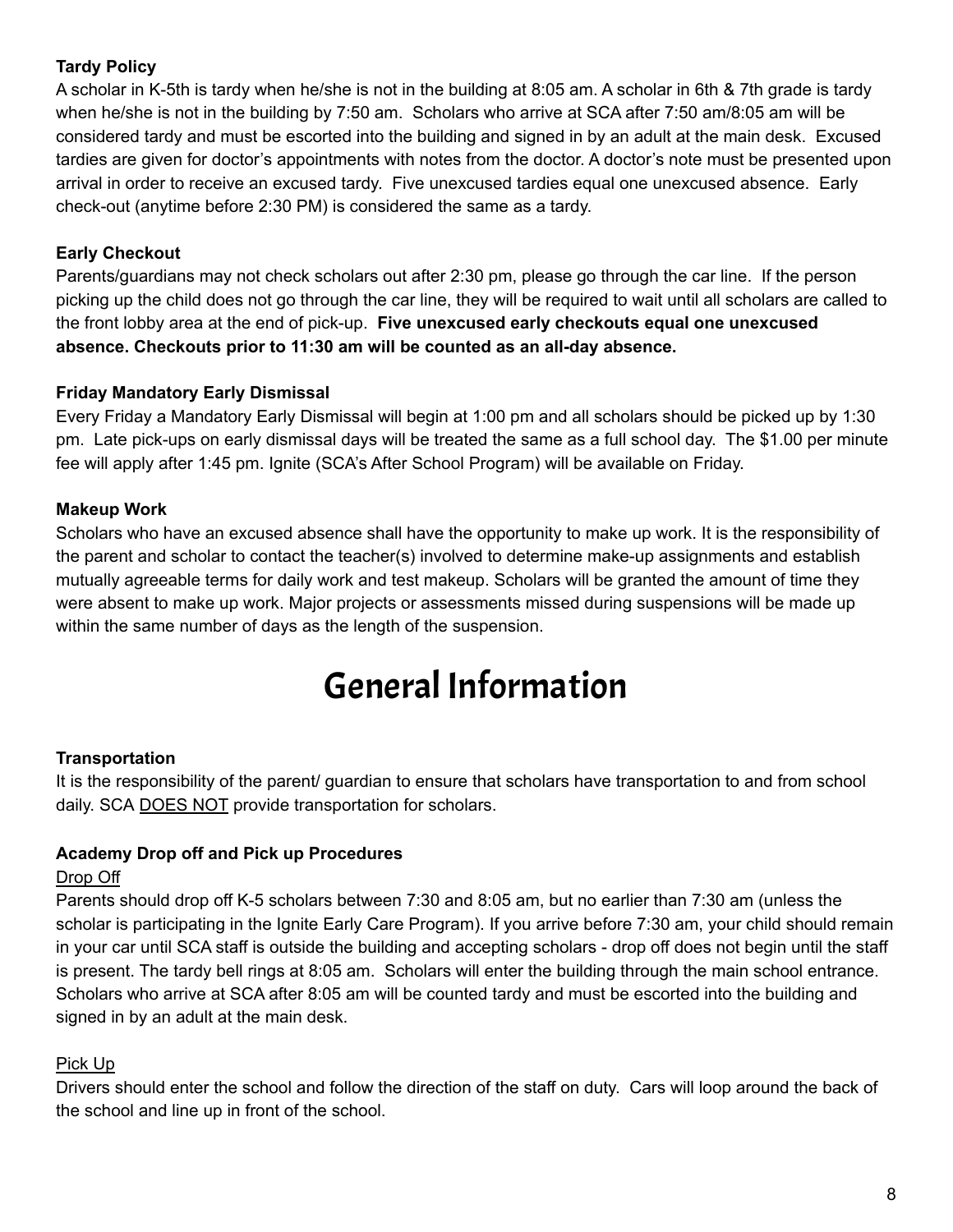Each scholar/family at SCA is assigned a number which is displayed on a placard. When you enter the car line, the staff member on duty enters your number into a program used by SCA called Safe Dismissal. Once the number is entered in the system, your child's name appears on the board in his/her classroom along with the name of a color (e.g. John Smith-Red). At that time, your child is dismissed through the front dining room door and will go to the cone that corresponds to the color he/she was assigned.

Your placard is required and should be displayed on the car's dashboard or windshield. Scholars will not be loaded unless the placard is present. If no placard is present, you will be required to park and come into the front office to check out your scholar. Do not leave your car unattended in any car loop lane during pick-up and dismissal. **The safety of your children is our first priority. Please follow drop-off and pick-up procedures very carefully to keep all of our children safe.**

#### **Change of Address and/or Phone Number**

Parents/guardians must complete a change of address form or log in to the Parent Portal and make changes immediately if an address or telephone number change occurs during the school year. Parents/guardians will also have to show valid proof of their new residence. It is essential that we have current phone numbers on record at all times.

## **Transfer or Withdrawal of Scholars**

When scholars transfer or withdraw from school, parents/guardians are required to come to the school and sign the necessary forms.

#### **Communication**

SCA is committed to promoting communication between the school and those we serve (parents/ guardians, families, scholars, and the community). Parents are encouraged to ask questions and communicate concerns directly with school staff so that information provided remains accurate. Listed below are some of the formal ways SCA will communicate with parents/guardians, families, scholars, and the community regarding important announcements.

Intercom Announcements Flyers/Handouts/Posters Mailings Newsletters (grade level) Web Page: [www.scintillacharteracademy.com](http://www.scintillacharteracademy.com/) Weekly SCA Email Newsletter Social Media (Facebook, Twitter, Instagram) Monday Communication Folders

## **Emergency Procedures**

Your child's safety is paramount! We are required by law to hold fire, lockdown, and inclement weather drills on a regular basis and have an up-to-date school safety plan. Our school safety plan is reviewed each year by our local FEMA representatives

## *Inclement Weather:*

In the event of inclement weather, SCA will announce delayed start times, early dismissal, or school closing via local news outlets and all in-house communication vehicles including our website, email, text, and social media.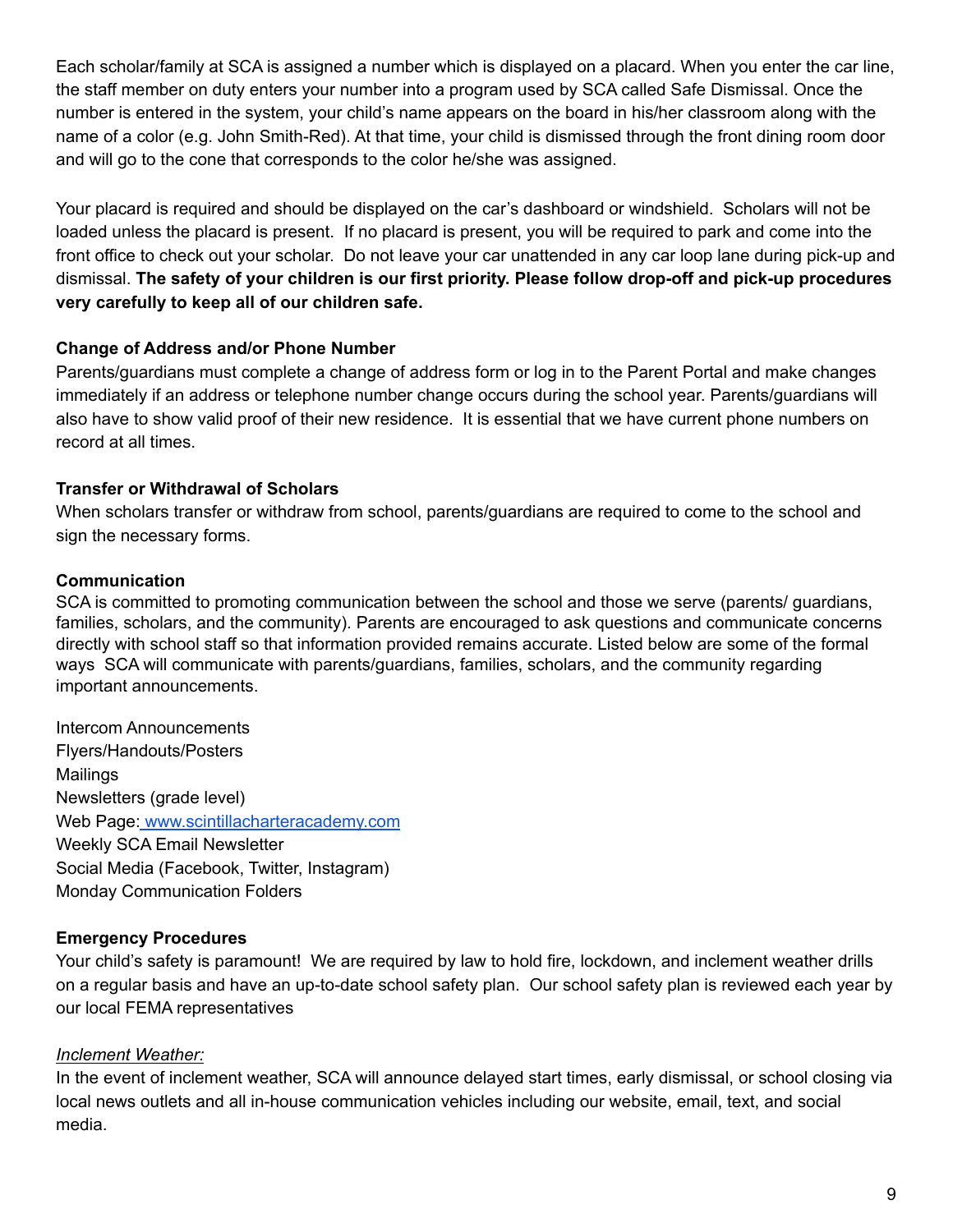## *Fire:*

If the emergency is a fire, classroom teachers will escort their scholars to the emergency assembly area (outside the open area) and follow all emergency procedures as outlined in our school safety plan.

## *Lockdown:*

If the emergency is a lockdown, teachers will lock doors and move everyone away from windows. Teachers will remain indoors with scholars until an all-clear announcement is made.

## **School Nutrition and Snacks**

The mission of Scintilla Charter Academy School Nutrition is to provide quality, nutritious and balanced meals every day to increase student satisfaction and participation in the Scintilla Charter Academy Nutrition Program

Scintilla Charter Academy participates in the National School Breakfast and Lunch Programs. These programs are regulated and funded by the United States Department of Agriculture with the School and Community Nutrition Unit of the Georgia Department of Education overseeing the program administration.

Menus are available online at [www.scintillacharteracademy.com](http://www.scintillacharteracademy.com). Lunch brought from home should be clearly marked with your child's name. For health reasons, such as allergic conditions, children may not share lunches.

## **The following Meal Charge Policies and Procedures will be in effect for the 2021-2022 school year: All scholars eat breakfast and lunch free**.

The Scintilla Charter Academy Nutrition staff members are available to scholars and parents for any food-related questions, allergy concerns, or menu suggestions.

## **Outside Food/Drinks During Lunch**

Parents who are attending lunch with their child are allowed to bring take-out/fast food for their child. However, parents are not permitted to bring outside food for other children in their child's class.

## **Celebration Procedures**

SCA's charter agreement with the state is very clear that instructional time will be highly protected. Parents may bring a small snack during recess to celebrate a child's birthday. Please be sure to coordinate with your scholar's teacher well in advance. Individual birthday parties will be asked to happen outside of the SCA academic day. If you choose to distribute party invitations at SCA, all scholars in the child's homeroom must be included.

## **Recess**

SCA believes that unstructured break time is vital to children's development and academic success. Each grade level's schedule includes 30-45 minutes of daily recess times with a morning and afternoon recess in grades K-5. Middle school scholars will participate in scheduled break time during each day. All staff members are provided directions concerning the responsibility for the supervision of scholars and the safety of our scholars is a priority at all times.

## **Fieldwork**

Fieldwork and experiences outside of the school are an important part of the curriculum and are encouraged. Under no circumstance will a scholar be allowed to leave the school grounds without a permission slip signed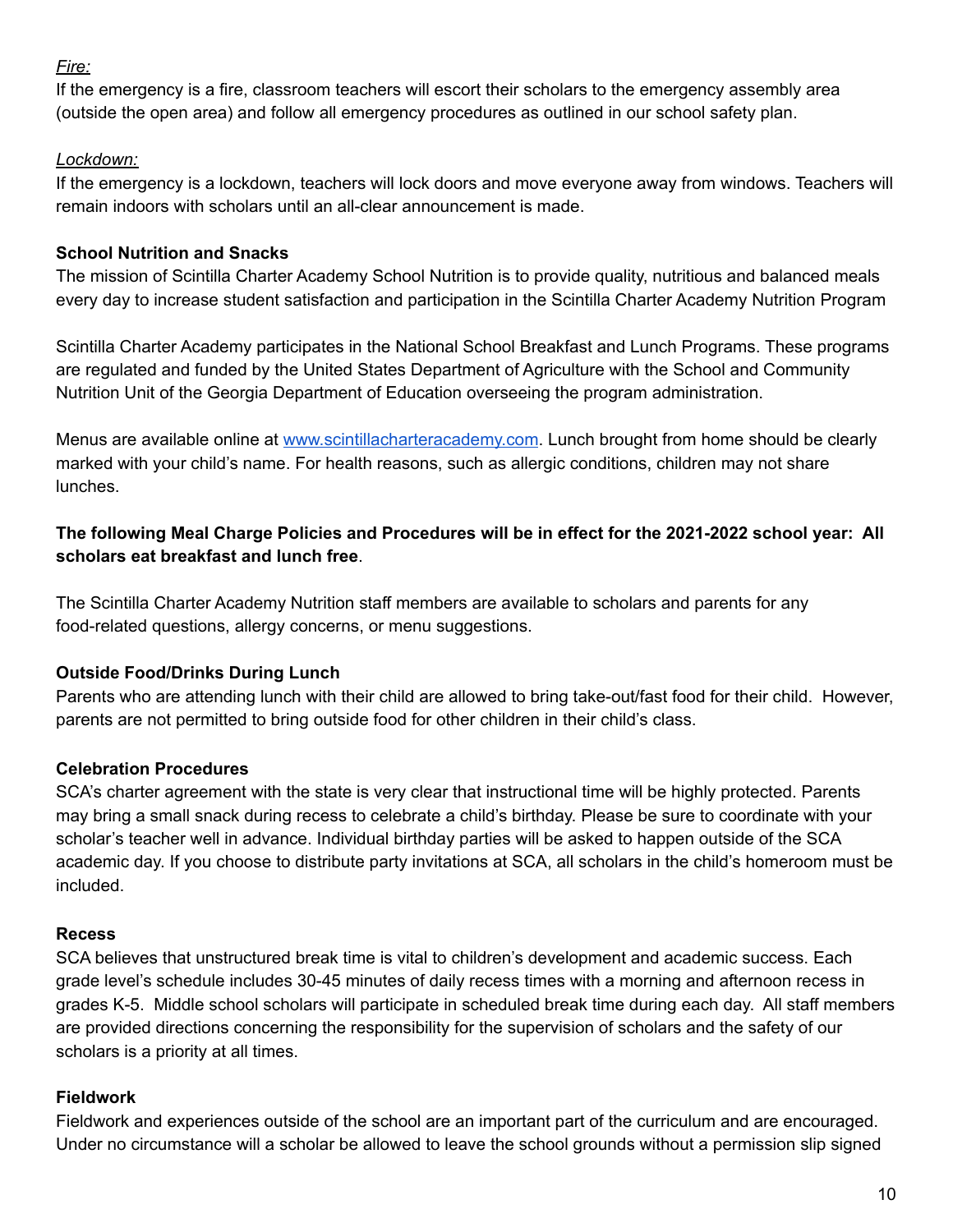by the parent/guardian. When children travel, they are given a new perspective on the world around them. So much happens on fieldwork opportunities: the learning is social, emotional, and academic. Projects become more exciting to young scholars when experiences are provided beyond the classroom. Examples of SCA fieldwork might include, but not be limited to things like; Georgia ecosystems, government facilities, historical landmarks, art museums, and scientific and agricultural exhibitions. Experiences provided through fieldwork will support driving learning expeditions.

Ample notice will be provided to parents prior to school/class/grade-level fieldwork opportunities. A permission slip signed at the beginning of the school year will cover all fieldwork opportunities. Some fieldwork opportunities may include a small fee for participation. However, SCA will not deny any child the opportunity to attend a field trip due to financial limitations. Please contact the school or your child's teacher for more information. Parents and families are encouraged to attend but will be required to drive separately due to limited seating with bus transportation.

Scholars may only attend fieldwork if they are in good standing in the classroom. Scholars with three or more behavior referrals must be accompanied by a parent or guardian to attend the fieldwork opportunity.

## **School Supplies**

Scholars are required to buy their own school supplies as determined by their teachers. Please refer to your child's grade level supply list for specific school supplies needed. The list is available on our website under the parent resources tab.

## **Electronic Devices**

There will be times during the school year when it may be beneficial for scholars to bring their own technology devices to school. Laptops and tablets may be brought to school during designated times of the year when instructed by the teacher(s). When a scholar's technology device is brought to school, it must remain turned off, stored in the child's bookbag, and is to be used only at preordained times during the school day as directed by the teacher to support learning and instruction. Scholars who violate this rule will be subject to administrative consequences which may include confiscation of the device. SCA is not responsible for lost or stolen devices. Recording devices are prohibited at SCA.

## **Cell Phones**

SCA prefers that scholars not bring cell phones to school. The use of cell phones during the school day may disrupt teaching and the learning environment. However, if a scholar chooses to bring a cell phone it should remain turned off and inside their backpack unless they are given specific permission by a staff member to utilize it. SCA scholars may wear a smartwatch but the watch may not be connected to an activated cell phone while on the SCA campus. Scholars may use the office phone in the case of an emergency with a note from their teacher. Scholars who violate this rule will be subject to administrative consequences which may include confiscation of the device. SCA is not responsible for lost or stolen cell phones.

## **Technology Acceptable Use Policy**

SCA is excited to offer our scholars the use of the academy's computer systems which includes, but is not limited to, classroom desktop computers, iPads, Google Expeditions VR Goggles, and Chromebooks. This access only includes individual Google accounts at this time for all scholars, not to be confused with google email. Scholars will be assigned unique log-ins specific to them in order for SCA to closely monitor all internet usage. To gain access to the internet using this technology, we are requesting parent permission. By signing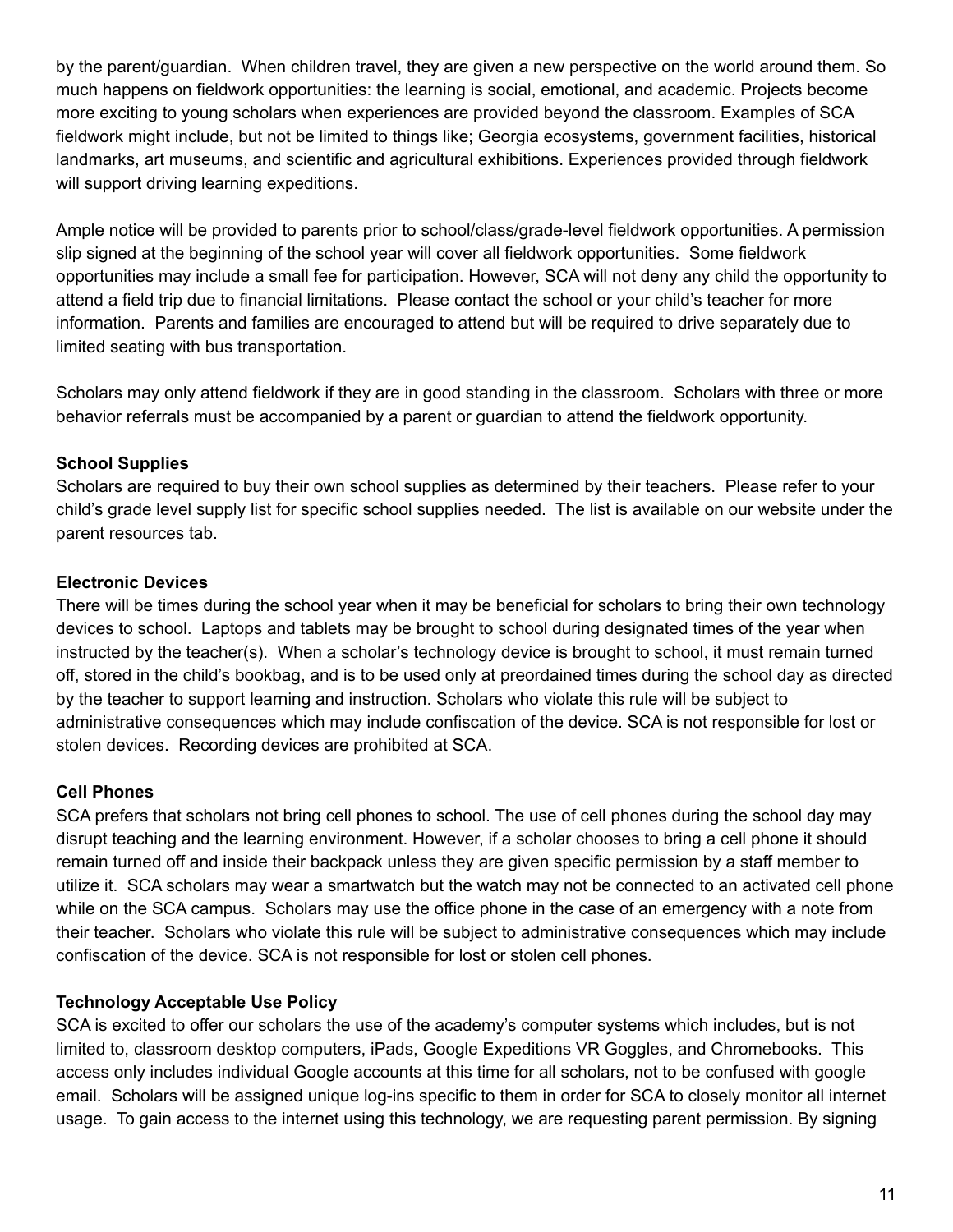the acknowledgment at the end of this handbook, you are stating that you have read and reviewed this entire document with your child and fully understand the terms and expectations of acceptable use stated below.

## Purpose

SCA recognizes the important role technology plays in the mastery of content and standards as mandated by the Georgia Department of Education. In order to gain mastery of these standards, scholars and teachers will use technology to directly promote innovation and communication as well as foster an environment of successful learners.

## Privilege

The administration and staff at SCA believe that the use of technology resources at SCA is a privilege, not a right. **Any activity with technology that is deemed inappropriate by teachers and administration may result in disciplinary action and/or referral to legal authorities. Administration may revoke access to technology resources at any time.**

## Filtering and Monitoring

SCA internet usage can and will be monitored to ensure acceptable use of materials. SCA utilizes a web-filtering system to restrict unacceptable access. However, no filtering system is 100% safe. By scholars being assigned unique log-in and password information, SCA can monitor and hold scholars accountable.

Scholars at SCA must adhere to the following rules that pertain to appropriate technology and internet usage:

1. I will only use technology as instructed by my teacher and with my teacher's permission.

2. I will be polite and show respect to others and never cyber-bully. I will never post or send messages or pictures to anyone that could hurt, threaten, or embarrass other people. If someone cyber-bullies me or sends me inappropriate pictures or messages, I will tell my teacher or parents right away.

3. I will not share information such as name, address, phone number, photos or any other information about myself to others while using the internet. If anyone on the internet tries to reach out to me, I will immediately tell my teacher or parent.

4. If I notice anyone opening an inappropriate website or breaking any other rules listed, I will immediately notify my teacher.

- 5. I will not use or type any obscene language.
- 6. I will use the computer and internet only for school purposes.
- 7. I will not use any type of chat or instant messaging.
- 8. I will not download anything without the teacher's permission.
- 9. I will not install any programs on school computers.
- 10. I will not change any settings on any computer.
- 11. I will not use any portable drives on a computer without the teacher's permission.
- 12. I will only use a computer when I have permission.
- 13. I will take care of SCA's technology resources so as not to cause damage.

14. I will only use my username and password and no other and will not share my login information with another scholar.

15. I will log off the computer when I am finished.

## **School Telephone Usage**

Scholars may use classroom or front office telephones for emergency purposes only with approval from their teacher or administration.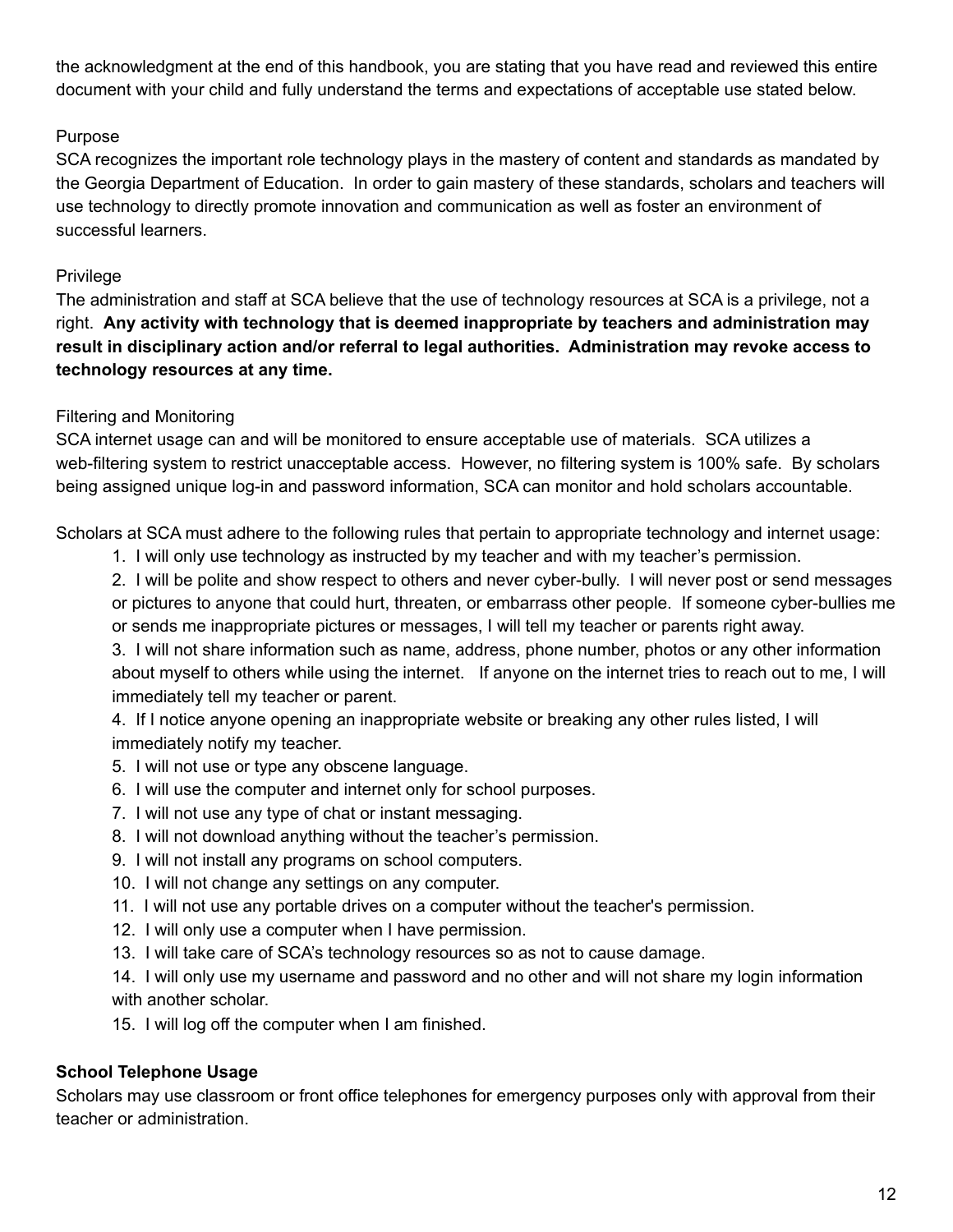## **Money and Other Valuables**

Scholars should not bring money, property, or other valuables to school, except to purchase milk, breakfast, lunch, or for other special circumstances. Money should be sent in a sealed and labeled envelope or Ziploc bag. If money is required for other reasons, scholars and parents will be notified. **The school will not assume responsibility for any lost or stolen items.**

## **Lost and Found**

Any article that has been lost and returned may be claimed in the front office. Items that are not claimed after every nine weeks will be donated.

## **School Visitors**

All scholars, parents, and visitors must enter through the front lobby, sign in at the front desk, and wear an identification badge at all times. We welcome family involvement at SCA and want families to feel welcome here. With that being said, we also protect our scholar's instructional time intensely. If you would like to visit your child in his/her classroom, please communicate with his/her teacher(s) ahead of time and make arrangements to do so. You will not be permitted to "drop-in" in your child's class or interrupt instructional time to speak with the teacher. If you need to speak to your child's teacher, please reach out to them to set up an appointment. Families are always welcome to eat lunch with their scholars and may come unannounced.

## **Scholar Records**

School permanent records include all educational and disciplinary materials directly related to a scholar. SCA will maintain scholar records in a confidential manner and comply with all state and federal laws regarding the privacy of these records, including the Family Educational Rights and Privacy Act.

# Interviewing, Photographing, and Videotaping of Scholars by Staff or Media

Scholars may be photographed, videotaped, or interviewed by school officials or the news media at school or school activity or events and such photographs, videotapes, and interviews may be published, including internet publication. If you, as a parent/guardian, object to your scholar being photographed, videotaped, interviewed or the display of their work the objection must be presented in writing to the school's front office within 10 school days after their first day of school.

## Health, Medicine, and the School Nurse

## **Medicine Administration**

SCA is committed to the health and safety of its scholars. Medication and/or medical procedures required by scholars should be administered by a parent/legal guardian at home. Under exceptional circumstances, prescribed medication and/or medical health-related procedures may be administered by the school nurse, designated staff member, or self-administered by the scholar per written physician's orders and written parent/guardian authorization. If your child receives daily or life-saving medication (epi-pen, inhaler, insulin) during the school day, you are required to provide the school nurse with up-to-date medications so that he/she has them on hand at all times.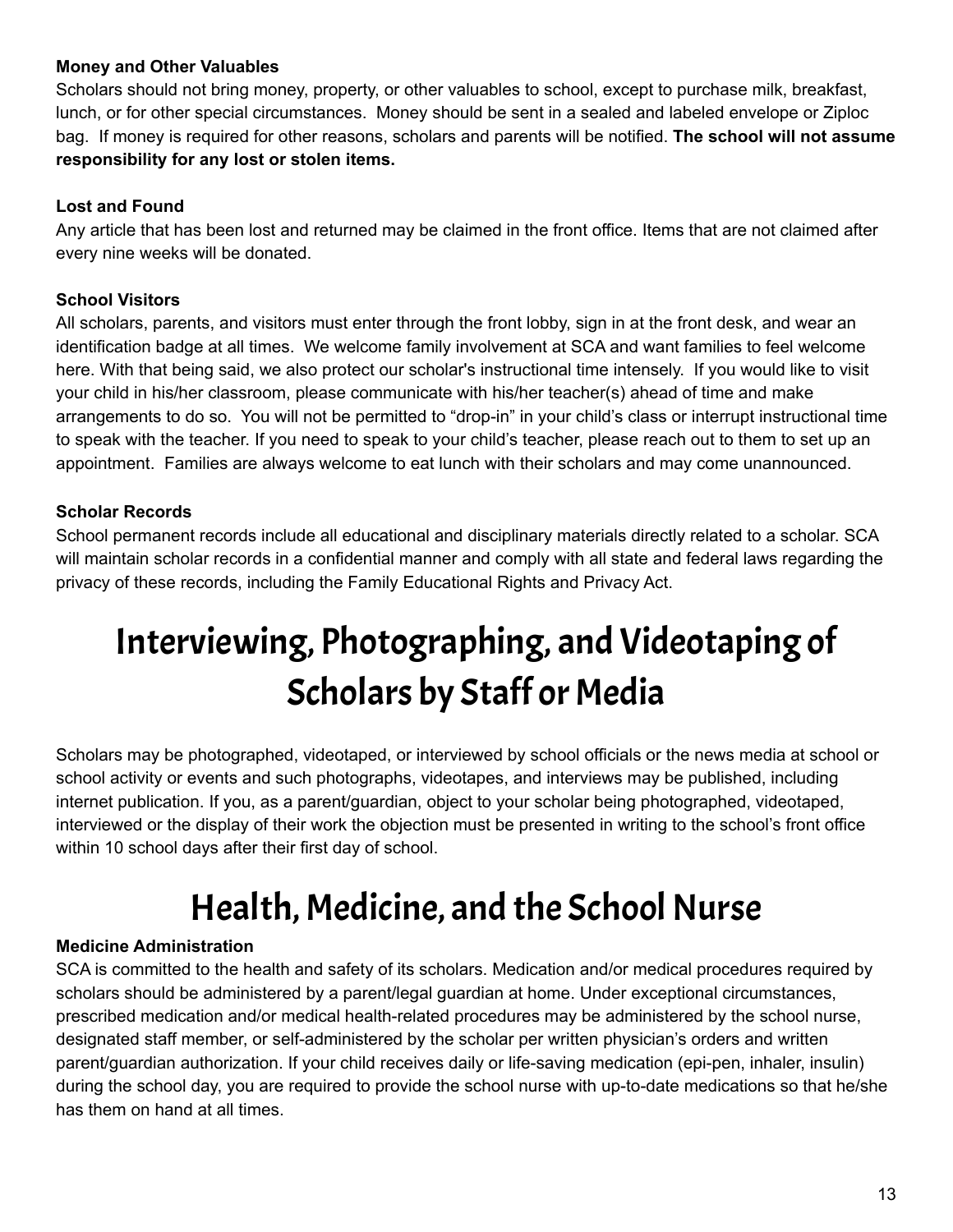School nurses or, in her absence, a designated staff member, may administer auto-injectable epinephrine to a scholar upon the occurrence of an actual or perceived anaphylactic adverse (allergic) reaction, whether or not such scholar has a prescription for epinephrine. Any school employee who in good faith administers or chooses not to administer auto-injectable epinephrine to a scholar in such circumstances shall be immune from civil liability, pursuant to the Georgia statute.

#### **Medical Records**

Scholar health records will be maintained in locked or password-protected files in order to maintain confidentiality. All health records will be managed by the school nurse and any appropriate, designated staff and will only be released to service providers as allowed and dictated by state regulations.

## **Medical Operations**

SCA has a licensed school nurse or designee on staff to provide services to scholars in accordance with state guidelines. The nurse participates in workshops, in-services, and/or training.

#### **Health Screenings**

Hearing and vision screenings are provided for all third-grade scholars by the Valdosta Junior Service League at the beginning of each school year. Hearing and vision screenings are performed by the school nurse on an as-needed basis.

As a proactive measure to implement a scoliosis screening program to meet the requirements of OCGA § 20-2-772 and the Department of Public Health rule 511-5-8., SCA's nurse will facilitate an annual scoliosis screening. Each spring, the nurse will examine each age-appropriate student for signs of scoliosis. A written notice will be sent to parents in advance and the option to exclude their child(ren) from the screening will be made available.

## **Lice Policy & Procedures**

Scholars exhibiting signs and symptoms of head lice will be sent to the school nurse. Possible symptoms are: itchy scalp, tiny gray or brown bugs in the hair, nits (tiny yellowish-white or brown oval eggs attached directly to the hair shaft), scalp rash.

**If live lice or nits are observed**, the school nurse will call the parent. The child will be given a lice treatment guideline packet. Siblings of an infested child will also be checked. If siblings attend another school, that school nurse will be notified to check the siblings.

**In order for the child to return to school**, the parent will need to provide proof of treatment/clearance letter from the health department, physician's office, or an approved lice treatment center. The nurse will examine the child for live lice and/ or nits. If no live lice are seen and the number of nits are diminished from the initial check, students may go to class.

**Students will be re-checked** for the presence of head lice after 7-10 days. Parents should remove all the nits from their child's hair.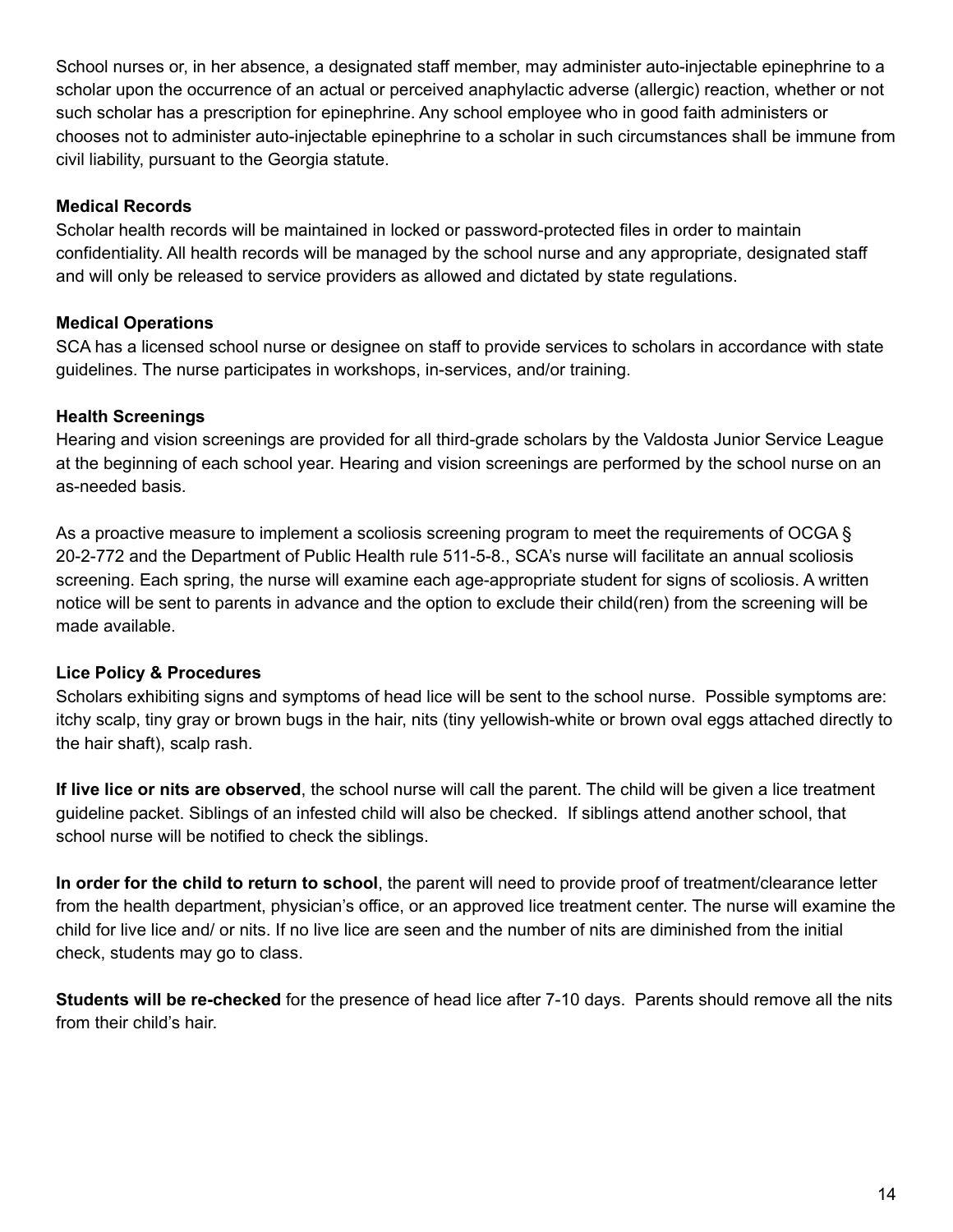# Uniforms&Dress Code

We strive to encourage unity among our scholars, faculty, and staff. Implementing a uniform dress code at SCA allows us to work towards this effort. The atmosphere of a school must be conducive to learning, and a scholar's appearance can positively or negatively impact the climate of a school. SCA scholars must adhere to the following dress code requirements:

## **Tops:**

Monday - Red collared shirt with SCA Logo Tuesday - Gray collared shirt with SCA Logo Wednesday - Navy Blue collared shirt with SCA Logo Thursday - Lime green collared shirt with SCA Logo Friday - SCA Spiritwear (available from our uniform vendors)

## **Bottoms:**

Khaki or navy blue pants, shorts, scooters, jumpers, or skirts. Girls may wear polo-style dresses.

## **Shoes:**

Presentable shoes of any kind are acceptable. Because scholars have 30-45 minutes of recess time daily and learning opportunities outside are encouraged, we recommend scholars wear athletic or a similar type of shoe that will not hinder their participation.

## **Outerwear:**

All outerwear (jackets, coats, etc.) is required to be solid in color and embroidered with the SCA logo or be a solid color without symbols, emblems, pictures, etc. if the outerwear does not allow for the uniform shirt to be visible. Hoods from hoodie sweatshirts or jackets may not be worn inside the building.

Scholars enrolled in the school after the first day of school will be given ten (10) school days to prepare adequately for the dress code policy. Until that time they may borrow uniforms from those available at the school or wear polo-style shirts in the designated color without penalty. However, **scholars must wear a school uniform each day.** SCA offers exemptions for religious attire. If your child needs such accommodations, please notify their teacher.

All uniforms must be embroidered with proper school logos. For your convenience, all uniform wear will be available for purchase through outside vendors throughout the year. However, SCA's standing policy is to mitigate any financial obligation for those families for whom this presents an undue hardship. Parents and/or guardians who have concerns about the affordability of a school uniform should contact info@scintillacharteracademy.com and SCA will work to assist the family in identifying community resources.

## **Dress Code**

The following types of clothing are considered inappropriate at SCA:

- Shoes must be worn at all times for health and safety reasons. The following are not permitted: shoes that damage the carpet or floors, bedroom shoes, shoes with wheels, or shoes with heels over 1  $\frac{1}{2}$  inch in height.
- Hats, caps, sweatbands, and sunglasses worn inside the building are not permitted except on specified days or particular situations as determined by the school's administrators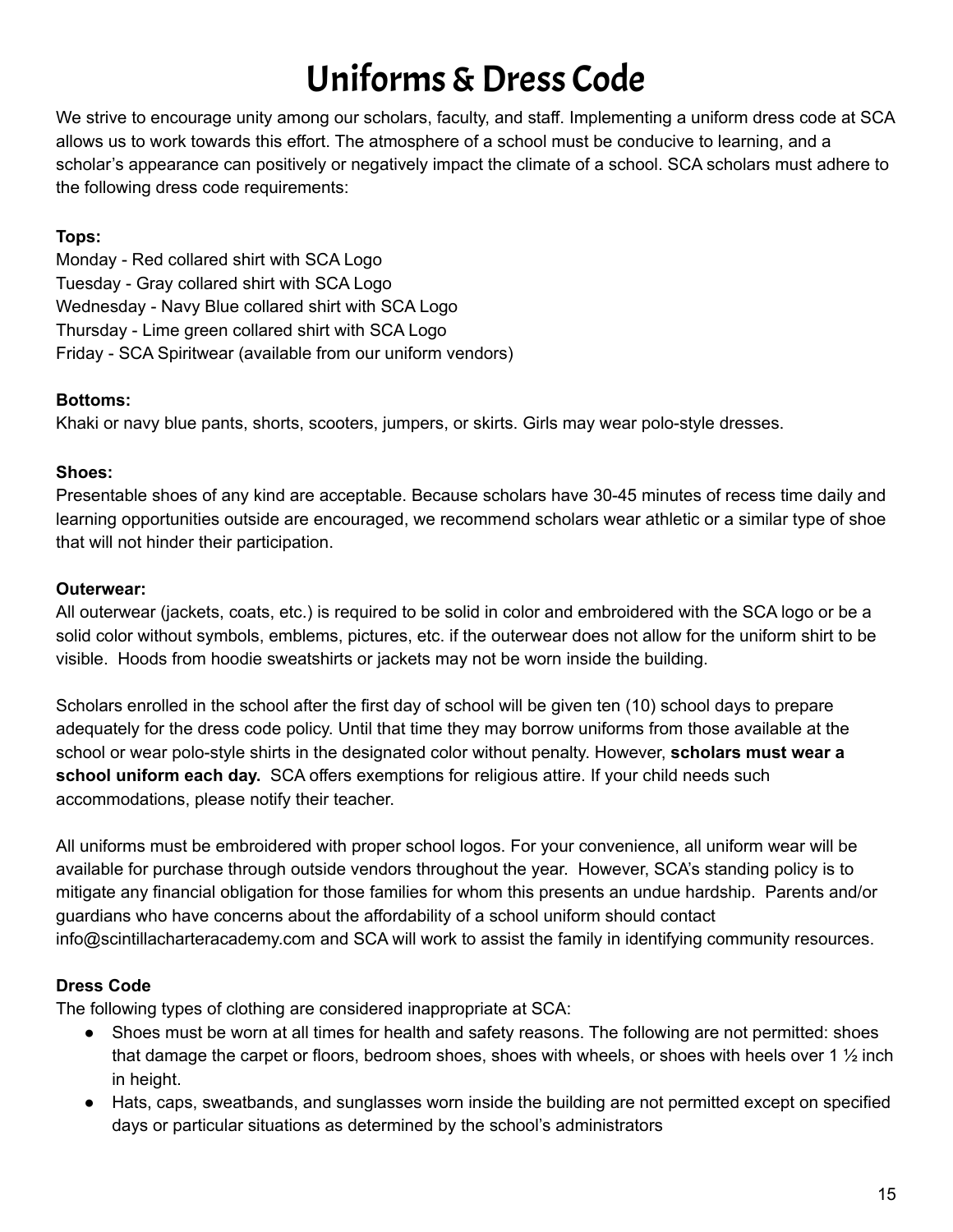- Halter tops, midriffs, muscle shirts, net shirts, cutaways, pajamas, lounging pants, clothing with words across the seat, or any garment that shows the stomach or waistline in the back are not permitted
- Sleeveless tops must have a strap of at least two (2) inches in width across the shoulders. Revealing necklines are not permitted
- Spandex clothing and sheer garments worn as the primary garments are not permitted
- Pants must be worn at the natural waist. They cannot be poorly fitted or oversized and baggy, so as to allow sagging of the pants
- Clothing with suggestive words or pictures are not permitted
- Shorts and skirts must not be more than three inches above the top of the kneecap
- Shorts must be worn under skirts when the child is participating in rigorous physical activity
- Clothing that is torn, ripped, or unhemmed either by accident or style is not permitted
- No manner of clothing, jewelry, button, or pin may display drugs, cigarettes, sexually suggestive items, alcohol, weapons, profanity, gang-related logos or messages, or pictures or words that are determined to be distracting or demeaning to others by the school's administrators

## **Noncompliance Procedures**

Scholars will strive to achieve full compliance with the guidelines of the Uniform Dress Code Policy. Since noncompliance interferes with the smooth operation of the school, the plan listed below has been developed to address scholars who do not comply with the required uniform and dress code procedures.

If a scholar comes to school out of uniform, the following measures will be taken:

If available, a uniform will be provided to the scholar which will be returned at the end of the day as well as:

- 1st Occurrence ~ The teacher will send home a letter from the administration.
- 2nd Occurrence ~ The teacher will send home a letter from the administration and call the parent or guardian.
- 3rd Occurrence ~ A conference will be set up between an administrator and the parent to address the problem and develop a solution.
- 4th Occurrence ~ Administration will notify the parents and they will be required to either bring the proper uniform to the school or pick the scholar up from school.

5th & Additional Occurrences ~ Parents will be contacted and appropriate consequences will occur.

*\*\*Additional themed dress-up days may be added and appropriate notice will be given.\*\**

## Our Educational Approach

SCA's curriculum is rigorous and standards-based. All scholars participate in language arts, math, social studies, and science as part of their regular classroom instruction. In addition, students participate in elective opportunities such as physical education, theatre, art, STEAM, technology and engineering, C7, music, and band classes that enrich classroom learning and challenge them to think and grow in new ways.

The Georgia Standards of Excellence are used to guide learning at SCA. SCA's educational approach is grounded in the belief that studying something in depth will help scholars develop life-long learning skills more successfully than studying a broad range of topics in less detail. The curriculum framework used at SCA outlines essential areas of study in science and social studies for each grade level. While teachers at SCA cover all of the Georgia Standards of Excellence for each child in a grade, two to three areas of study are explored in much greater depth each year. The curriculum is structured in this way to provide an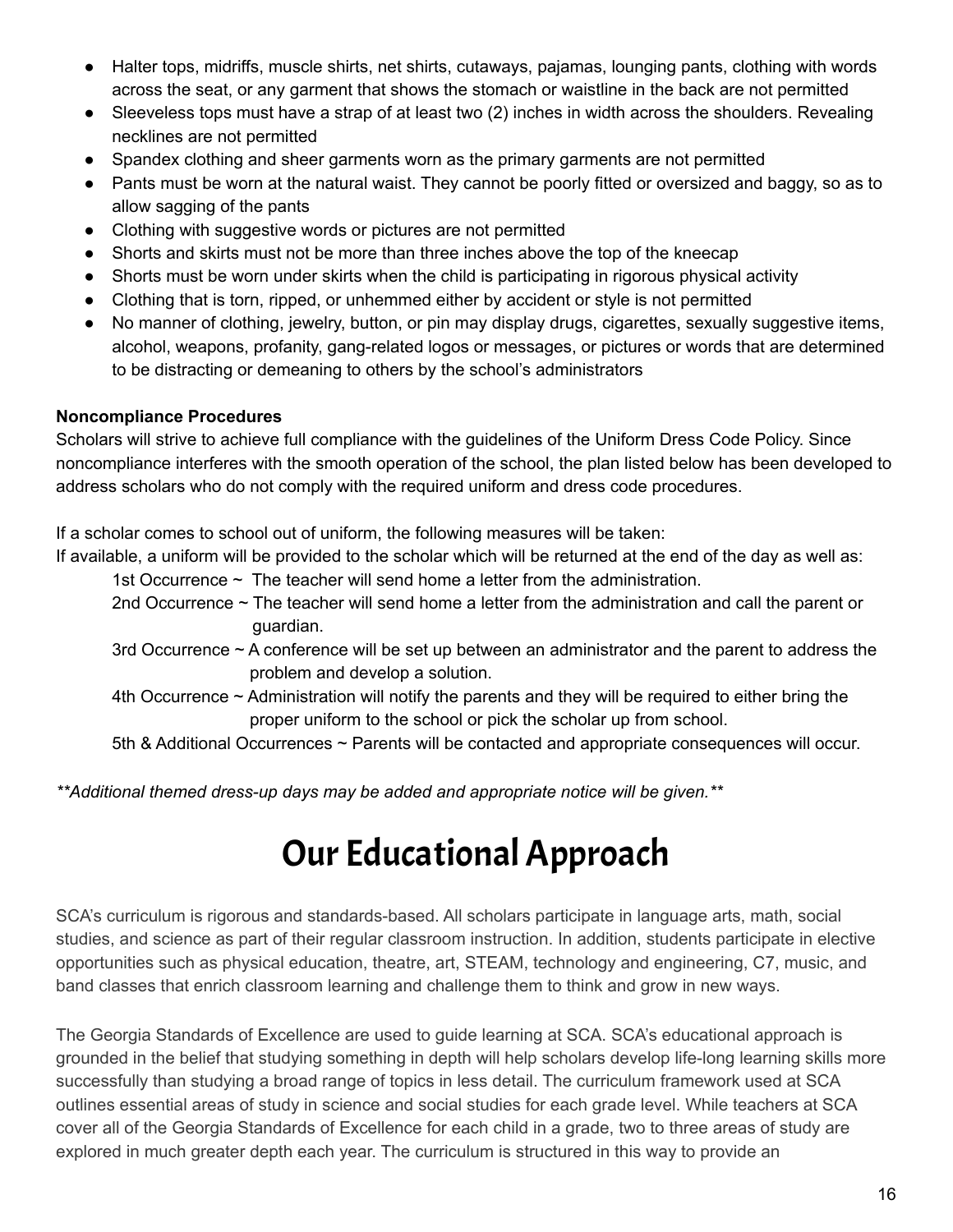interdisciplinary framework on which all children can build their understanding year after year. All units of study involve intensive research, reading, writing, scientific exploration, and real-world application. SCA's curriculum offers challenging, interesting content for scholars of all ages and ability levels. In addition, the school places particular emphasis on social-emotional development and the integration of the arts.

## **Elective Opportunities**

SCA offers a unique blend of elective classes each week. In addition to these elective opportunities, SCA also integrates technology instruction to support grade-level activities. Scholars in grades K-5 rotate through five elective classes each week which include physical education, art, STEAM, music/theatre, and C7. Teachers of elective classes collaborate with classroom teachers to create integrated lessons/units and to support classroom instruction and scholar learning. Middle school scholars will participate in two electives each day. From the elective options of art, technology/engineering, band, theatre, health/physical education, and C7, scholars indicate their elective preferences each quarter. All middle school electives rotate each quarter with the expectation of band which is an annual commitment.

## **SCA Grading Rubric**

SCA uses a standards-based grading system. SCA scholars will work through the standards collaboratively or individually, according to their individual needs, and have multiple opportunities for mastery. Standards-based report cards will also represent an ongoing reporting tool that will be used to drive instruction and provide support.

## **SCA Grading Principles**

SCA Principle #1-Grades and reports should be based on clearly specified learning goals and performance standards.

SCA Principle #2-Evidence used for grading should be valid- scholars are assessed on what they are taught. There are no trick questions and no surprises.

SCA Principle #3-Grading should be based on established criteria, not on arbitrary norms

On a math assessment scholars are graded on the math standards assessed, not on arbitrary norms such as no name or poor handwriting.

SCA Principle #4- Not everything should be included in grades. Scholars are not graded as they are learning the information, but after the learning has occurred. Scholars need to have enough "practice" in order to be successful in the "game, " i. e. practice is learning time. (not graded) and the game is to show what you know. (graded).

SCA Principle #5- Teachers will use standards-based grading to assess scholar achievement.

SCA Principle #6- Focus on achievement and report other factors separately. Students' math grades will reflect their math achievement. However, their work habits and responsibilities during math will be reported separately.

## **Promotion/Retention Policy**

The following criteria will be utilized to determine promotion/retention for each scholar. If a parent/guardian disagrees with SCA's decision to retain, a committee will be formed consisting of the parent/guardian, teachers, and administration. The committee decision to **promote** should be unanimous, if not the scholar will be retained. If a unanimous decision is made to **place** a scholar in the next grade, the decision should be based solely on the team's consideration that given appropriate interventions (and the implementation of a plan) the scholar should master the next grade-level standards by the end of the following year.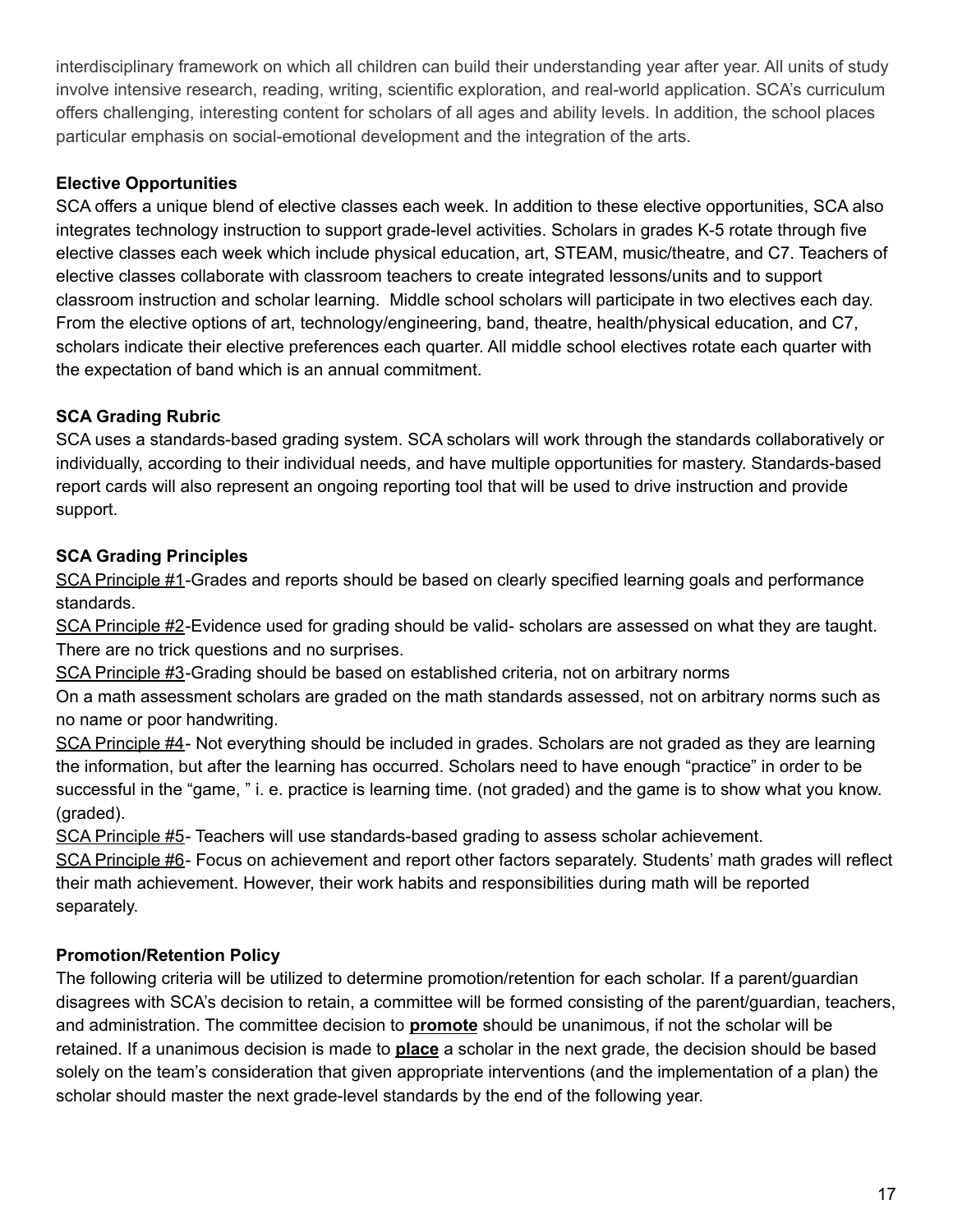#### **Mandatory Requirements**:

- 80% mastery of ELA standards
- 80% mastery of Math standards
- Teacher recommendation

#### **Additional information considered as applicable**:

- Benchmark Assessments
- GMAS scores showing at least proficiency level for 3rd Grade (ELA) and 5th grade (ELA and Math)
- Attendance
- Age, grade, current placement

Scholars who fail to meet the promotion criteria listed above will be recommended for **retention**.

## **Grading Reports**

Four times a year, scholars and families in all grades will receive the Standards-Based Report Cards. The end-of-term report provides academic and related information on a scholar so that support and attention may be enhanced, maintained, or altered to help the scholar achieve maximum growth and learning.

## **Communication Folders**

Communication folders and graded material will communicate progress and any concerns regarding mastery. Folders will be sent home each Monday and parents will be required to review, sign and return the folders on Tuesday. Families are encouraged to utilize this folder to communicate with teachers, request conferences, or ask questions.

## **Scholar Assessments**

Teachers and administrators use multiple assessments throughout the year. There is not a single assessment that can be used to define a child's success. Assessments are essential to understanding the development of individual scholars and to assist in making decisions to best meet their needs. Some of the formal assessments used by SCA are as follows:

## **Kindergarten Inventory of Developing Skills (GKIDS)**

The Georgia Kindergarten Inventory of Developing Skills (GKIDS) is a year-long, performance-based assessment aligned to the state-mandated content standards. The goal of the assessment program is to provide teachers with information about the level of instructional support needed by individual scholars entering kindergarten and first grade. GKIDS will allow teachers to assess scholar performance during instruction, record scholar performance in an online database, and generate reports for instructional planning, progress reports, report cards, SST, and/or parent conferences. Throughout the year, teachers may assess scholars and record GKIDS data based on their school's curriculum map or report card schedule. At the end of the year, summary reports and individual scholar reports will be generated based on the data the teacher has entered throughout the year.

## **Georgia Milestones**

As a public school, SCA is required to participate in the Georgia Milestones End of Grade Assessment beginning in third grade. Scholar assessment score reports are mailed home to families following their arrival at the school. The score reports are accompanied by a cover letter that further explains the tests and a guide to interpreting the score reports.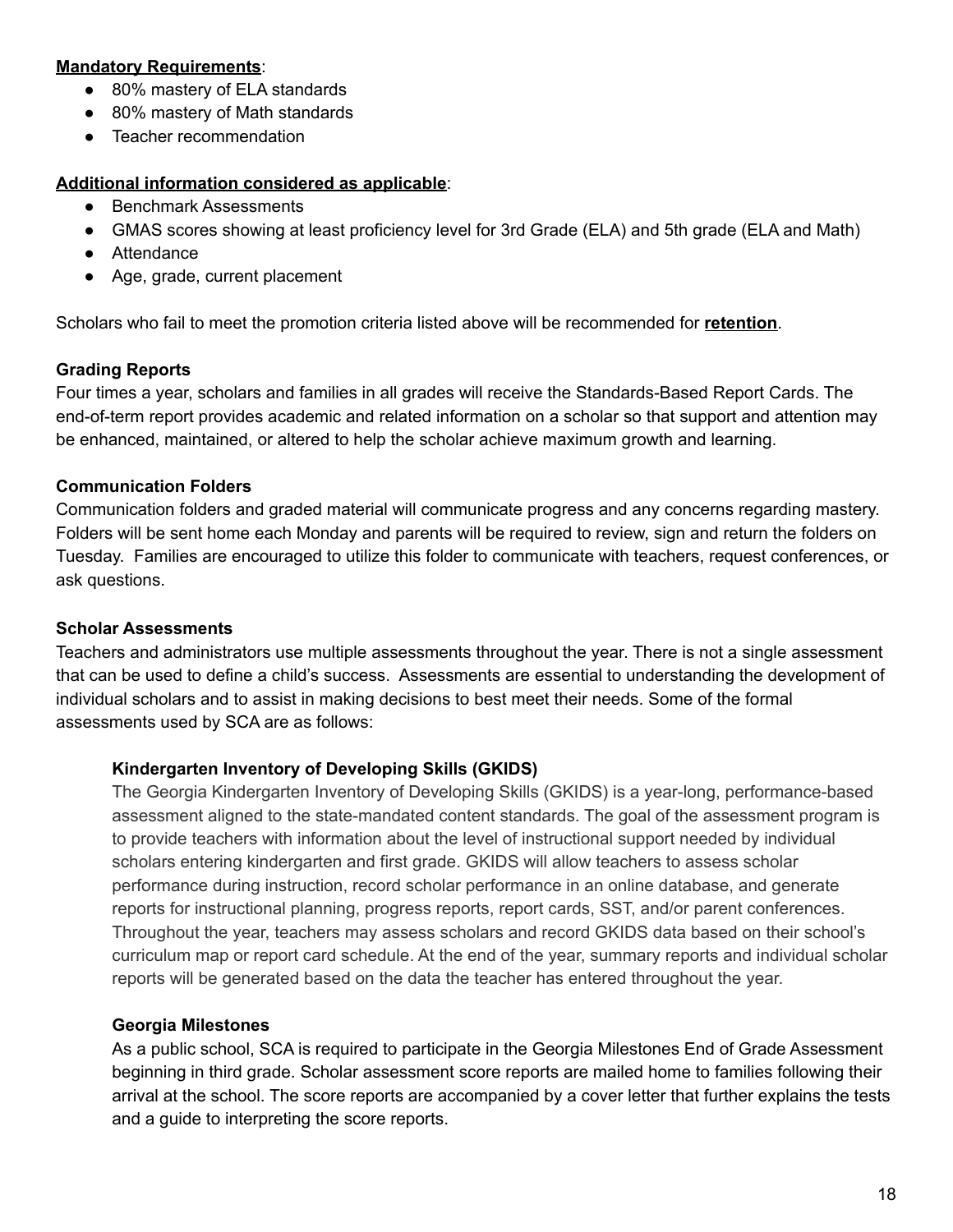## **Navvy**

Navvy is a flexible, diagnostic assessment system used in grades 3-7 at SCA for assessing the proficiency of grade-level standards in English and Math. Navvy is one of the two innovative test pilots approved by the U.S. Department of Education for Georgia's participation in its Innovative Assessment Demonstration Authority. With flexible administration, real-time diagnostic feedback, and multiple opportunities to succeed, Navvy is an integral tool for teaching and learning that helps provide a personalized education for every student.

## **Academic Parent and Family Conferences**

If needed, a conference will be scheduled by the homeroom teacher and/or grade level team to discuss a scholar's academic achievement. If the teacher cannot contact the parent, then the teacher will notify the administration. Parents and families should communicate with their scholar's homeroom teacher if they would like to schedule a conference.

## **Homework**

Homework is assigned at the teacher's discretion. Scholars are expected to meet the deadlines given by their teacher(s).

SCA believes that it is important for scholars to become increasingly responsible for directing their own learning. Homework is a time to practice skills that have already been taught in the classroom at some point in the year. Teachers may send home additional work at their discretion.

We encourage families to be involved with homework. This might look or sound like:

- Listening to your child read
- Making a connection to and asking questions on what is being read
- Making natural, real-world connections to math

To extend learning opportunities beyond homework we encourage you to help your child find **intrinsic and authentic** reasons for learning.

## **Makeup Work**

Scholars who have an excused absence shall have the opportunity to make up work. It is the responsibility of the parent and scholar to contact the teacher(s) involved to determine make-up assignments and establish mutually agreeable terms for daily work and test makeup. Scholars will be granted the amount of time they were absent to make up work. Major projects or assessments missed during suspensions will be made up within the same number of days as the length of the suspension.

## **Textbooks, Technology, and Supplies**

Books, technology, and supplies are loaned to scholars for their use during the school year. Scholars are responsible for exercising care in the use of SCA materials. Acknowledgment by parents and scholars of the Technology Acceptable Use Policy must be completed before utilizing these tools. Scholars are required to return books and supplies to teachers at the conclusion of the course/school year. Scholars will be charged for damaged or lost books and supplies before replacements are issued.

# Student Support Services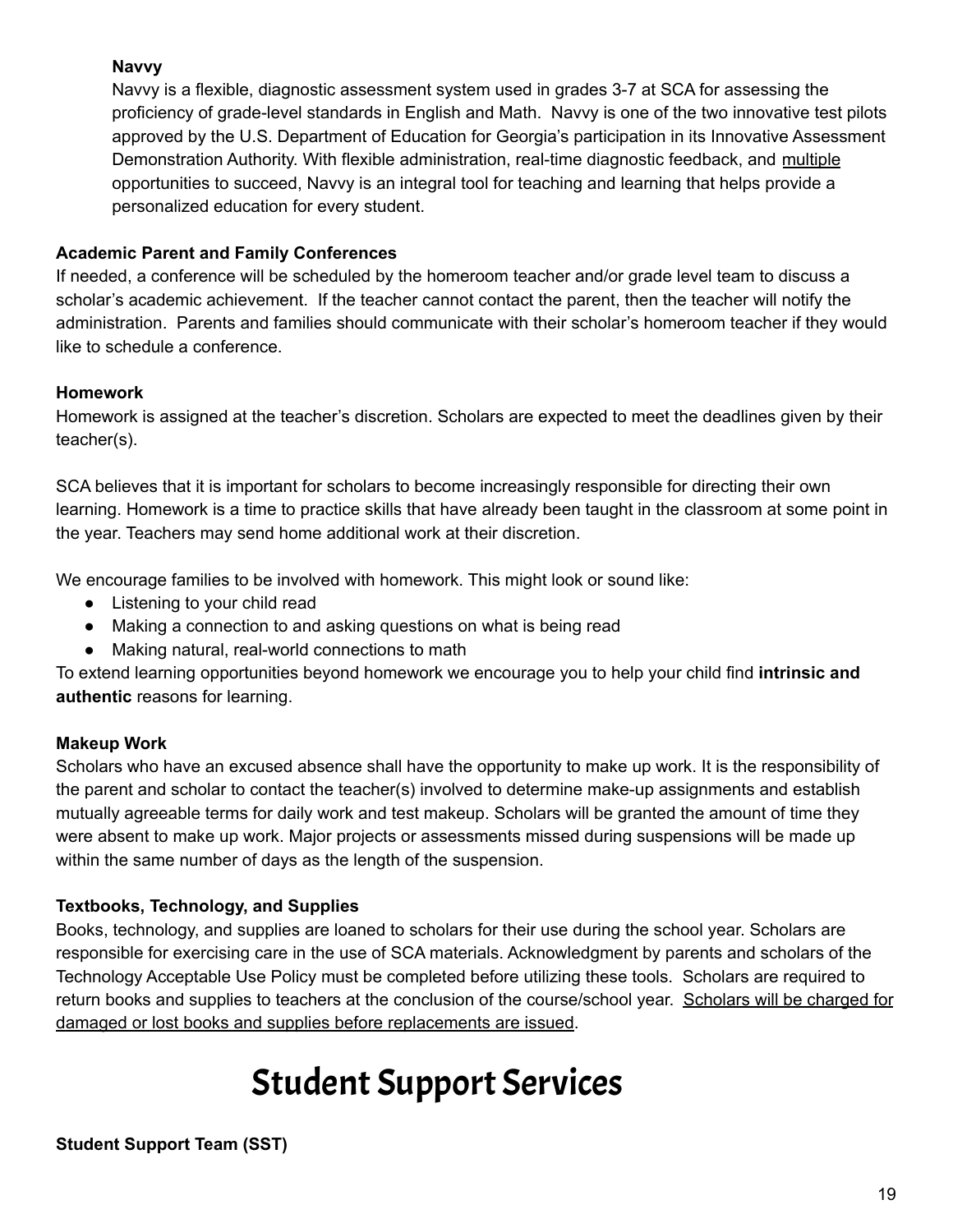The purpose of the SST is to develop individual plans for each child's educational development, engage classroom teachers and parents in creating school-wide and individual plans, and create linkages to a consortium of service providers. SST is intended to support student achievement, socialization skills, attendance, and parental involvement.

## **Early Intervention Program (EIP)**

The Early Intervention Program (EIP) is designed to serve students who are at risk of not reaching or maintaining academic grade level. The purpose of the Early Intervention Program is to provide additional instructional resources to help students who are performing below grade level obtain the necessary academic skills to reach grade-level performance in the shortest possible time.

## **Special Education Services**

SCA provides special services to individuals who meet the eligibility criteria for Special Education as outlined by federal and state guidelines through IDEA. Direct and related services are provided to those individuals who meet the eligibility criteria for autism, emotional disturbance, hearing impairment/deafness, mental delay, multiple disabilities, orthopedic impairment, other health impaired, specific learning disabilities, speech or language impairment, traumatic brain injury, and visual impairment/blindness. SCA staff regularly monitors each student's progress and provides support. Procedures for making referrals, conducting evaluations, communicating with families, writing and reviewing Individual Education Programs (IEP's), maintaining student records, and reporting progress are managed by SCA's Special Education Team. For further information regarding the special education process, contact your child's teacher.

For those identified with a disability through the Multi-tiered System of Support (MTSS), the special education program at SCA works with scholars and families to meet scholars' individual needs by accommodating and/or modifying curriculum, instruction, and/or assessment. SCA's Special Education Team oversees the services provided to scholars with Individualized Education Programs (IEPs) so that scholars make progress towards their goals. As much as is appropriate, scholars with identified disabilities are included in classes with their peers, with classroom teachers working in consultation with special education teachers and/or with scholars working directly with special education teachers. SCA will follow state and federal guidelines to provide a broad spectrum of special education services to support the specific learning needs of all scholars.

## **English Learners (EL)**

Families are asked to complete a Home Language Survey as part of the registration process. Information from the survey will be used as a first-level screening to ascertain if the scholar may require an additional assessment to determine if he/she is eligible for ESOL services. In addition to providing ESOL services to scholars, SCA will provide interpreters for parent/teacher conferences and other Academy-related activities as needed.

## **Gifted & Talented Program**

SCA complies with the state guidelines for identifying eligibility and placing scholars in the gifted education program. Once eligibility has been established, parents will be notified of the individualized learning plan created for their scholar. A state-approved model is made available and monitored by a gifted certified professional to support the specific learning needs of scholars identified as gifted. Gifted scholars receive a minimum of five segments per week. Enrichment and advanced content instruction are determined by the subject-specific teachers working with gifted certified personnel.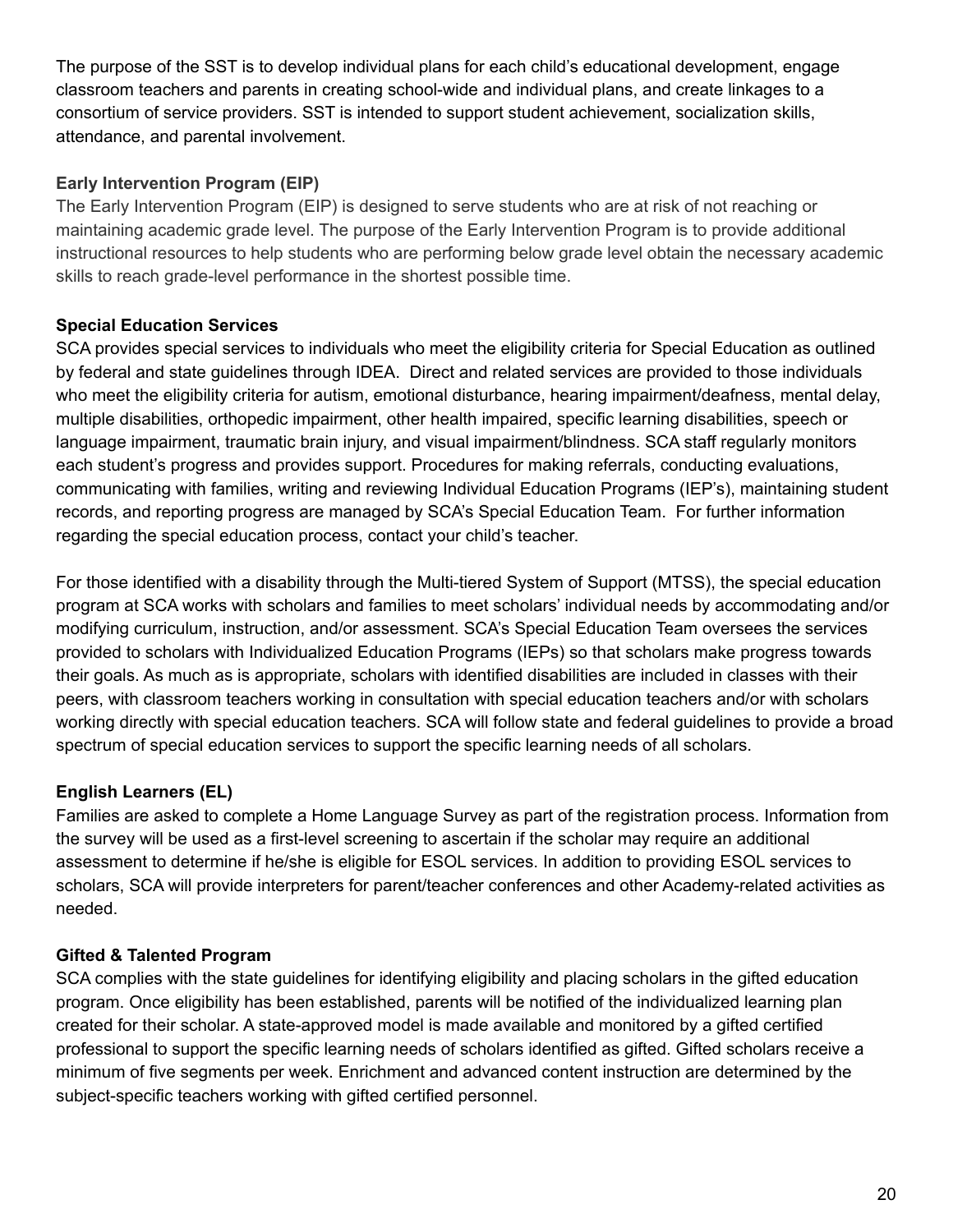# Family Engagement

## **Parental Contact Information**

Accurate parent and family contact information is crucial to scholar safety. Please always update the school with new contact information, including email addresses, phone numbers, home addresses, work numbers, and emergency contacts which will facilitate better communication between the school and family.

## **Contacting Your Child's Teacher**

If a parent/guardian would like to discuss a matter with any staff member, the following procedures should be followed:

- 1. The parent/guardian should schedule an appointment with the faculty member prior to the meeting date. It is possible that the concern may be resolved by a telephone discussion during the teacher's planning time. Please contact the teacher directly to schedule an appointment.
- 2. The parent/guardian must report to the office at the time of the agreed appointment and the main office staff will notify the faculty member and provide you with a visitor's pass and
- 3. Under no circumstances should a parent go to a classroom or interrupt a teacher's class without prior consent from the main office.

## **Communication Chain of Command**

SCA believes that relationships are of utmost importance, and communication is how we care for these relationships. SCA also feels that adults must be models of good character even in the most difficult situations. Except as otherwise provided in the General Public Complaints Policy for alleged violations of state or federal law, a parent with a grievance concerning a particular class, faculty member, or administration of the school, should resolve the grievance by following the chain of command. Issues that arise in a particular classroom should always be addressed to the **teacher first** since the teacher always has the most direct knowledge of the scholar.

- 1. The teacher. Parents should schedule a meeting with the teacher by calling the school or sending an email directly to the teacher. Except in emergency circumstances or situations involving imminent danger, parents shall not confront a teacher about an issue with any scholar present. If the teacher and parent agree that it is in the best interest of the scholar to have a discussion in the presence of the scholar, they may do so.
- 2. The Dean. If the grievance cannot be resolved with the teacher, the parent should discuss the matter with the Dean.
- 3. The School Board. If the grievance cannot be resolved after talking with the teacher or the appropriate party, then a parent must submit his/her grievance in writing to the chair of the board. Parental concerns and grievances may also be raised during the community comments portion of the Board of Directors meeting. The concern or grievance must be submitted in writing, and no more than two minutes will be granted. It is recommended that the concern or grievance be addressed in one of the aforementioned steps before using this option.

## **Parent and Family Behavior Expectations**

Parents and families are expected to dress appropriately and use respect and courtesy. They will address all employees, other parents and families, and all scholars in a polite and professional manner. Situations arising in reference to SCA policy/ teacher decisions/ administrative decisions should be discussed in a civil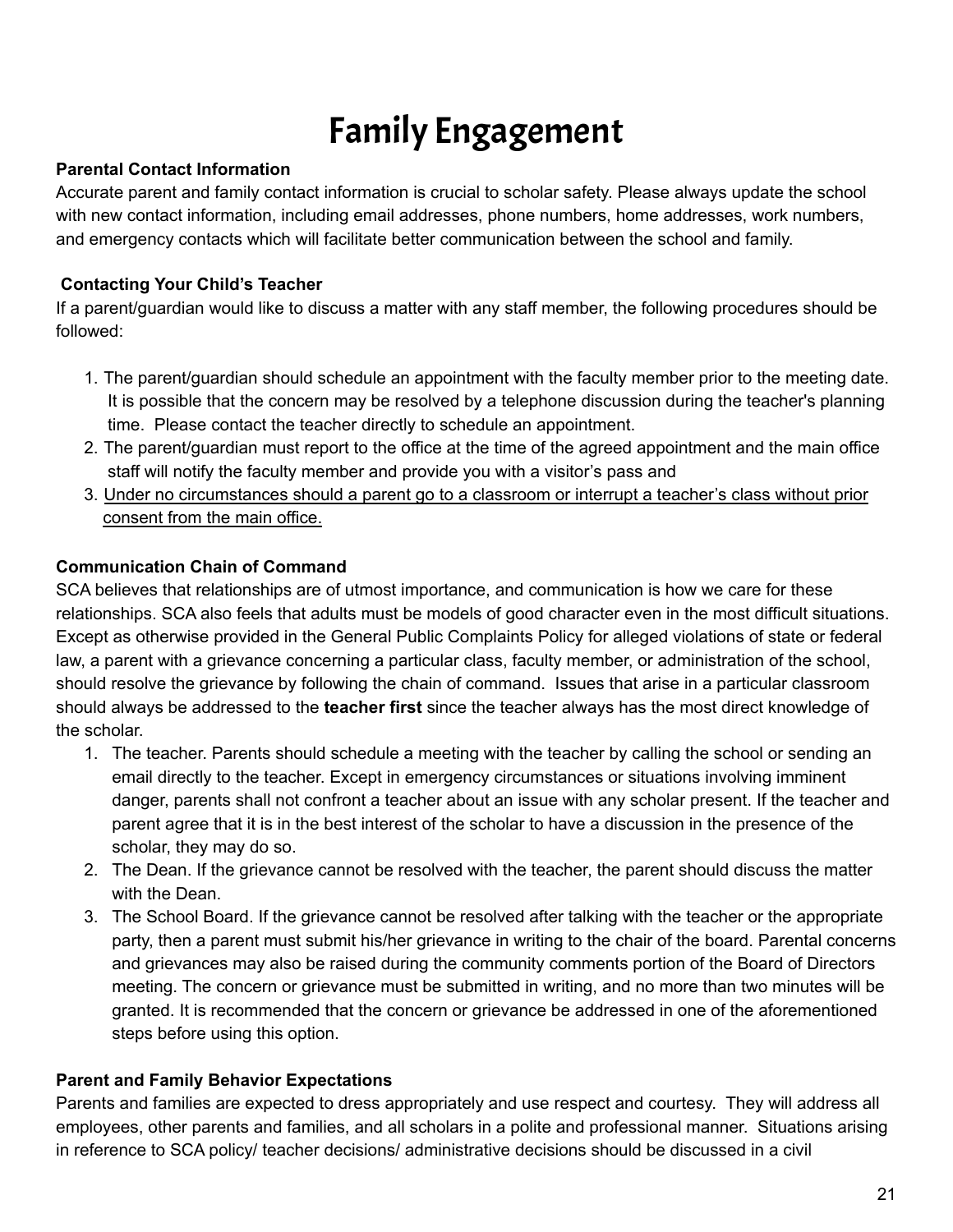conference format. Raised voices, threats, interference with instruction, or school activities will warrant removal from the property by civil authorities. Severe and/or problematic behavior incidents will result in restrictions from the property and possible expulsion of the entire family.

## **Contacting Scholars**

If a parent needs to reach a scholar during the school day in the case of an emergency, the scholar will be pulled out of class and given the message. However, classrooms will not be disrupted for non-emergency messages.

## **SCA Volunteer Program**

Volunteers are a critical component to support SCA scholars and the mission of our school. We strongly encourage all families to volunteer in school-wide opportunities communicated throughout the year or you may reach out to your scholar's teacher to offer to help in their classroom. PTO is another great way to volunteer and support the entire school community.

## **Student-Led Conferences**

Student-Led Conferences are held multiple times throughout the year and last approximately 10-15 minutes. At the conference, you can expect scholars to discuss their growth and progress regarding meeting academic learning targets. These conferences differ significantly from traditional parent-teacher conferences and perfectly illustrate our belief that scholars should be leaders of their own learning.

## **Parent-Teacher Organization (PTO)**

While the SCA PTO is a separate and distinct organization from SCA, all parents are encouraged to join the PTO. Membership dues are \$10.00. Membership allows PTO to support SCA by providing resources and support to our school community. The purpose of the SCA PTO shall be to support the mission statement of the SCA. This may include advocacy and educational support, in addition to collaborative efforts deemed necessary by the scholars, parents, faculty, administration, and the governing board of SCA.

PTO Bylaws and Executive Board information can be found on the school's website: www.scintillacharteracademy.com/pto.

## Behavior Expectations/Code of Conduct

Our goal is to teach scholars the value and importance of following established rules and procedures in order to maintain a safe, orderly, and respectful environment both in our school and in the community. To that end, we will positively reinforce honorable conduct and good behavior as often as possible and will balance this with appropriate consequences for misconduct. We will continually provide encouragement and support to our scholars in self-management of behavior and control of actions.

- Be polite and attentive both inside and outside of class.
- Attend school consistently, be punctual, and take responsibility for making up any work when absent.
- Comply with the uniform and dress code.
- Be prepared for class.
- Follow directions.
- Follow all reasonable requests made by adults on the premises with a positive attitude, and show respect for self, others, and property.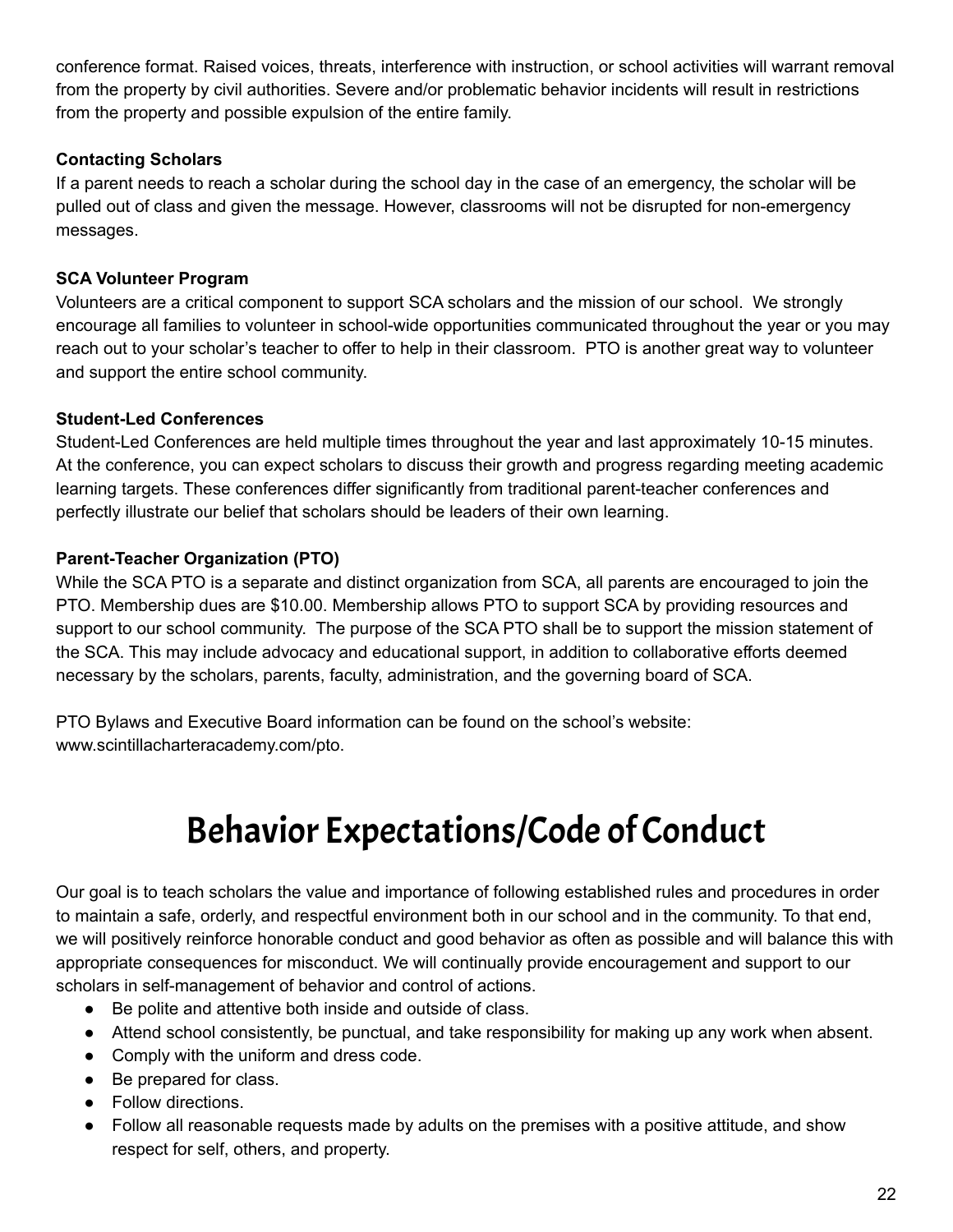- Cooperate with and demonstrate respect for the faculty and staff, including administrators, teachers, secretaries, custodians, and any other people working at the school.
- Communicate in an acceptable tone of voice using an acceptable choice of words.
- Follow the dining room, playground, hallway, and individual classroom rules.
- Not use threats or intimidation against any other person.
- Respect the health and safety of others, safety rules, and not bring tobacco, alcohol, or any illegal substances to school.
- Not bring anything to school that could be used to harm another or that is illegal.

SCA uses Habits of Character and our Scintilla Standards to teach scholars the behavior that is expected at SCA.

## **Habits of Character**

**Perseverance** 

- I can set goals and work towards meeting those goals.
- I can stick with a task until completion.
- I can use feedback to produce high-quality work.

Responsibility

- I can be responsible for my learning and work.
- I can be responsible for my attitudes and actions.

Respect

- I can be respectful towards members of my school community.
- I can listen to my classmate's diverse opinions and remain open-minded.
- I can contribute to my group in a positive way.

**Service** 

- I can have a positive impact on my school.
- I can have a positive impact on my community.
- I can have a positive impact on my environment.

## **Scintilla Standards**

The Scintilla Standards are the foundation on which our school's culture is built. These standards are taught and modeled daily so that these fundamentals become second nature. Scintilla Standards:

- 1. When speaking to someone, make eye contact and be a good listener.
- 2. It's always polite to respond when someone is speaking to you.
- 3. Respect others' opinions, ideas, and suggestions.
- 4. Always be a good winner and a better loser.
- 5. Always be respectful to others and don't roll your eyes or use disrespectful gestures.
- 6. It's okay to be happy when you do something well, but remember to not ask for a reward.
- 7. Saying thank you is one of the most important things you can say!
- 8. Use good manners in the hallway by being quiet and respecting other scholars' learning.
- 9. People feel important when you are able to remember their names.
- 10. Use your good manners in the restroom… wash your hands and remember to throw away your trash.
- 11. When someone is being reprimanded, remember it is not polite to stare.
- 12. Make sure to always clean up after yourself no matter where you are.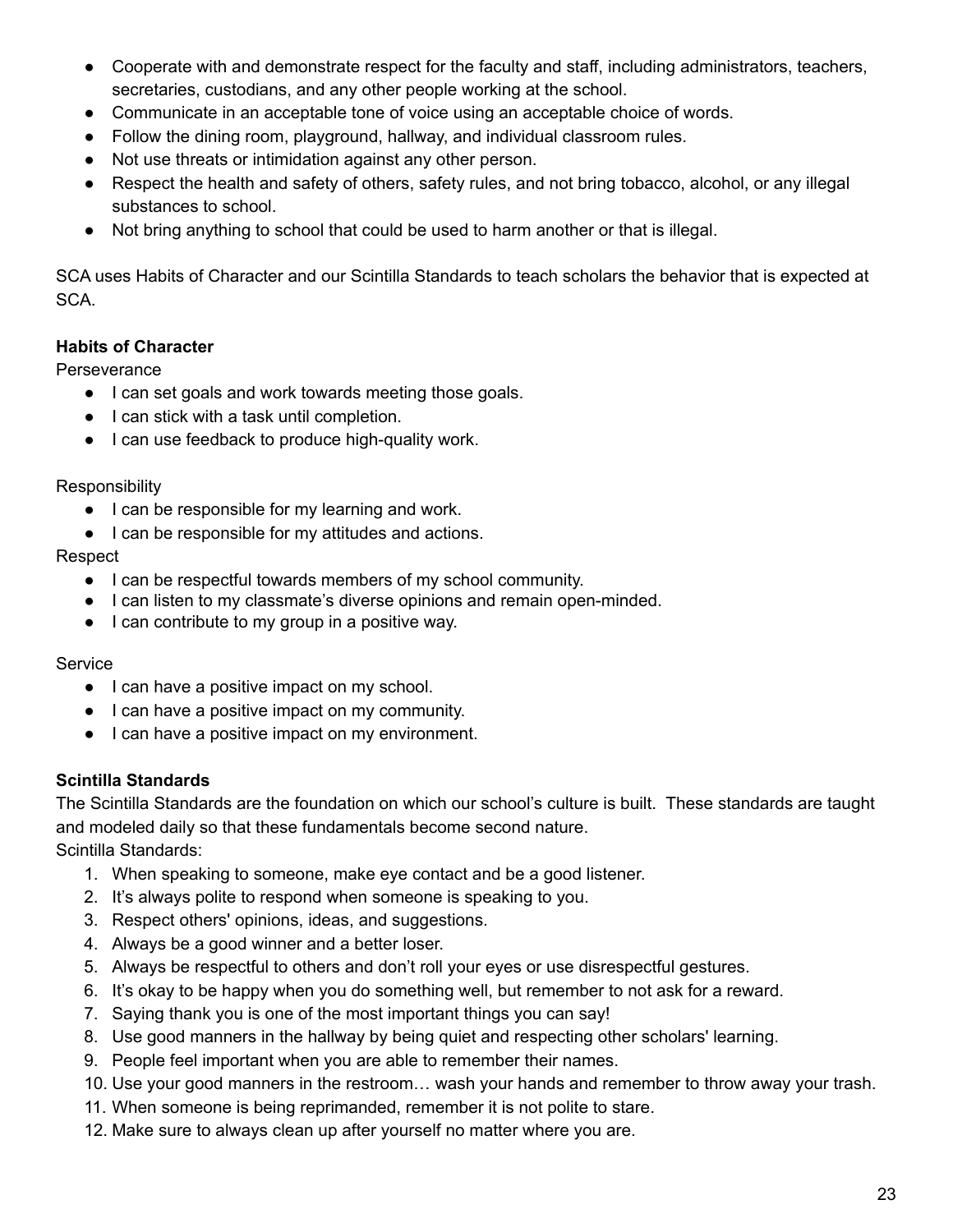- 13. When someone introduces you to a new person, make sure to shake their hand and say "nice to meet you."
- 14. It's always polite to hold the door open for someone who is close behind you.
- 15. Use your best manners and be respectful at Community Circle and any other assembly.
- 16. Everyone makes mistakes!! When you do, use them as an opportunity to learn and make better choices next time.
- 17. Being honest is always for the best in every situation.
- 18. It is NEVER okay to bully or meanly tease anyone!
- 19. Always do your best!
- 20. Try to see the positive things in all situations..look for the bright side and you will find it.

## **Crew**

Each morning, scholars will start their day in their homeroom with a crew meeting. The purpose of this time is to build community in the classroom. Elements of crew meetings include news and announcements, preparing for a successful day of learning, greetings, and focus on Scintilla Standards and Habits of Character.

## **Community Circle**

Community Circle is an opportunity for the entire SCA school family to come together and celebrate the week. Each Friday morning we meet in the Dining Room to highlight learning and character accomplishments from the week. Grade levels rotate in leading our weekly Community Circle. SCA families are always welcome to attend Community Circle.

## **Learning Environment**

Establishing a safe and orderly learning environment requires all members of the school community, teachers, support staff, scholars, and parents to model behaviors that show respect for each other and persons in authority. Personal responsibilities or standards of conduct for our scholars, teachers/staff, parents and families are listed below:

## **Teacher/Staff Responsibilities**

Teachers/staff are expected to model behaviors that are consistent with SCA's policies and school performance standards. Teachers/Staff are responsible to support the learning environment by exemplifying the following standards of conduct:

- Teachers and staff shall promote mutual respect between scholars and adults
- Teachers and staff shall be prepared to meet professional responsibilities associated with their respective positions
- Teachers and staff shall develop and use cooperative discipline strategies and a restorative approach, including the appropriate language of learning techniques and a consistent school-wide procedure to address conflicts and problem-solve with scholars
- Teachers and staff shall promote a sense of pride and community as evidenced by a friendly and inviting atmosphere, encouraging actions, and service in the school and community
- Teachers/administrators shall contact a scholar's parents/guardians in cases of serious infractions of the school code of conduct

## **Parent/Family/Guardian Responsibilities**

Parents, families, and guardians of scholars are expected to participate in their child's education in the following ways:

- Communicate often and routinely with their child's teacher
- Participate in their child's development by attending scheduled conferences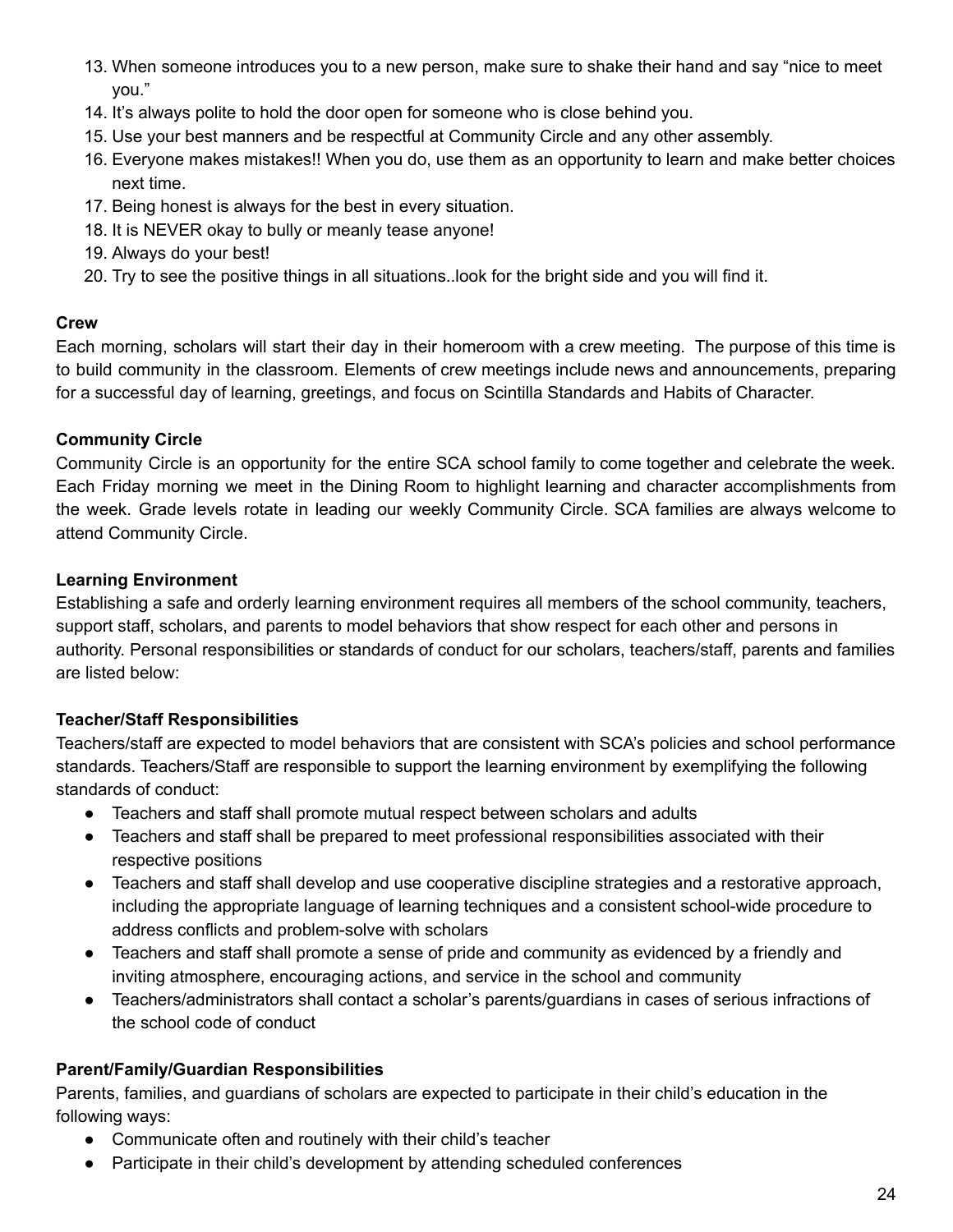- Keep informed about school policies and requirements of their child's academic program, including homework and projects
- Ensure the child attends school regularly and is appropriately prepared
- Participate in school events for home reinforcement of study skills and specific instructional objectives
- Communicate concerns to school staff concerning specific problems or difficulties that may impede the child's learning or well-being
- Provide positive support to your scholar(s) as well as the school and its faculty and staff

## **Offenses and Levels of Disciplinary Action**

SCA uses the Responsive Classroom model and a restorative approach as well as other social and emotional learning initiatives to promote positive behavior and a healthy school environment. In a nutshell, this means that we try to repair the harm caused when a student acts inappropriately to another student, a staff member, or the school environment. We believe that these practices not only lead to a calmer more thoughtful environment but that they allow valuable opportunities for each student to learn how to correct their behavior in ways punitive consequences alone do not allow. There are several Restorative Practices that will be implemented this year at SCA.

**Restorative Mindset:** Believing that all members of a community are responsible to and for each other, welcoming multiple viewpoints, and hearing all voices. Holding those that do harm accountable for taking an active role in repairing harm.

**Circles:** A way to build community, talk about issues affecting a classroom, school, or community. They can be used to celebrate, develop plans, or solve conflicts.

**Peer Conferences:** A process by which trained student mentors lead other students through the restorative problem-solving process in order to resolve a conflict.

However, unacceptable behavior may result in a consequence that requires administrative involvement. Though suspension is a widely used disciplinary technique, research has raised serious questions about its effects. Frequent use of suspension has many undesirable and unintended outcomes, including a less healthy school environment, lower academic achievement, higher levels of disruptive or antisocial behavior, and higher school dropout rates. In an effort to keep scholars in their classrooms so that learning is not disrupted, SCA primarily utilizes a reverse suspension model. If the behavior occurs that requires an administrative consequence, SCA's administration may assign reverse suspension rather than the consequence of a traditional suspension. Reverse suspension requires the scholar's parent to attend school with the child for the assigned period.

SCA uses the Georgia Department of Education discipline matrix when determining levels of behavior infractions. SCA's Code of Conduct has three levels of infractions and they are determined by the seriousness of the act.

- Level I infractions are the least serious and will be dealt with by imposing less severe consequences than Level II and III.
- Level II infractions are more serious than level I and require more formal disciplinary actions.
- Level III infractions are the most severe and are grounds for a consequence to be determined by the Dean.

LEVEL I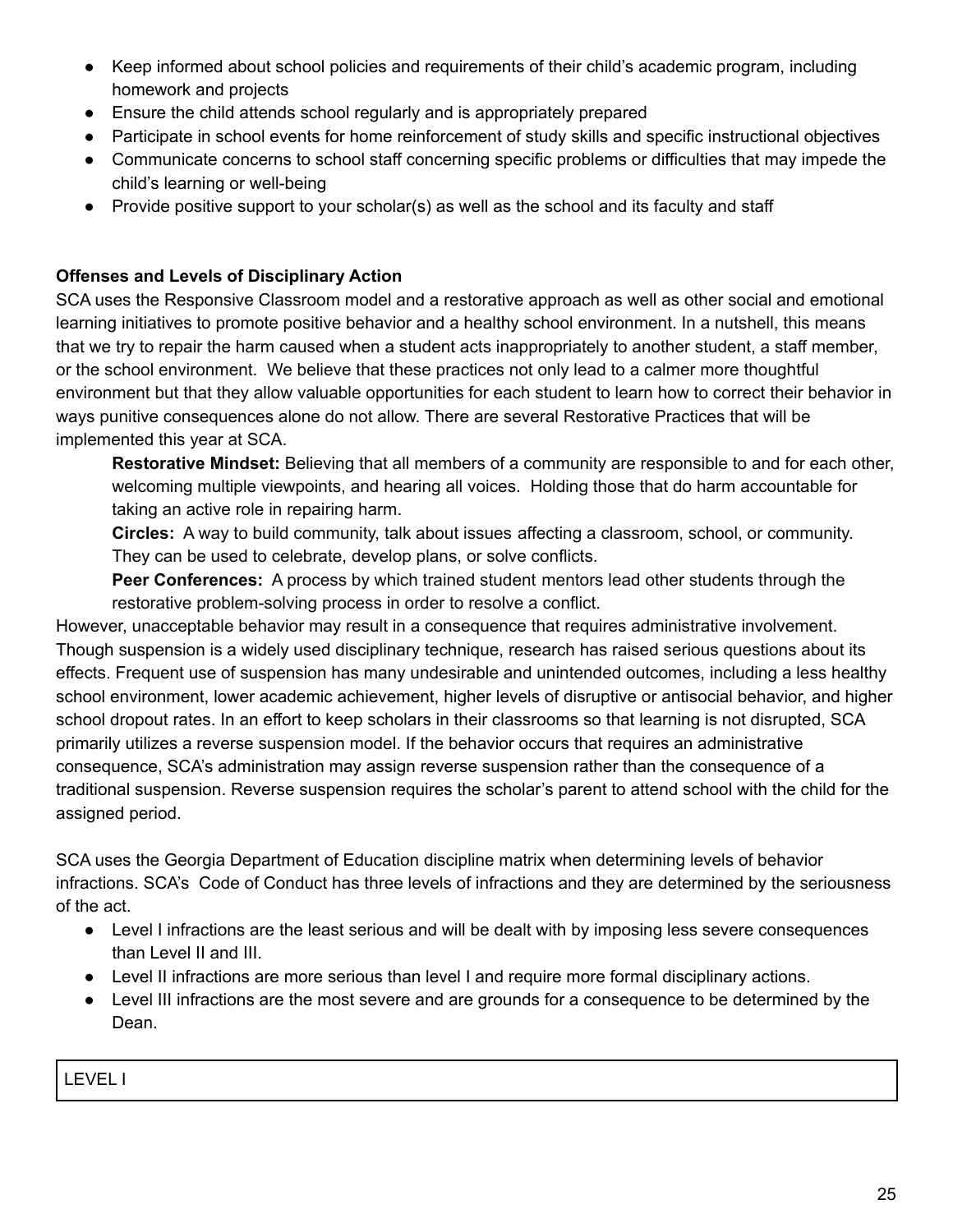Minor acts of misconduct are those that interfere with orderly academy procedures, school functions, extracurricular programs, approved transportation, or the scholar's learning procedures. Scholars may be disciplined by the professional staff member involved or may be referred directly to the administration. Possible interventions for minor acts of misconduct include, but are not limited to, the following:

- Reminders, redirections, loss of privileges, classroom exchange, and/or self-reflection
- Participation in Circles or Peer Conferences
- Conference/communication with parent/guardian, teacher and/or administrator
- Practice of desired behavior
- Development of an action plan
- Participation in the cleaning/repair of any damage caused
- Any other disciplinary technique that positively promotes the scholar Code of Conduct and Scintilla **Standards**

## LEVEL II

Intermediate acts of misconduct require administrative intervention. These acts include but are not limited to the following:

● Repeated, unrelated acts of Level I minor misconduct and misbehaviors directed against persons or property, but which do not seriously endanger the health, safety, or well-being of others. Consideration of necessary behavior support services should be given if not already provided.

Possible interventions for intermediate acts of misconduct include but are not limited to the following:

- Participation in Circles or Peer Conferences
- Participation in a conference with parent/guardian, teacher, and/or administrator
- Restriction from SCA programs or other activities
- Up to three days of reverse or out-of-school suspension
- Participation in the cleaning/repair of any damage caused
- Financial restitution for the repair of any damage caused
- Development/amendment of an action plan
- Any other disciplinary technique that positively promotes SCA's Habits of Character

## LEVEL III

Serious acts of misconduct require administrative intervention and may require the use of outside agencies and/or law enforcement. These offenses include, but are not limited to, the following:

- Repeated misbehavior that is similar in nature
- Serious disruptions of the school environment, threats to health, safety, well-being of others, or property.

Possible interventions for serious acts of misconduct include, but are not limited to, the following:

- Participation in Circles or Peer Conferences
- Restriction from academy programs, classes, and/or other activities
- Reverse or out-of-school suspension for up to ten days
- Participation in the cleaning/repair of any damage caused
- Financial restitution for the repair of any damage caused
- Referral to tribunal hearing possibly resulting in expulsion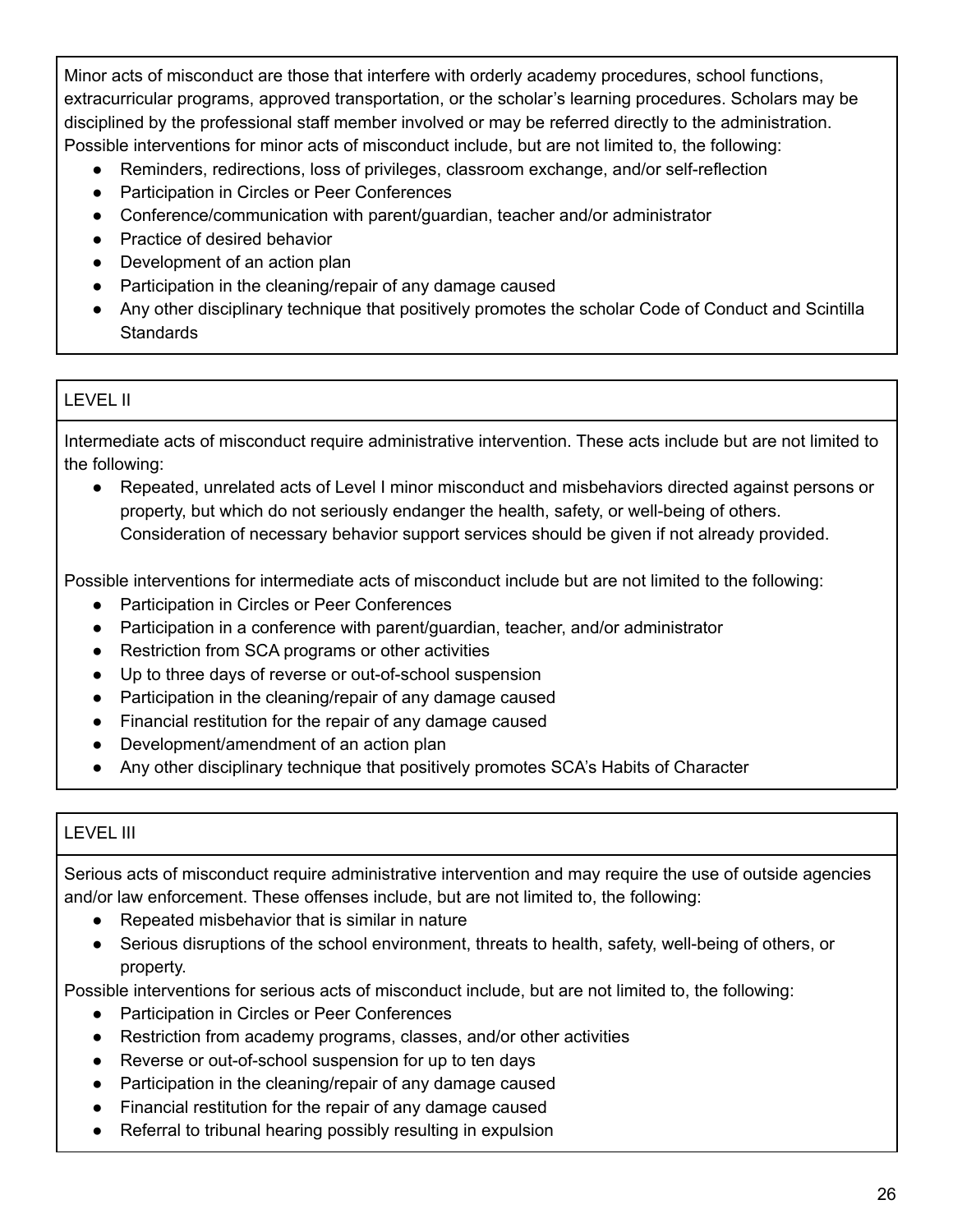Frequent or persistent Level III infractions that lead to suspensions may result in the scholar entering the required Tribunal Process. SCA's Tribunal Policy is available upon request.

## **Middle School Discipline Procedure**

Scholars' Level 1 infractions will be tracked using a 4-step discipline plan. The following description of Level 1 infractions can be found in the SCA handbook:

"Minor acts of misconduct are those that interfere with orderly academy procedures, school functions, extracurricular programs, approved transportation, or the scholar's learning procedures. Scholars may be disciplined by the professional staff member involved or may be referred directly to the administration."

Each teacher will track the behavior of a student in his/her classroom only. Infractions in one class will not be carried over into another classroom. The 4 steps are as follows:

- Step 1- The scholar will sign the first step of the classroom behavior tracker and receive a verbal warning to make sure that he/she is aware of behaviors.
- Step 2- The scholar will sign the second step of the classroom behavior tracker and the teacher will make a parent/guardian contact via phone call.
- Step 3-The scholar will sign the third step of the classroom behavior tracker and be required to complete a brief reflection sheet before recess to acknowledge his/her behavior. The teacher will make a parent/guardian contact via phone call.
- Step 4- The scholar will sign the fourth step of the classroom behavior tracker and the teacher will complete an office referral that will be directed to the administration.

## **Policy Prohibiting Bullying, Cyberbullying, Harassment, and Intimidation**

Scintilla Charter Academy believes that all scholars have a right to a safe and healthy school environment. SCA has an obligation to promote mutual respect, tolerance, and acceptance among scholars, staff, and volunteers. Behavior that infringes on the safety of any scholar will not be tolerated. A scholar shall not bully, harass, or intimidate another scholar through words or actions. Such behavior includes but is not limited to: direct physical contact such as hitting or shoving; verbal assaults such as teasing or name-calling; the use of electronic methods to harass, threaten or humiliate, and social isolation and/or manipulation.

This policy applies to scholars on school grounds, while traveling on a school bus during a school-sponsored activity, by use of data or software that is accessed through a computer, computer system, computer network, or other electronic technology of a local school system or acts of cyberbullying which occur through the use of electronic communication, whether or not such electronic act originated on school property or with school equipment.

Any form of electronic bullying (cyberbullying) using school equipment, school networks, email systems or committed at school is strictly prohibited. Cyberbullying includes but is not limited to electronic communication directed specifically at scholars or school personnel, an electronic communication that is maliciously intended for the purpose of threatening the safety of those specified or substantially disrupting the orderly operation of the school, and/or any electronic communications that create a reasonable fear of harm to the scholars' or school personnel's person or property or has a high likelihood of succeeding in that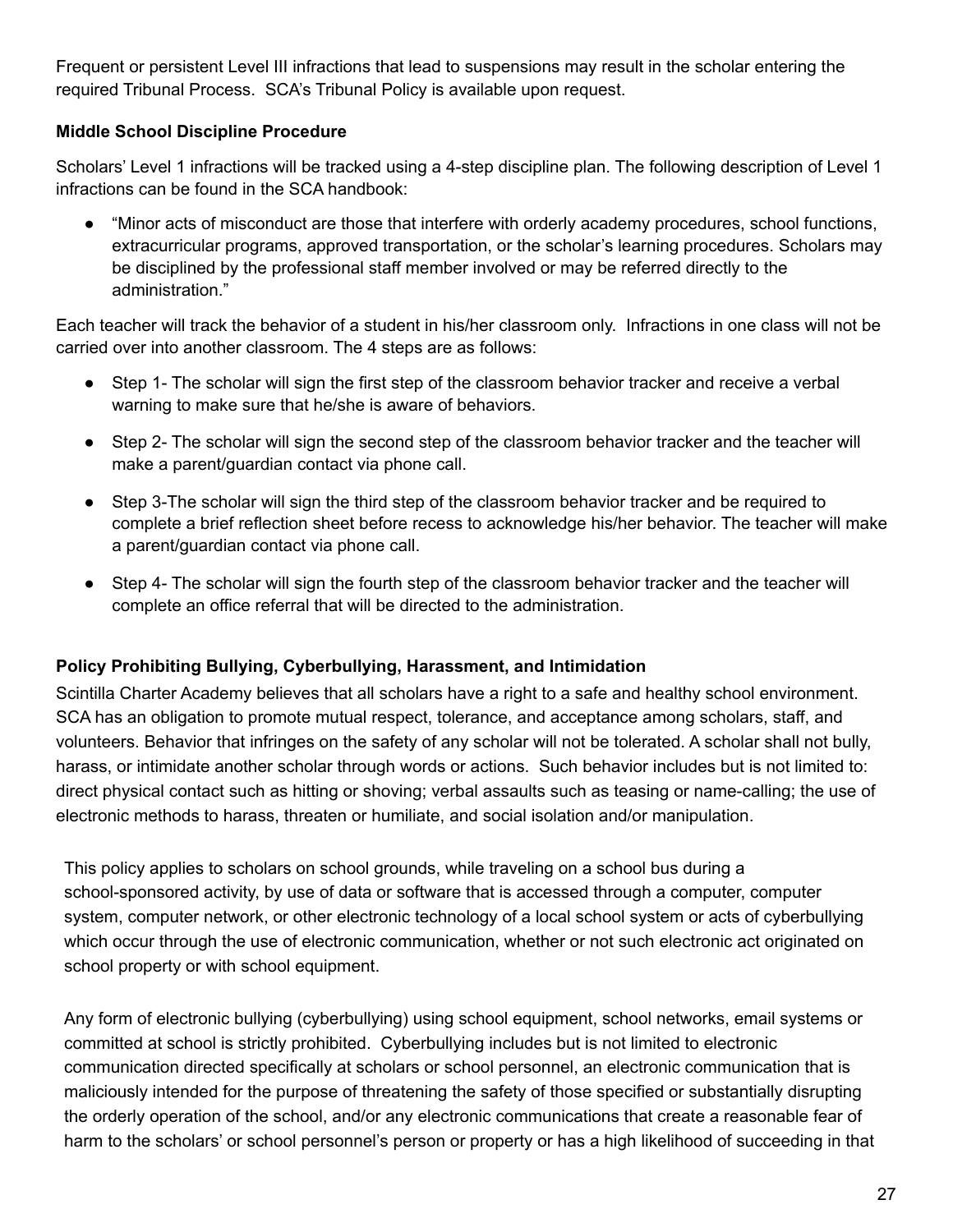#### purpose.

The following actions will be taken when bullying is reported:

1.) Investigate: Upon receipt of any report of bullying, SCA will direct an immediate investigation involving appropriate personnel. The investigation will begin no later than the following school day. The investigation shall include interviewing the alleged perpetrator(s) and victim(s), identified witnesses, teacher(s) and staff members and reviewing video surveillance if available. School resource officers, school counselors, and/or other support staff should be utilized for their expertise as determined by the circumstances of the matter.

2.) Notify: At an appropriate time during or after the investigation, the parent, guardian or any other person who has control or charge of the accused and the victim will be notified. If the incident involves an injury or similar situation, appropriate medical attention should be provided and the parent/guardian will be notified immediately.

3.) Discipline: Upon confirming that bullying has occurred, the accused scholar should be charged with bullying and given an age-appropriate consequence which shall include, at a minimum and without limitation, disciplinary action or counseling as appropriate under the circumstances. SCA will clearly communicate to all parties that retaliation following a report of bullying is strictly prohibited and may result in strong disciplinary action. Upon a finding by the disciplinary hearing officer, panel, or tribunal, if a scholar in grades 6-12 is found to have committed the offense of bullying three times during the school year, SCA will assign the scholar to an alternative setting that fulfills the requirements of an alternative program under state law.

4.) Follow Up: Follow-up is important to the accused and the victim. After-care and follow-up will occur.

All scholars and/or staff shall immediately report incidents of bullying, cyberbullying, harassment and intimidation to the Dean or designee. School staff members are expected to immediately intervene when they see a bullying incident occur. Each complaint of bullying shall be promptly investigated.

The procedures for intervening in bullying behavior include, but are not limited, to the following:

- All staff, scholars, and their parents will receive a summary of this policy prohibiting bullying at the beginning of the school year as part of the scholar code of conduct.
- The school shall keep a report of bullying and the results of an investigation confidential.
- Staff are expected to immediately intervene when they see a bullying incident occur or upon receipt of any report of bullying.
- People witnessing or experiencing bullying are encouraged to report the incident to the school principal designee.

SCA's policy prohibiting bullying includes but is not limited to the following:

- Scholars are expected to immediately report incidents of bullying to the Dean or designee.
- Scholars can rely on staff to promptly investigate each complaint of bullying in a thorough and confidential manner.
- If the complainant scholar or the parent of the scholar feels that an appropriate resolution of the investigation or complaint has not been reached after consulting the school principal, the scholar or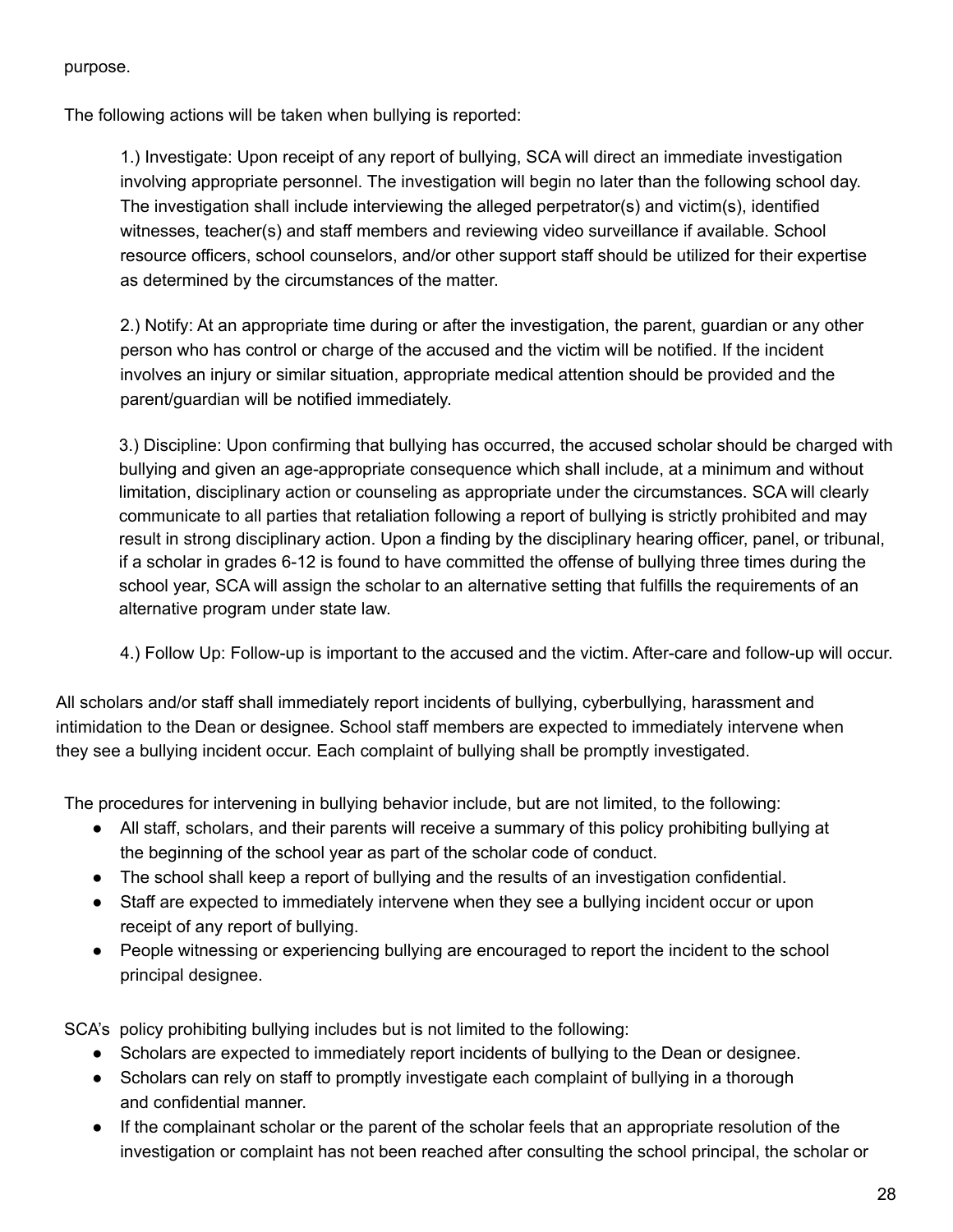the parent of the scholar should contact the local superintendent or his or her designee.

● SCA prohibits retaliatory behavior against any complainant or any participant in the complaint process.

Disciplinary action will be taken after each incident of bullying and upon a finding of guilt. Disciplinary action after the first incident of bullying may include consequences as defined in SCA's Code of Conduct.

If necessary, counseling and other interventions should also be provided to address the social/emotional, behavioral, and academic needs of scholars who are victims of bullying and scholars who commit an offense of bullying.

Scholars, parents/guardians, and other stakeholders may report incidents of bullying to an administrator, teacher, counselor, or other staff members by using the school district's complaint procedures or by calling the Georgia Department of Education's 1-877 SAY-STOP (1-877-729-7867) School Safety Hotline.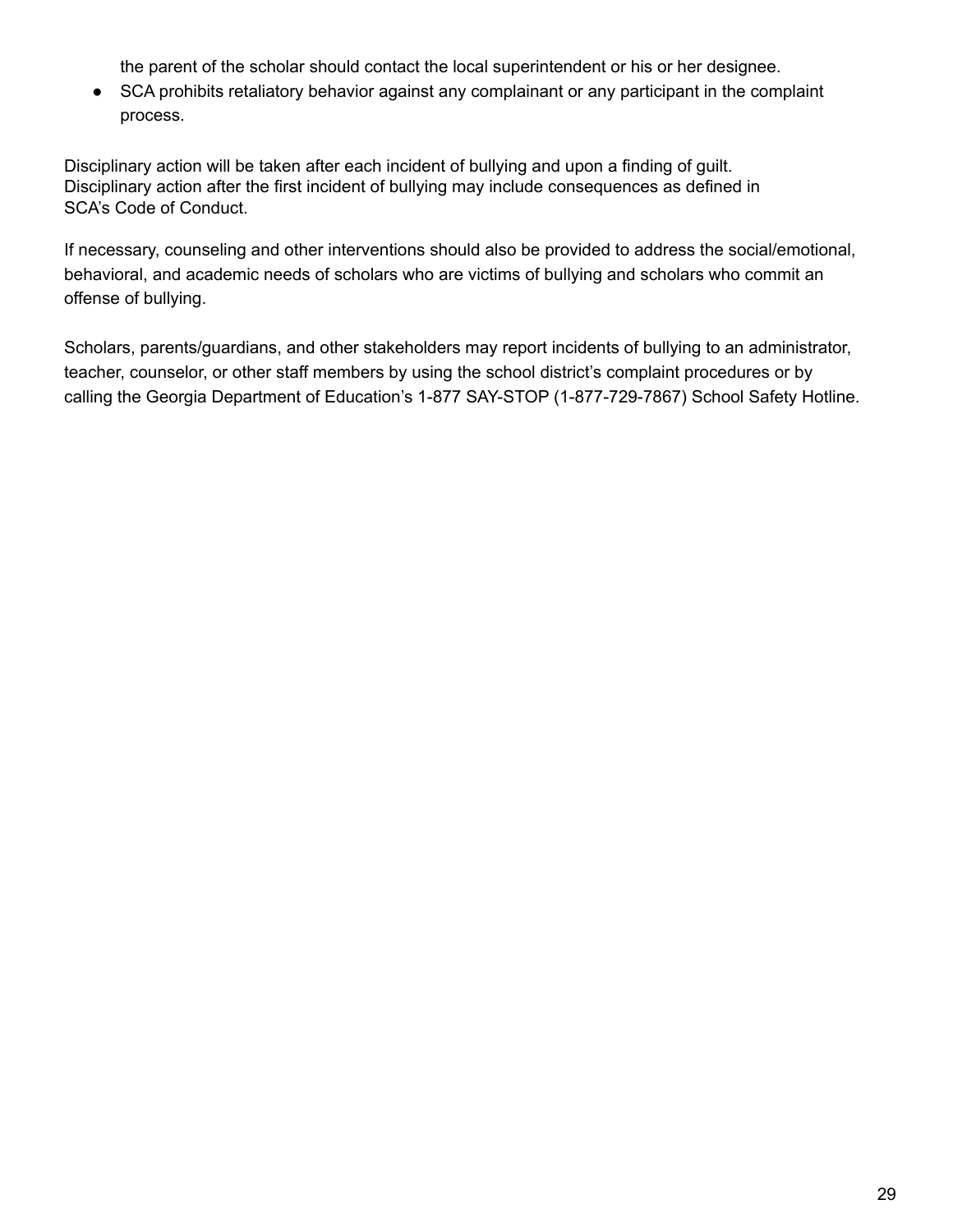# Notification of Student Rights

## **RIGHT TO KNOW PROFESSIONAL QUALIFICATIONS OF TEACHERS AND PARAPROFESSIONALS**

Date: August 9, 2021

Dear Parents,

In compliance with the requirements of the Elementary and Secondary Education Act Scintilla Charter Academy would like to inform you that you may request information about the professional qualifications of your student's teacher(s). The following information may be requested:

1) Whether the teacher has met the Georgia Professional Standards Commission's requirements for certification for the grade level and subject areas in which the teacher provides instruction; 2) Whether the teacher is teaching under an emergency or other provisional status through which Georgia qualifications or certification criteria have been waived;

- 3) The college major and any graduate certification or degree held by the teacher;
- 4) Whether the student is provided services by paraprofessionals, and if so, their qualifications.

If you wish to request information concerning your child's teacher's qualification, please contact the Dean of Student and Support, Mandy Brewington at 229-244-5750.

Sincerely, Mandy Brewington Superintendent/Dean of School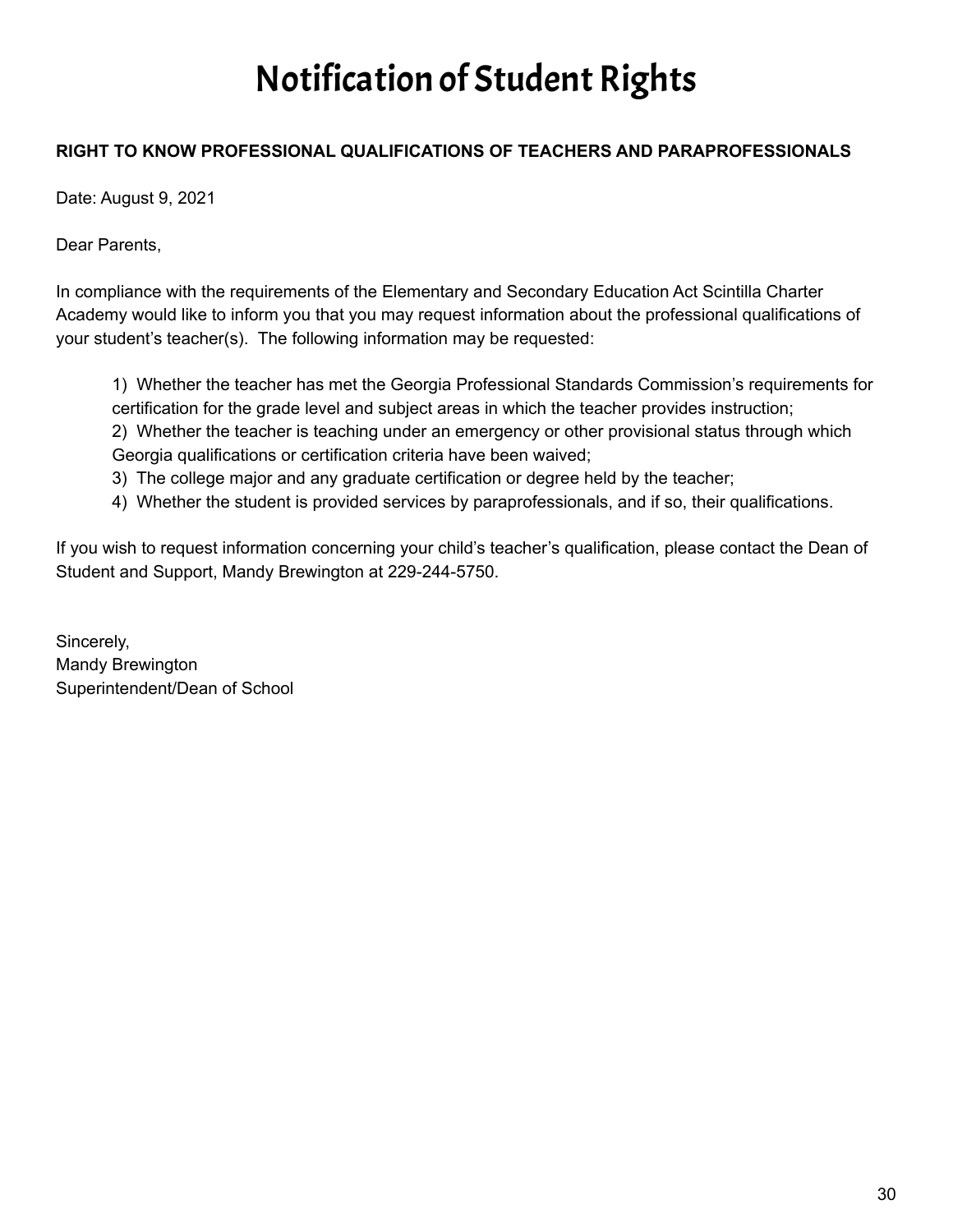## **GENERAL PUBLIC COMPLAINTS POLICY**

SCA Student, Parent/Guardian, or General Public Complaints Policy Purpose: The purpose of this policy is to provide guidelines to students, parents/guardians, or members of the general public for filing complaints against the school or employee of the school on any and all matters including complaints concerning Federal Programs: Title I, Part A; Title I, Part C; Title I, Part D; Title II, Part A; Title II; Title III, Part A; Title VI, Part B; the McKinney-Vento Act; School Improvement 1003(a) and 1003(g) (SIG).

## Dispute Resolution

- 1. The complaints process may be initiated directly to the Dean.
- 2. Parents, Guardians, or Unaccompanied youth who initiate a complaint, must do so in writing.
- 3. Written notice should be complete, as brief as possible, and simply stated.
- 4. The Dean will provide a written response to the dispute within 5 school days.

a. The response will include a notice of the right to appeal, to an ad hoc Appeals Committee, the decision of the Dean.

5. If the Parent, Guardian, or Unaccompanied youth does not agree with the decision of the Dean, an appeal may be filed with the Appeals Committee.

6. The Appeals Committee will provide a written response to the appeal within 5 school days. The response will include a notice of the right to appeal his/her decision to the Governing Board.

7. If the Staff Member does not agree with the decision of the Appeals Committee, an appeal may be filed with the Governing Board.

8. Within thirty working days of receipt of the appeal of the Appeals Committee's decision, the Appeals Committee will present the matter to the Governing Board at its regular meeting or at a special meeting called for that purpose. The Board will review the original complaint, the response of the Dean, the response of the Appeals Committee, and the response of the complainant. In addition, the Board may, but is not required to, hear directly from any individuals with knowledge of any relevant facts relating to the complaint.

9. The Governing Board will either uphold the recommendation of the Appeals Committee or require the school to take some other action in response to the complaint.

a. A copy of the action of the Board will be furnished to the complainant, either as a part of the minutes of the Governing Board or as a separate written statement that will include the right to appeal to the Georgia Department of Education.

b. The Board will be the final reviewing authority within the school.

10. If the Parent, Guardian, or Unaccompanied youth is dissatisfied with the decision of the Governing Board, an appeal may be filed with the Deputy Appeals Committee of Teacher and Student Support at the Georgia Department of Education, 1854 Twin Towers East, Atlanta, GA 30334.

## **NOTICE OF NON-DISCRIMINATION**

SCA does not discriminate on the basis of race, color, national origin, sex, disability, or age in its programs and activities. SCA also provides equal access or a fair opportunity to meet to any group officially affiliated with the Boy Scouts of America or any other youth group listed in Title 36 of the United States Code (as a patriotic society) that wishes to conduct a meeting within the open or limited public forum offered by the school.

The following person has been designated to handle inquiries regarding these non-discrimination policies: Mandy Brewington Superintendent/Dean of School 229-244-5750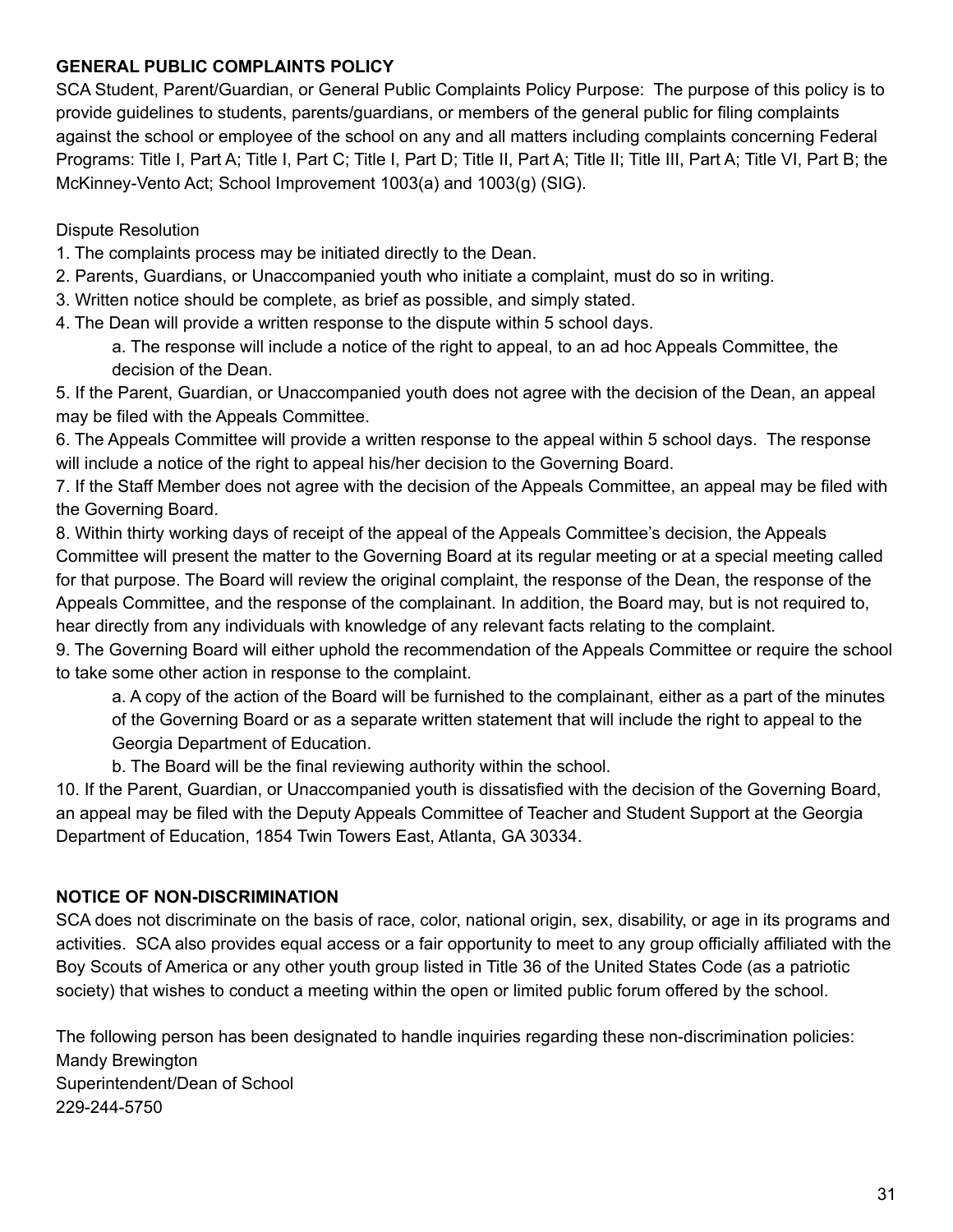For further information on notice of non-discrimination, please contact the Office for Civil Rights:

U.S. Department of Education Office of Civil Rights 400 Maryland Avenue, SW Washington, DC 20202-4605 1-800-421-3481

## **INDIVIDUALS WITH DISABILITIES EDUCATION ACT (IDEA)**

SCA, in order to fulfill the obligations of the Individuals with Disabilities Education Act (IDEA) and Section 504 of the Rehabilitation Act, is required to inform and provide full educational opportunities to all individuals with disabilities ages birth through twenty-one.

SCA needs your assistance to identify, locate, and evaluate all children with disabilities. This public awareness notice is to inform parents and other individuals/agencies of the availability of educational services and related services to all individuals who reside within the jurisdiction of the SCA and who are between the ages of birth through twenty-one, regardless of the severity of their disability. This includes individuals in all public and private agencies and institutions and highly mobile children with disabilities, such as migrant and homeless children, who reside within the legal boundaries of Lowndes County.

Anyone aware of an individual who may benefit from educational services and related services is encouraged to call SCA, at 229-244-5750.

## Public Information

SCA has the following documents available for review by parents of children with disabilities and to the general public:

- 1. Comprehensive Plan for Special Education.
- 2. IDEA Federal Applications for Funds.
- 3. Special Education Accountability/Monitoring Final Report.

4. Applications, evaluations, periodic program plan,s or reports relating to federal programs including auditor's reports, statements of assurance, budget, and grant materials.

For more information regarding IDEA, or if you have questions or need additional assistance, please contact SCA's Special Education Contact:

Special Education Contact Melissa Carter 229-244-5750 mcarter@scintillacharteracademy.com

## **CHILD FIND**

SCA recognizes its responsibility to provide a free and appropriate public education to eligible students with disabilities within its geographical boundaries. SCA has a "child find" process that is designed to locate, identify and evaluate children with disabilities residing within its geographical boundaries kindergarten through grade 7.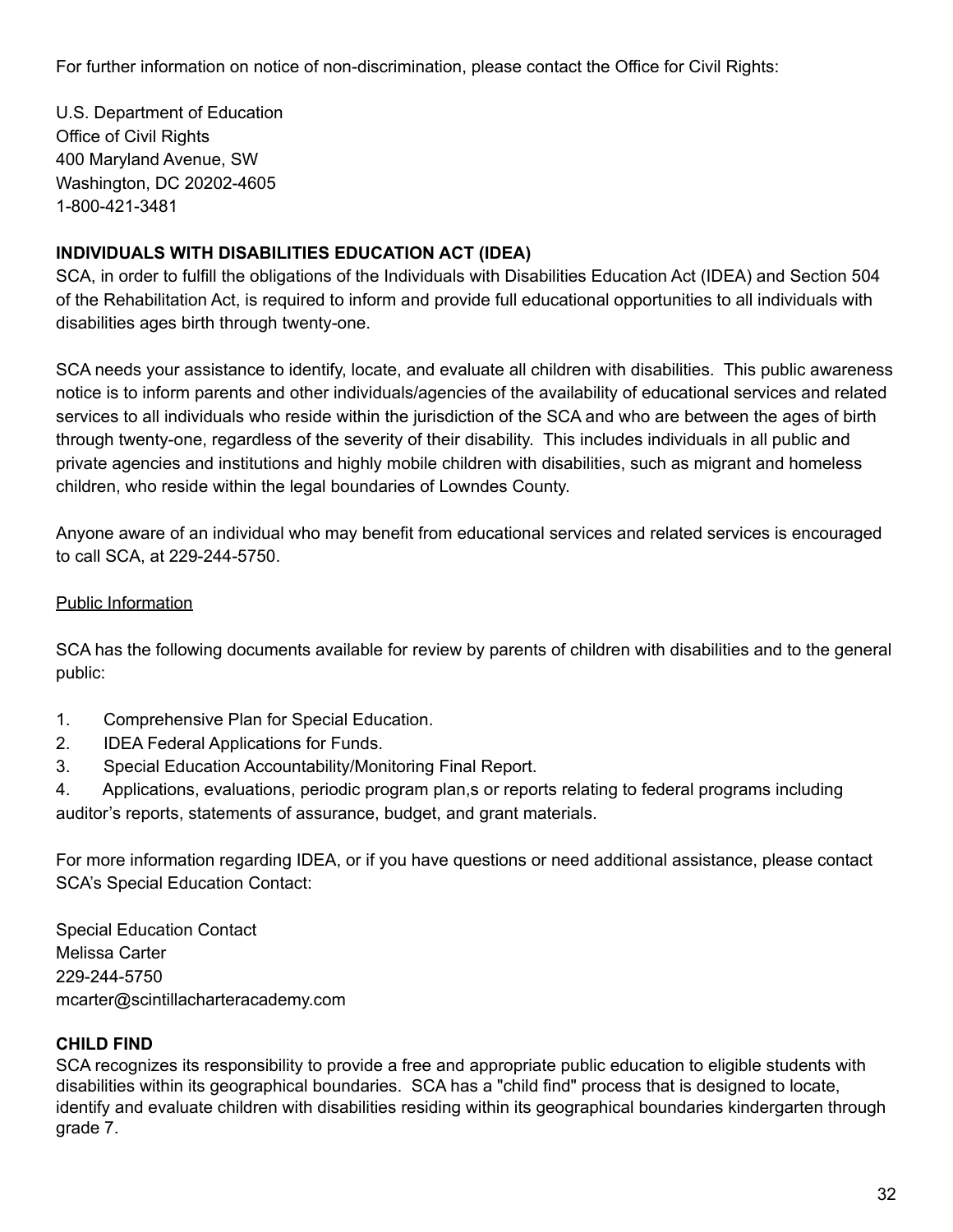If you know a child who lives within the boundaries of the Scintilla Charter Academy School District and who may be in the need of special education and/or related services, please contact the Scintilla Charter Academy's Director of Special Education for further information regarding the referral and evaluation process.

Scintilla Charter Academy's Child Find process extends to students with physical or mental impairments that substantially limit a major life activity. Such students may be eligible for services or accommodations pursuant to Section 504 of the Rehabilitation Act. Section 504 is a Federal civil rights statute that prohibits discrimination against persons with disabilities and programs receiving Federal financial assistance. Please contact Scintilla Charter Academy's Section 504 Coordinator for more information regarding Section 504 eligibility and services.

Scintilla Charter Academy Special Education Contact Melissa Carter 229-244-5750 mcarter@scintillacharteracademy.com

## **SECTION 504 OF THE REHABILITATION ACT OF 1973**

Section 504 of the Rehabilitation Act of 1973 is a nondiscrimination statute enacted to prohibit discrimination and to assure that disabled students have educational opportunities and benefits equal to those provided to nondisabled students.

For more information regarding Section 504, or if you have questions or need additional assistance, please contact SCA's Section 504 Coordinator:

Section 504 Coordinator Stacie Haire 229-244-5750 shaire[@scintillacharteracademy.com](mailto:modom@scintillacharteracademy.com)

## **AMERICANS WITH DISABILITIES ACT (ADA)**

SCA complies with all aspects of Title II of the Americans with Disabilities Act of 1990, including amendments from the Americans with Disabilities Amendment Act of 2008. As a result, SCA ensures that all students, employees, and qualified individuals have access to SCA's programs without regard to his or her disability.

For more information regarding ADA, or if you have questions or need additional assistance, please contact SCA's ADA Coordinator:

ADA Coordinator Melissa Carter 229-244-5750 [mcarter@scintillacharteracademy.com](mailto:modom@scintillacharteracademy.com)

## **NOTIFICATION OF RIGHTS UNDER THE FAMILY EDUCATIONAL RIGHTS TO PRIVACY ACT (FERPA)**

The Family Educational Rights and Privacy Act (FERPA) affords parents and students who are 18 years of age or older ("eligible students") certain rights with respect to the student's education records. These rights are: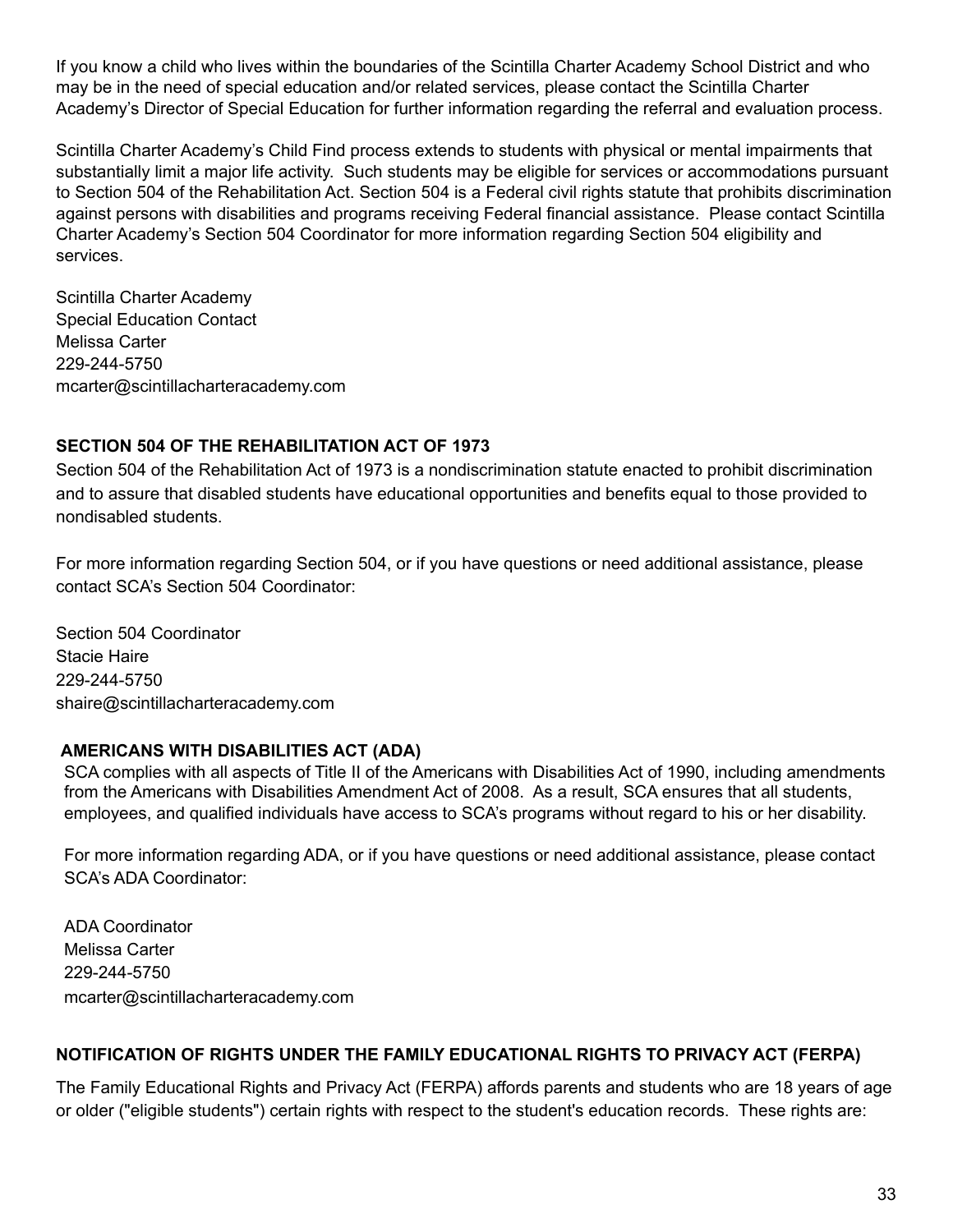1. The right to inspect and review the student's education records within 45 days after the day Scintilla Charter Academy receives a request for access.

Parents or eligible students who wish to inspect their child's or their education records should submit to the Director of Student Information Systems a written request that identifies the records they wish to inspect. The school official will make arrangements for access and notify the parent or eligible student of the time and place where the records may be inspected.

2. The right to request the amendment of the student's education records that the parent or eligible student believes are inaccurate, misleading, or otherwise in violation of the student's privacy rights under FERPA.

Parents or eligible students who wish to ask Scintilla Charter Academy to amend their child's or their education record should write to the Dean of School, clearly identify the part of the record they want changed, and specify why it should be changed. If the school decides not to amend the record as requested by the parent or eligible student, the school will notify the parent or eligible student of the decision and of their right to a hearing regarding the request for amendment. Additional information regarding the hearing procedures will be provided to the parent or eligible student when notified of the right to a hearing.

3. The right to provide written consent before the school discloses personally identifiable information (PII) from the student's education records, except to the extent that FERPA authorizes disclosure without consent.

One exception, which permits disclosure without consent, is disclosure to school officials with legitimate educational interests. The criteria for determining who constitutes a school official and what constitutes a legitimate educational interest must be set forth in the school's or school district's annual notification for FERPA rights. A school official typically includes a person employed by the school or school district as an administrator, supervisor, instructor, or support staff member (including health or medical staff and law enforcement unit personnel) or a person serving on the school board. A school official also may include a volunteer, contractor, or consultant who, while not employed by the school, performs an institutional service or function for which the school would otherwise use its own employees and who is under the direct control of the school with respect to the use and maintenance of PII from education records, such as an attorney, auditor, medical consultant, or therapist; a parent or student volunteering to serve on an official committee, such as a disciplinary or grievance committee; or a parent, student, or other volunteer assisting another school official in performing his or her tasks. A school official typically has a legitimate educational interest if the official needs to review an education record in order to fulfill his or her professional responsibility.

Upon request, the school discloses education records without consent to officials of another school or school district in which a student seeks or intends to enroll or is already enrolled if the disclosure is for purposes of the student's enrollment or transfer.

4. The right to file a complaint with the U.S. Department of Education concerning alleged failures by the Scintilla Charter Academy to comply with the requirements of FERPA. The name and address of the Office that administers FERPA are:

Family Policy Compliance Office U.S. Department of Education 400 Maryland Avenue, SW Washington, DC 20202

See the list below of the disclosures that elementary and secondary schools may make without consent.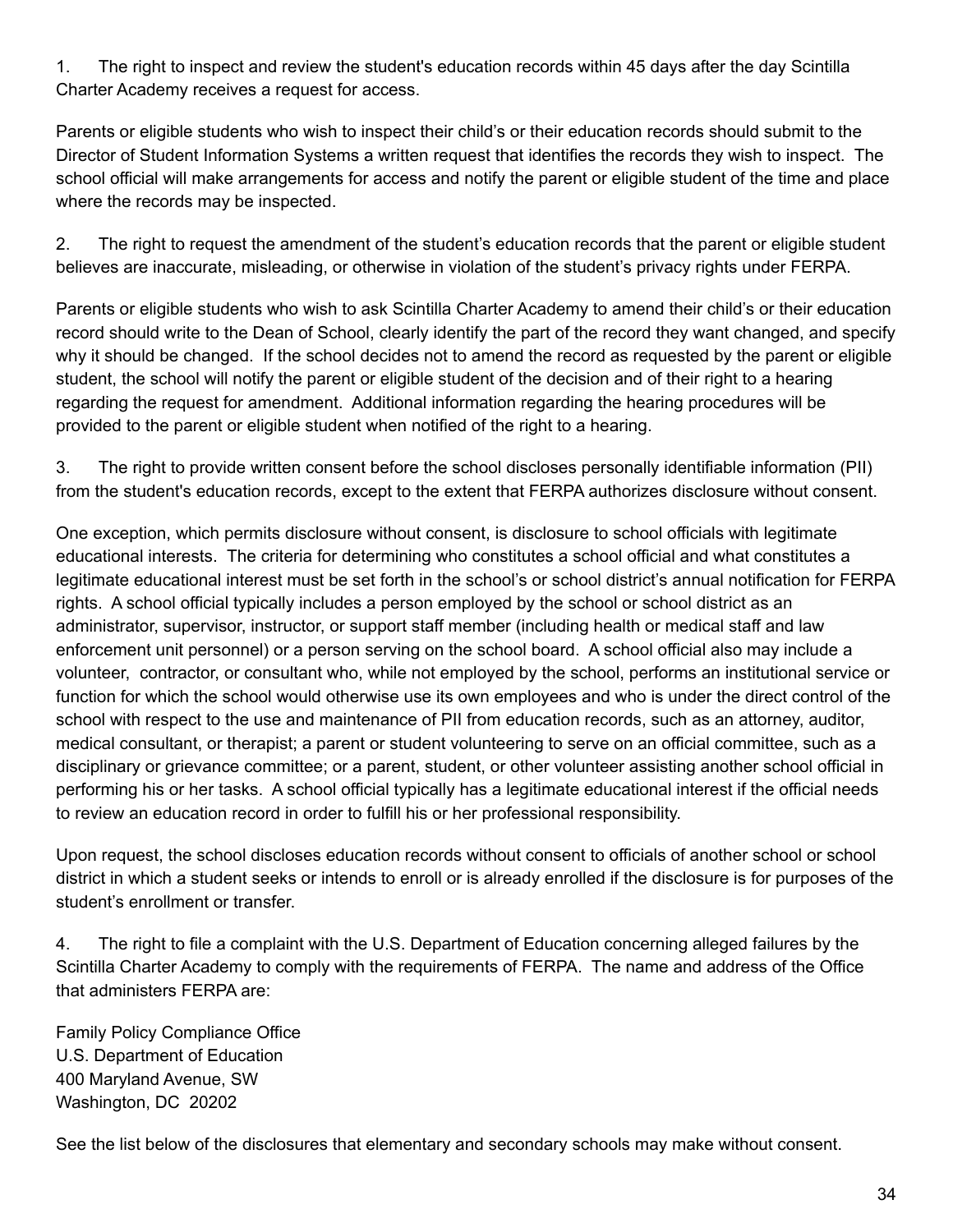FERPA permits the disclosure of PII from students' education records, without consent of the parent or eligible student, if the disclosure meets certain conditions found in § 99.31 of the FERPA regulations. Except for disclosures to school officials, disclosures related to some judicial orders or lawfully issued subpoenas, disclosures of directory information, and disclosures to the parent or eligible student, § 99.32 of the FERPA regulations requires the school to record the disclosure. Parents and eligible students have a right to inspect and review the record of disclosures. A school may disclose PII from the education records of a student without obtaining prior written consent of the parents or the eligible student –

- To other school officials, including teachers, within the educational agency or institution whom the school has determined to have legitimate educational interests. This includes contractors, consultants, volunteers, or other parties to whom the school has outsourced institutional services or functions, provided that the conditions listed in § 99.31(a)(1)(i)(B)(*1*) - (a)(1)(i)(B)(*3*) are met. (§ 99.31(a)(1))
- To officials of another school, school system, or institution of postsecondary education where the student seeks or intends to enroll, or where the student is already enrolled if the disclosure is for purposes related to the student's enrollment or transfer, subject to the requirements of § 99.34. (§ 99.31(a)(2))
- To authorized representatives of the U. S. Comptroller General, the U. S. Attorney General, the U.S. Secretary of Education, or State and local educational authorities, such as the State educational agency (SEA) in the parent or eligible student's State. Disclosures under this provision may be made, subject to the requirements of § 99.35, in connection with an audit or evaluation of Federal- or State-supported education programs, or for the enforcement of or compliance with Federal legal requirements that relate to those programs. These entities may make further disclosures of PII to outside entities that are designated by them as their authorized representatives to conduct any audit, evaluation, or enforcement or compliance activity on their behalf if applicable requirements are met. (§§ 99.31(a)(3) and 99.35)
- In connection with financial aid for which the student has applied or which the student has received, if the information is necessary for such purposes as to determine eligibility for the aid, determine the amount of the aid, determine the conditions of the aid, or enforce the terms and conditions of the aid.  $(S, 99.31(a)(4))$
- To State and local officials or authorities to whom information is specifically allowed to be reported or disclosed by a State statute that concerns the juvenile justice system and the system's ability to effectively serve, prior to adjudication, the student whose records were released, subject to § 99.38. (§ 99.31(a)(5))
- To organizations conducting studies for, or on behalf of, the school, in order to: (a) develop, validate, or administer predictive tests; (b) administer student aid programs; or (c) improve instruction, if applicable requirements are met. (§ 99.31(a)(6))
- To accrediting organizations to carry out their accrediting functions.  $(\S 99.31(a)(7))$
- To parents of an eligible student if the student is a dependent for IRS tax purposes. (§ 99.31(a)(8))
- To comply with a judicial order or lawfully issued subpoena if applicable requirements are met. (§ 99.31(a)(9))
- To appropriate officials in connection with a health or safety emergency, subject to § 99.36. (§ 99.31(a)(10)
- Information the school has designated as "directory information" if applicable requirements under § 99.37 are met. (§ 99.31(a)(11))
- To an agency caseworker or other representative of a State or local child welfare agency or tribal organization who is authorized to access a student's case plan when such agency or organization is legally responsible, in accordance with State or tribal law, for the care and protection of the student in foster care placement. (20 U.S.C. § 1232g(b)(1)(L))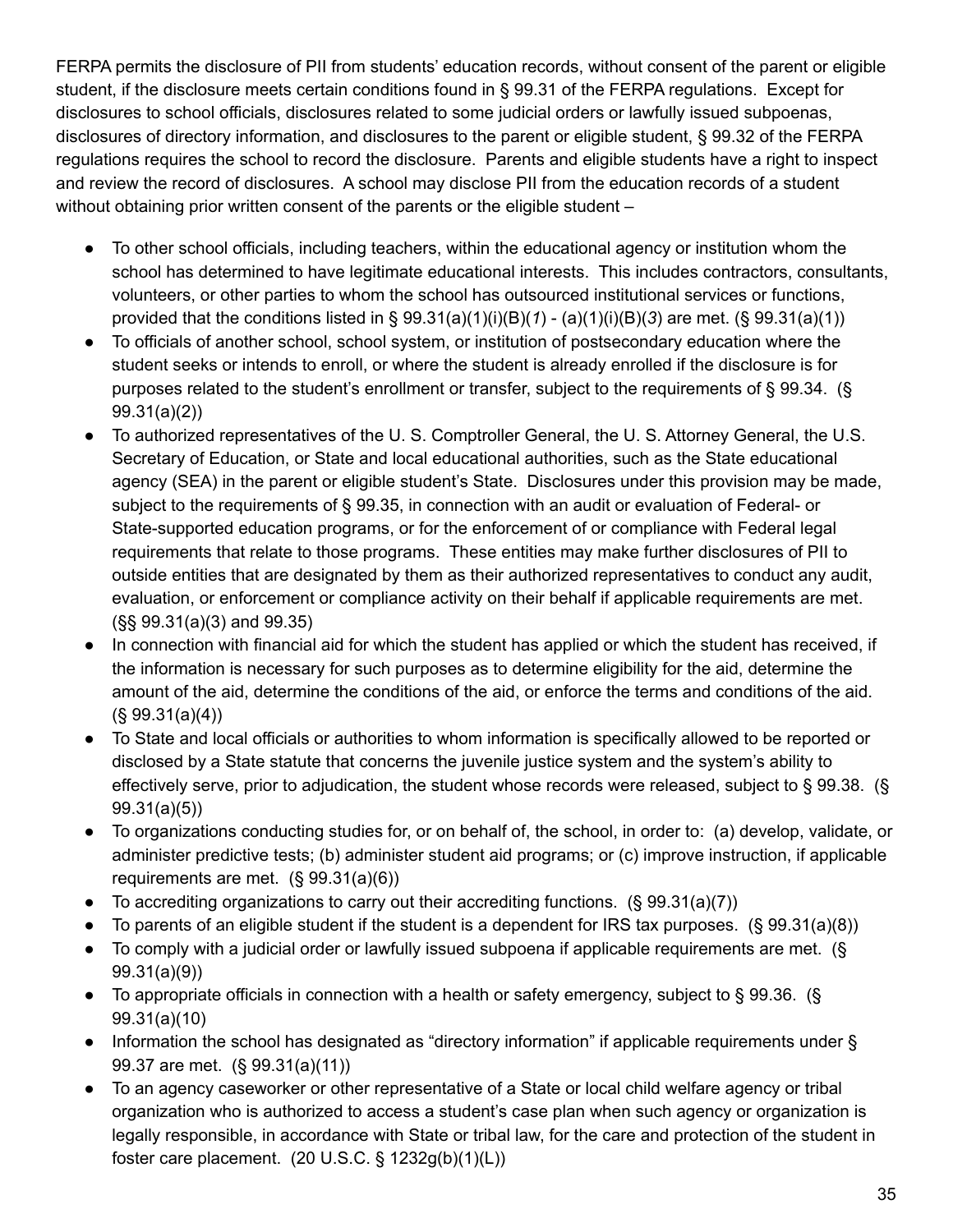To the Secretary of Agriculture or authorized representatives of the Food and Nutrition Service for purposes of conducting program monitoring, evaluations, and performance measurements of programs authorized under the Richard B. Russell National School Lunch Act or the Child Nutrition Act of 1966, under certain conditions. (20 U.S.C. § 1232g(b)(1)(K))

## **FERPA Directory Information**

The *Family Educational Rights and Privacy Act* (FERPA), a Federal law, requires that Scintilla Charter Academy, with certain exceptions, obtain your written consent prior to the disclosure of personally identifiable information from your child's education records. However, Scintilla Charter Academy may disclose appropriately designated "directory information" without written consent, unless you have advised the Scintilla Charter Academy to the contrary in accordance with Scintilla Charter Academy procedures. The primary purpose of directory information is to allow the Scintilla Charter Academy to include information from your child's education records in certain school publications. Examples include:

- A playbill, showing your student's role in a drama production;
- The annual yearbook; Honor roll or other recognition lists;
- Graduation programs; and
- Sports activity sheets, such as for wrestling, showing weight and height of team members.

Directory information, which is information that is generally not considered harmful or an invasion of privacy if released, can also be disclosed to outside organizations without a parent's prior written consent. Outside organizations include, but are not limited to, companies that manufacture class rings or publish yearbooks. In addition, two federal laws require local educational agencies (LEAs) receiving assistance under the Elementary and Secondary Education Act of 1965, as amended (ESEA) to provide military recruiters, upon request, with the following information – names, addresses, and telephone listings – unless parents have advised the LEA that they do not want their student's information disclosed without their prior written consent.

If you do not want Scintilla Charter Academy to disclose any or all of the types of information designated below as directory information from your child's education records without your prior written consent, you must notify the Scintilla Charter Academy in writing within 30 days from the first day of school. Scintilla Charter Academy has designated the following information as directory information:

- Student's name
- Address
- Telephone listing
- Electronic mail address
- Photograph
- Date and place of birth
- Major field of study
- Dates of attendance
- Grade level
- Participation in officially recognized activities and sports
- Weight and height of members of athletic teams
- Degrees, honors, and awards received
- The most recent educational agency or institution attended
- Student ID number, user ID, or other unique personal identifier used to communicate in electronic systems but only if the identifier cannot be used to gain access to education records except when used in conjunction with one or more factors that authenticate the user's identity, such as a PIN, password, or other factor known or possessed only by the authorized user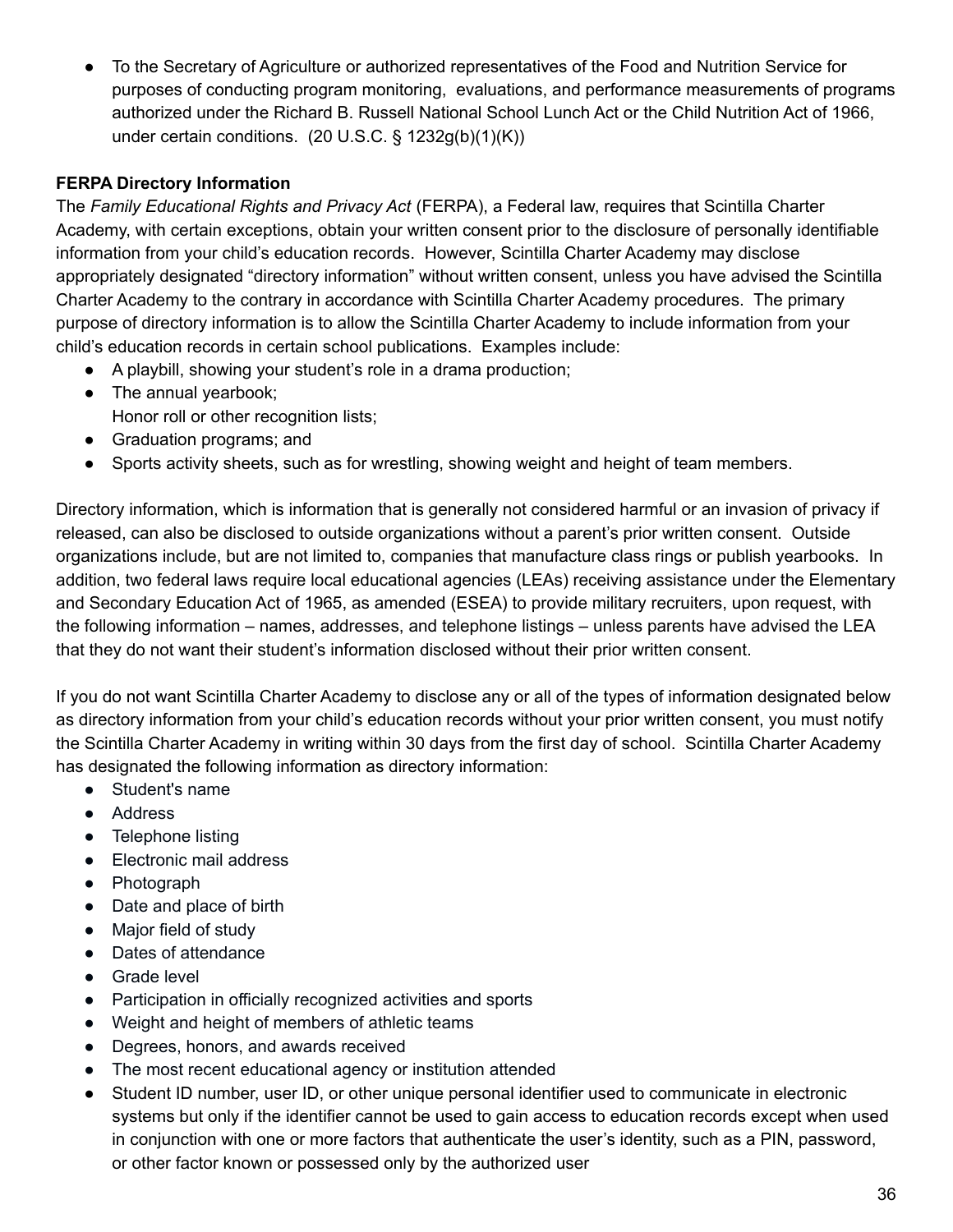A student ID number or other unique personal identifier that is displayed on a student ID badge, but only if the identifier cannot be used to gain access to education records except when used in conjunction with one or more factors that authenticate the user's identity, such as a PIN, password, or other factor known or possessed only by the authorized user.

## **PROTECTION OF PUPIL RIGHTS AMENDMENT (PPRA)**

PPRA affords parents of elementary and secondary students certain rights regarding the conduct of surveys, collection and use of information for marketing purposes, and certain physical exams. These include, but are not limited to, the right to:

· *Consent* before students are required to submit to a survey that concerns one or more of the following protected areas ("protected information survey") if the survey is funded in whole or in part by a program of the U.S. Department of Education (ED)–

- 1. Political affiliations or beliefs of the student or student's parent;
- 2. Mental or psychological problems of the student or student's family;
- 3. Sex behavior or attitudes;
- 4. Illegal, anti-social, self-incriminating, or demeaning behavior;
- 5. Critical appraisals of others with whom respondents have close family relationships;
- 6. Legally recognized privileged relationships, such as with lawyers, doctors, or ministers;
- 7. Religious practices, affiliations, or beliefs of the student or student's parent; or
- 8. Income, other than as required by law to determine program eligibility.

·*Receive notice and an opportunity to opt a student out of* –

- 1. Any other protected information survey, regardless of funding;
- 2. Any non-emergency, invasive physical exam or screening required as a condition of attendance, administered by the school or its agent, and not necessary to protect the immediate health and safety of a student, except for hearing, vision, or scoliosis screenings, or any physical exam or screening permitted or required under State law; and
- 3. Activities involving collection, disclosure, or use of personal information collected from students for marketing or to sell or otherwise distribute the information to others. (This does not apply to the collection, disclosure, or use of personal information collected from students for the exclusive purpose of developing, evaluating, or providing educational products or services for, or to, students or educational institutions.)

·*Inspect*, upon request and before administration or use –

- 1. Protected information surveys of students and surveys created by a third party;
- 2. Instruments used to collect personal information from students for any of the above marketing, sales, or other distribution purposes; and
- 3. Instructional material used as part of the educational curriculum.

These rights transfer from the parents to a student who is 18 years old or an emancipated minor under State law.

Scintilla Charter Academy will develop and adopt policies, in consultation with parents, regarding these rights, as well as arrangements to protect student privacy in the administration of protected information surveys and the collection, disclosure, or use of personal information for marketing, sales, or other distribution purposes.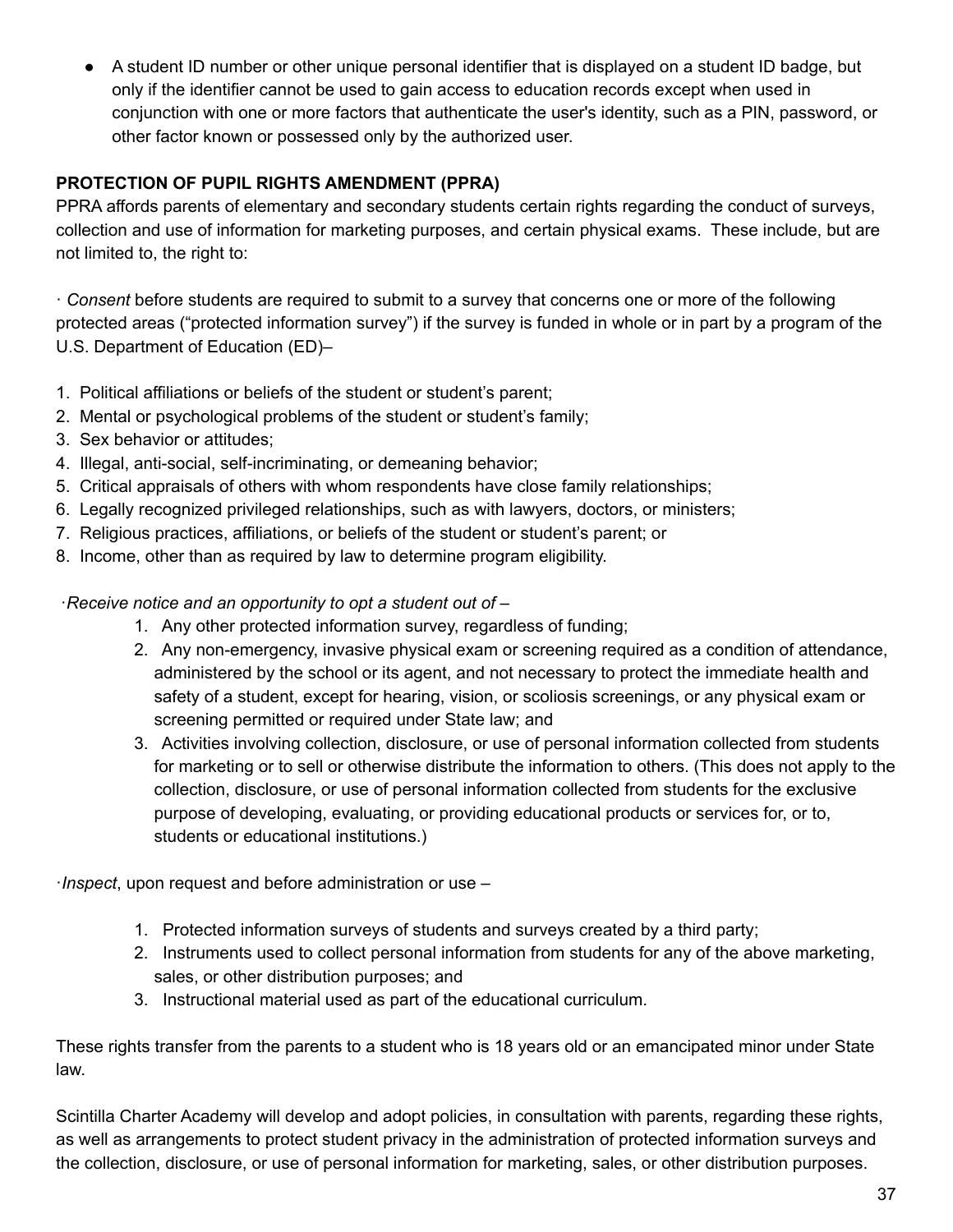Scintilla Charter Academy will directly notify parents of these policies at least annually at the start of each school year and after any substantive changes. Scintilla Charter Academy will also directly notify, such as through U.S. Mail or email, parents of students who are scheduled to participate in the specific activities or surveys noted below and will provide an opportunity for the parent to opt his or her child out of participation in the specific activity or survey. Scintilla Charter Academy will make this notification to parents at the beginning of the school year if the school has identified the specific or approximate dates of the activities or surveys at that time. For surveys and activities scheduled after the school year starts, parents will be provided reasonable notification of the planned activities and surveys listed below and be provided an opportunity to opt their child out of such activities and surveys. Parents will also be provided an opportunity to review any pertinent surveys. Following is a list of the specific activities and surveys covered under this direct notification requirement:

- Collection, disclosure, or use of personal information collected from students for marketing, sales, or other distribution.
- Administration of any protected information survey not funded in whole or in part by ED.
- Any non-emergency, invasive physical examination or screening as described above.

Parents who believe their rights have been violated may file a complaint with:

Family Policy Compliance Office U.S. Department of Education 400 Maryland Avenue, SW Washington, D.C. 20202

## **INFORMATION FOR HOMELESS STUDENTS**

The McKinney-Vento Homeless Assistance Act (the Act) ensures educational rights for children and youth experiencing homelessness. The primary goal is educational stability. The Act defines homeless students as those who lack a fixed, regular, and adequate nighttime residence. This includes:

- 1. Children and youth who are forced to share the housing of other persons due to the loss of housing, economic hardship, or a similar reason; live in motels, hotels, trailer parks, or camping grounds due to the lack of alternative adequate accommodations; live in emergency or transitional shelters; are abandoned in hospitals; or are awaiting foster care placement;
- 2. Children and youth who have a primary nighttime residence that is not designed for or ordinarily used as regular sleeping accommodation for human beings;
- 3. Children and youth who live in cars, parks, public spaces, abandoned buildings, substandard housing, bus or train stations, or similar settings; or,
- 4. Migratory children are considered homeless when they are living in circumstances set forth in items 1, 2, and 3. Unaccompanied Youth are students who are not in the physical custody of a parent/guardian and are living in a homeless situation.

Homeless students have certain educational rights and can:

- enroll without delay in school without proof of residency or permanent address, immunization, school records, or other documents or while documentation is being obtained
- choose between the local school where they are living or the school last attended before becoming homeless, when requested by the parent and determined by the district to be feasible and in the student's best interest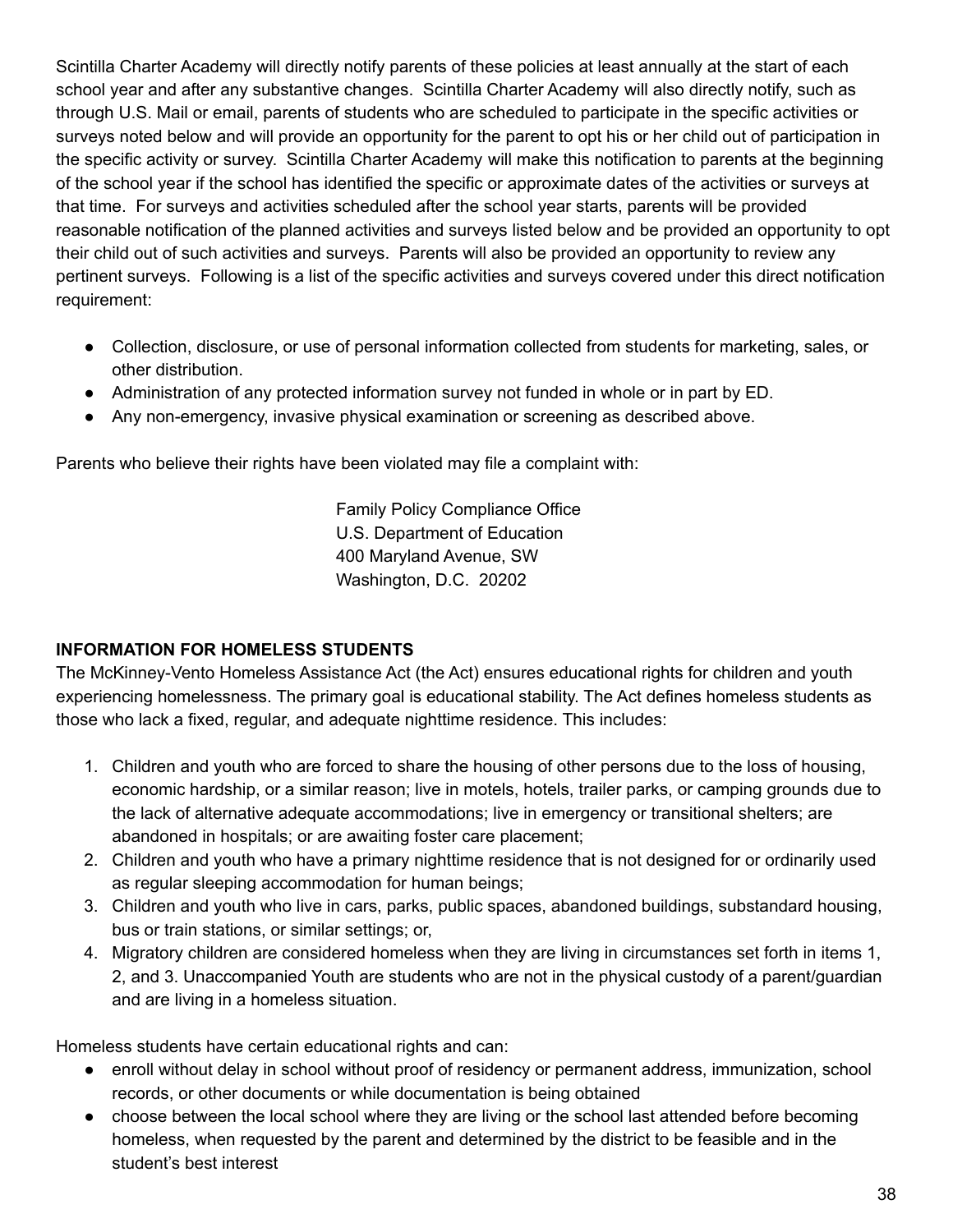● attend school and participate in school programs with children who are not homeless; and receive all the school services available to other students including transportation services, special educational services where applicable, and meals through the school meals programs

If you believe your child may qualify for assistance under this policy, please contact your child's homeroom teacher or SCA's Homeless Liaison:

Stacie Haire, SCA Homeless Liaison 2171 East Park Avenue Valdosta, GA 31602 Phone: 229.244.5750 Fax: 229.333.0283 Email: shaire@scintillacharteracademy.com

## **TITLE IX GRIEVANCE POLICY**

Students, parents, and applicants for admission have the right to file a formal complaint alleging noncompliance with regulations outlined in Title IX of the Education Amendments of 1972 as follows:

## Level 1: Principal or Immediate Supervisor

A student or parent with a sex discrimination complaint may discuss it with the teacher, counselor, or building administrator involved. Level 1 of the grievance procedure is informal and optional and may be bypassed by the grievant.

## Level 2: Title IX and Section 504 Coordinator

If the grievance is not resolved at Level 1 and the grievant wishes to pursue the grievance, it may be formalized by filing a complaint in writing on a Compliance Violation Form. This form may be obtained from the Title IX and Section 504 Coordinator.

The complaint shall state the nature of the grievance and the remedy requested. The filing of the formal, written complaint at Level 2 must be within fifteen (15) working days from the day of the event giving rise to the grievance or from the date the grievant could reasonably become aware of such an occurrence. The grievant may request that a meeting concerning the complaint be held with the Title IX and Section 504 Coordinator. A minor student may be accompanied at that meeting by a parent or guardian. The Title IX and Section 504 Coordinator shall investigate the complaint and attempt to solve it. A written report from the Compliance Officer to the complainant regarding action taken will be sent within fifteen (15) working days after receipt of the complaint.

## Level 3: Dean

If the complaint is not resolved at Level 2, the grievant may proceed to Level 3 by presenting a written appeal to the Dean within ten (10) working days after the grievant receives the report from the Title IX and Section 504 Coordinator. The grievant may request a meeting with the Dean or his/her designee. The Dean or his/her designee has the option of meeting with the grievant to discuss the appeal. A decision will be rendered by the Dean or his/her designee within ten (10) working days after receiving the written appeal.

## Level 4: Governing Board

If the complaint is not resolved at Level 3, the grievant may proceed to Level 4 by presenting a written appeal to the Chair of the SCA Governing Board within ten (10) working days after the grievant receives the report from the Dean. The grievant may request a meeting with the Board. The Board has the option of meeting with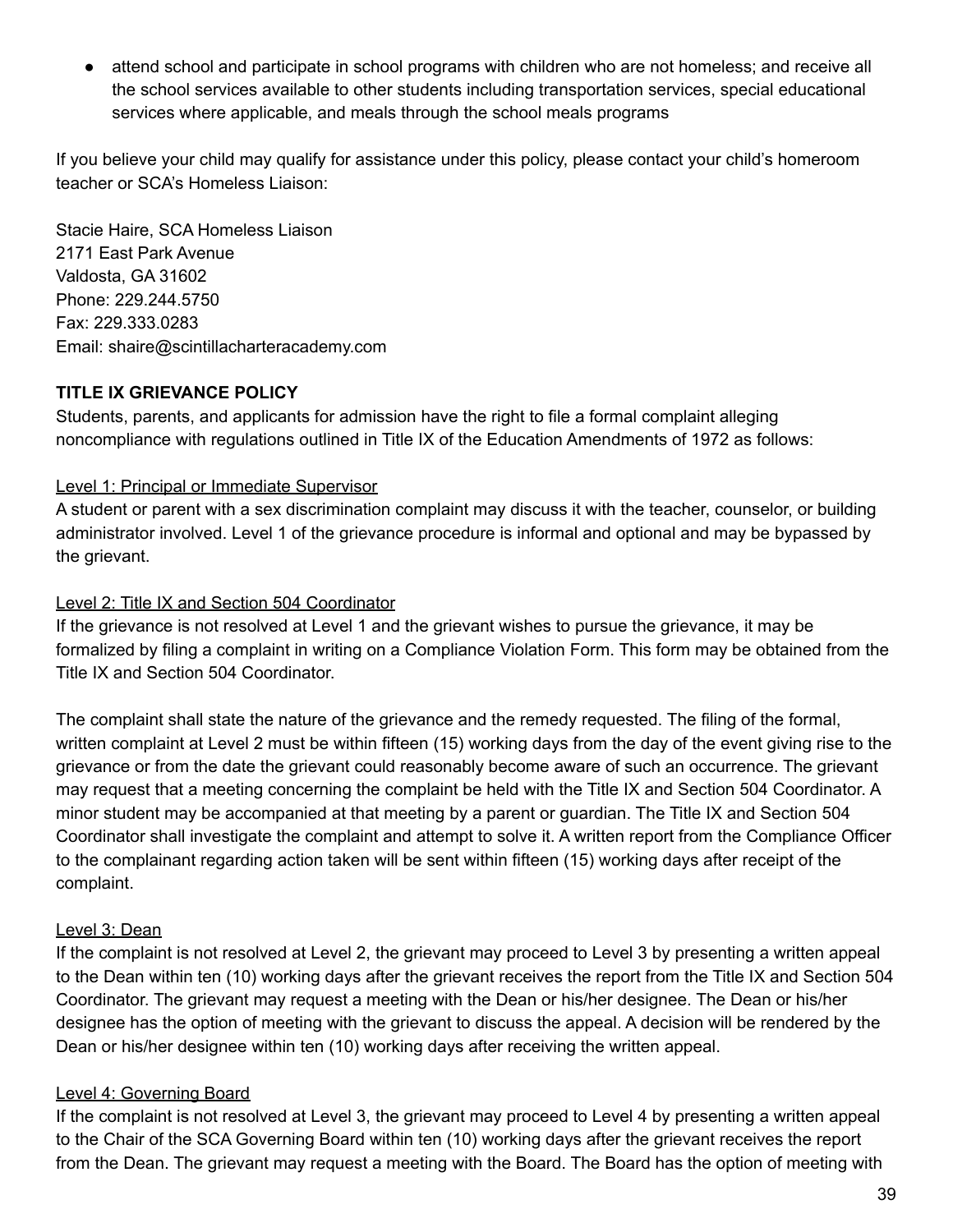the grievant to discuss the appeal. A decision will be rendered by the Board at their next regularly scheduled meeting. The grievant will be notified in writing of the decision within ten (10) working days after the Board's action. The procedure in no way denies the right of the grievant to file a formal complaint with the Office for Civil Rights, or other agencies available for mediation or rectification of rights grievances, or to seek private counsel for complaints alleging discrimination.

Amanda Miller, Title IX Coordinator 2171 East Park Avenue Valdosta, GA 31602 Phone: 229.244.5750 Fax: 229.333.0283 Email: amiller@scintillacharteracademy.com

## **REPORTING ACTS OF ALLEGED SEXUAL ABUSE OR MISCONDUCT**

The following is the reporting process for students to follow in reporting instances of alleged inappropriate behavior by a teacher, administrator, or another school employee toward a student. This process shall not prohibit the ability of a student to report the incident to law enforcement authorities.

1. Any student (or parent or friend of a student) who has been the victim of an act of sexual abuse or sexual misconduct by a teacher, administrator or other School District employee is urged to make an oral report of the act to any teacher, counselor or administrator at his/her school.

2. Any teacher, counselor, volunteer, or administrator receiving a report of sexual abuse or sexual misconduct of student by a teacher, administrator, or other employees shall make an oral report of the incident immediately by telephone or otherwise to the school's Dean of School, Assistant Dean or designee, and shall submit a written report of the incident to the school's Dean of School, Assistant Dean or designee within 24 hours. If the Dean of School or Assistant Dean is the person accused of the sexual abuse or sexual misconduct, the oral and written reports should be made to the other.

C. Dean of School, Assistant Dean or designee receiving a report of sexual abuse as defined in O.C.G.A. § 19-7-5 shall make an oral report immediately to the school counselor, but in no case later than 24 hours from the time there is reasonable cause to believe a child has been abused. The school counselor shall report the accusation of sexual misconduct and/or sexual abuse to the local law enforcement agency believed to have jurisdiction in the case and to a child welfare agency providing protective services as designated by the Department of Human Services in the manner determined by such agency.

Reports of acts of sexual misconduct against a student by a teacher, administrator, or other employee not covered by O.C.G.A. § 19-7-5 shall be investigated immediately by school or system personnel. To protect the integrity of the process and to limit repeated interviews with the student, the designated system personnel is required to take a written statement from the student prior to any other person. If the investigation of the allegation of sexual misconduct indicates a reasonable cause to believe that the report of sexual misconduct is valid, the Dean of School, Assistant Dean or designee shall make an immediate report to local police authorities. The SCSC and the Professional Standards Commission Ethics Division must also be notified of any validated acts of sexual misconduct.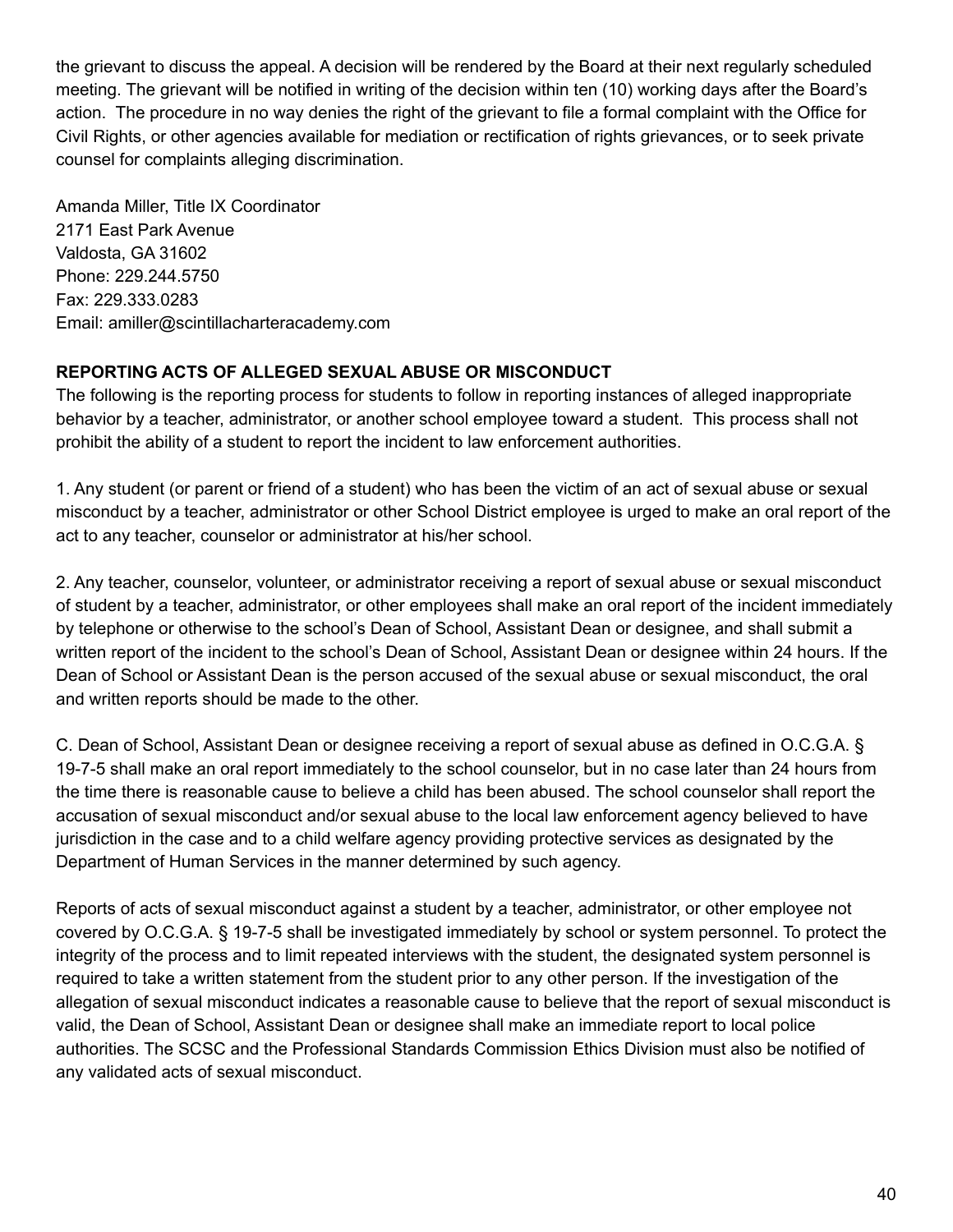# SCA Handbook Acknowledgement 2021-2022

## **PLEASE COMPLETE THIS FORM AND RETURN IT TO YOUR OLDEST SCHOLAR'S HOMEROOM TEACHER**

We/I have read and understand all policies and procedures outlined in this handbook.

Specifically, I have reviewed and understand the following policies and information and agree to comply with the guidelines and requirements outlined in each.

| Please initial each section indicating you have specifically reviewed and sign the acknowledgement at the bottom:<br>SCA Attendance Policy |                                                                                                                 |  |  |  |
|--------------------------------------------------------------------------------------------------------------------------------------------|-----------------------------------------------------------------------------------------------------------------|--|--|--|
| Technology Acceptable Use Policy                                                                                                           |                                                                                                                 |  |  |  |
| Interviewing, Photographing, and Videotaping of Scholars by Staff or Media                                                                 |                                                                                                                 |  |  |  |
| _________ SCA Dress Code                                                                                                                   |                                                                                                                 |  |  |  |
| _______ Promotion & Retention Policy                                                                                                       |                                                                                                                 |  |  |  |
| _______ Behavior Expectations/Code of Conduct                                                                                              |                                                                                                                 |  |  |  |
| Notification of Student Rights                                                                                                             |                                                                                                                 |  |  |  |
|                                                                                                                                            | Date                                                                                                            |  |  |  |
|                                                                                                                                            | Date and the state of the state of the state of the state of the state of the state of the state of the state o |  |  |  |
|                                                                                                                                            |                                                                                                                 |  |  |  |
| PLEASE LIST ALL SCHOLARS IN YOUR HOUSEHOLD                                                                                                 |                                                                                                                 |  |  |  |
|                                                                                                                                            | $_G = 1$                                                                                                        |  |  |  |
|                                                                                                                                            |                                                                                                                 |  |  |  |
|                                                                                                                                            |                                                                                                                 |  |  |  |
|                                                                                                                                            |                                                                                                                 |  |  |  |
| <b>Scholar Name</b>                                                                                                                        | Grade                                                                                                           |  |  |  |